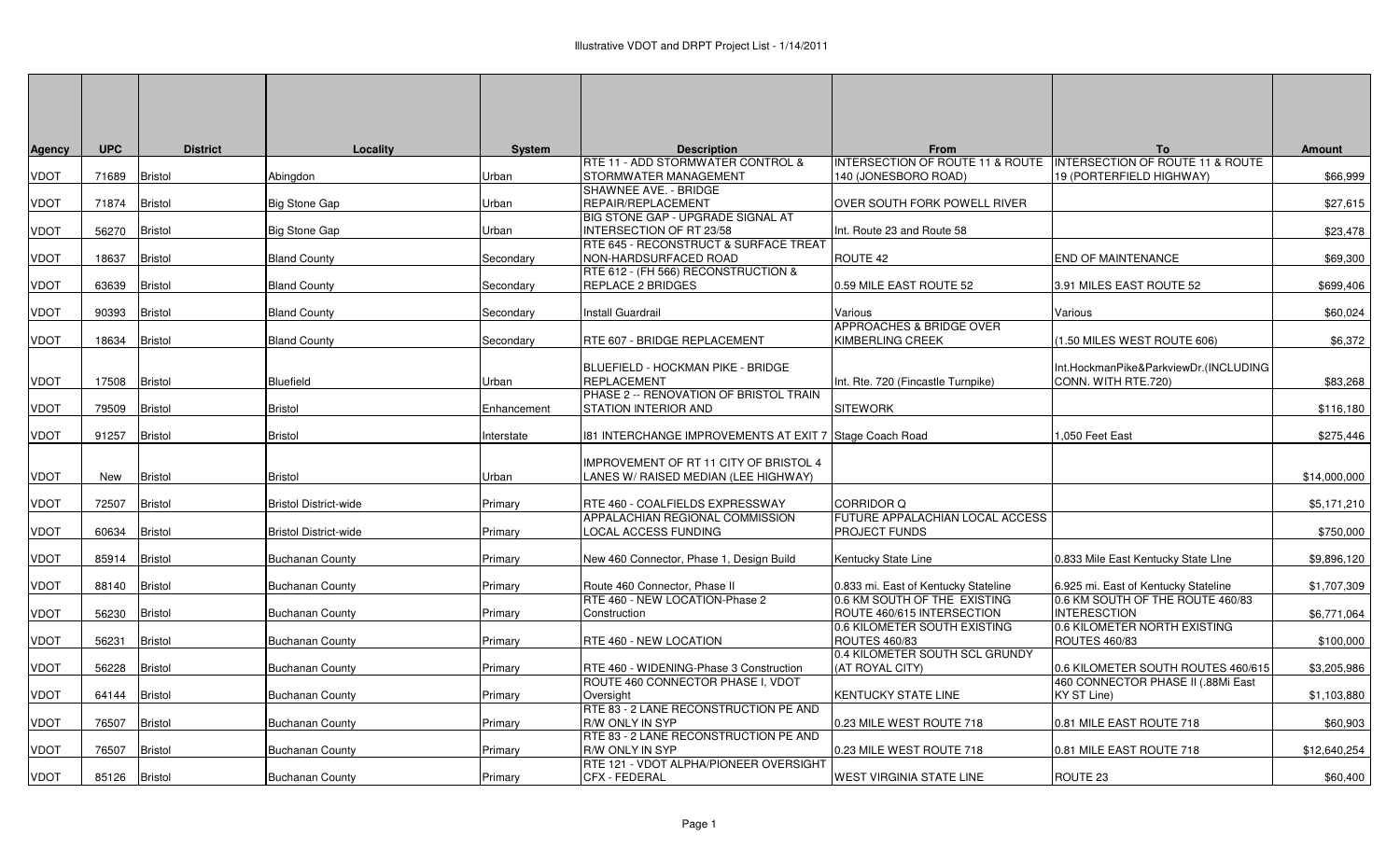| Agency      | <b>UPC</b> | <b>District</b> | Locality               | <b>System</b> | <b>Description</b>                                                                               | <b>From</b>                                                                         | To                             | <b>Amount</b> |
|-------------|------------|-----------------|------------------------|---------------|--------------------------------------------------------------------------------------------------|-------------------------------------------------------------------------------------|--------------------------------|---------------|
| VDOT        | 13505      | <b>Bristol</b>  | <b>Buchanan County</b> | Primary       | RTE 460 - FLOOD PROOFING - PE & RW ONLY                                                          | 0.4 KILOMETER SOUTH SCL GRUNDY AT 0.6 KILOMETER NORTH EXISTING<br><b>ROYAL CITY</b> | ROUTE 460/83 INTERSECTION      | \$11,989,949  |
| <b>TOUV</b> | 88763      | <b>Bristol</b>  | <b>Buchanan County</b> | Secondary     | Rt. 680 - Reconstruct roadway for safety and<br>improved capacity                                | 0.642 Mi. S. Rte. 638                                                               | 0.123 Mi. S. Rte. 638          | \$490,346     |
| VDOT        | 88760      | <b>Bristol</b>  | <b>Buchanan County</b> | Secondary     | Rt. 645 - Replace Structure 6078                                                                 | Intersection Route 643                                                              |                                | \$16,838      |
| VDOT        | 86291      | <b>Bristol</b>  | Dickenson County       | Primary       | Route 63 over Roaring Fork @ Trammel Va struc<br>1039                                            | 0.04 mi. from Rte. 656                                                              | 1.01 mi. to Rte. 626           | \$257,132     |
| VDOT        | 82352      | <b>Bristol</b>  | Dickenson County       | Primary       | <b>DEDICATED BRIDGE FUND - REPLACE</b><br>STRUCTURE #1015 ON RTE 83                              | 0.161 Mi. N. Int. Rte. 649                                                          | 0.159 Mi. S. Int. Rte. 649     | \$43,969      |
| VDOT        | 86302      | Bristol         | Dickenson County       | Primary       | Route 63 over Big Branch @ Fremont Va struc<br>1001                                              |                                                                                     |                                | \$16,425      |
| VDOT        | 86286      | <b>Bristol</b>  | Dickenson County       | Primary       | Route 80 over Prater Creek @ Haysi Va struc<br>1040                                              | 0.29 mi. from Rte. 83                                                               | 0.05 mi. to Rte. 63            | \$34,814      |
| VDOT        | 51438      | <b>Bristol</b>  | Dickenson County       | Secondary     | RTE 649 - WIDEN EXISTING ROADWAY                                                                 | ROUTE 637                                                                           | ROUTE 83                       | \$977,938     |
| <b>TOUV</b> | 72203      | <b>Bristol</b>  | Dickenson County       | Secondary     | RTE 604 - BRIDGE REPLACEMENT<br>Rt. 631 - Re-Align curve and construct connection                | BRIDGE OVER LICK CREEK - #6106                                                      | (0.20 MILE SOUTH ROUTE 670)    | \$180,026     |
| VDOT        | 81586      | <b>Bristol</b>  | Dickenson County       | Secondary     | to Route 621                                                                                     | 0.50 mi W route 729                                                                 | 0.363 MILES W RTE 729          | \$26,870      |
| VDOT        | 86726      | <b>Bristol</b>  | Dickenson County       | Secondary     | RTE 649 - Spot Widen Curves                                                                      | Intersection Route 645                                                              | Wise County Line               | \$120,266     |
| VDOT        | 86728      | <b>Bristol</b>  | Dickenson County       | Secondarv     | Rt. 652 - Spot Widen Curves                                                                      | Intersection of Route 663                                                           | Intersection of Route 661      | \$5,221       |
| VDOT        | 18932      | <b>Bristol</b>  | Grayson County         | Primary       | RTE 94 - BRIDGE REPLACEMENT<br>Route 58 over Big Wilson CK @ Volney Va struc                     | 0.43 MILE NORTHWEST ROUTE 634                                                       | ROUTE 634                      | \$1,245,302   |
| VDOT        | 86305      | Bristol         | <b>Grayson County</b>  | Primary       | 1037<br>RTE 805 - RECONSTRUCT ROADWAY &                                                          |                                                                                     |                                | \$157,053     |
| VDOT        | 18670      | Bristol         | <b>Grayson County</b>  | Secondarv     | <b>IMPROVE ASPHALT SURFACE</b><br>RTE 805 - RECONSTRUCT ROADWAY &                                | ROUTE 604                                                                           | ROUTE 777                      | \$117,138     |
| VDOT        | 92960      | <b>Bristol</b>  | <b>Grayson County</b>  | Secondary     | <b>IMPROVE ASPHALT SURFACE</b><br>TOWN OF LEBANON - REPLACE FEDERAL                              | Int. Rt. 604                                                                        | Int. Rt. 604 Old Colonial Road | \$44,432      |
| <b>TOUV</b> | 96052      | <b>Bristol</b>  | _ebanon                | Urban         | STR. # 22582 - RTE. 19 BUS                                                                       | At Little Cedar Creek                                                               | At Little Cedar Creek          | \$30,453      |
| VDOT        | 51547      | Bristol         | Lee County             | Secondarv     | RTE 647 - RECONSTRUCTION<br>DEDICATED BRIDGE FUND - REPLACE STRUC                                | ROUTE 58A                                                                           | 0.05 miles NE of Rt. 646 Int.  | \$343,064     |
| VDOT        | 82361      | <b>Bristol</b>  | ee County              | Secondary     | #6498 ON RTE 833<br>Rt. 612 - Substructure & Superstructure                                      | 1.26 MI N. RTE 835                                                                  | 0.20 MI S. RTE 661             | \$298,000     |
| VDOT        | 87875      | <b>Bristol</b>  | ee County              | Secondary     | Replacement with Approaches                                                                      | 0.30 mi. NE Rte. 611S.                                                              |                                | \$29,955      |
| VDOT        | 93222      | Bristol         | Marion                 | Jrban         | CHATHAM HILL ROAD BRIDGE REPLACEMENT 0.04 mi. N. Int. Rte. 11<br>SOUTH CHURCH ST - DRAINAGE ONLY |                                                                                     | 0.10 mi. N. Int. Rte. 11       | \$22,929      |
| VDOT        | 94409      | Bristol         | Marion                 | Jrban         | <b>PROJECT</b><br>TOWN OF MARION - BAUGHMAN AVENUE                                               | <b>MAIN STREET</b><br>BAUGHMAN AVENUE OVER MIDDLE                                   | <b>SCL MARION</b>              | \$20,432      |
| VDOT        | 78772      | Bristol         | Marion                 | Urban         | <b>BRIDGE REPLACEMENT</b>                                                                        | FORK HOLSTON RIVER                                                                  |                                | \$15,551      |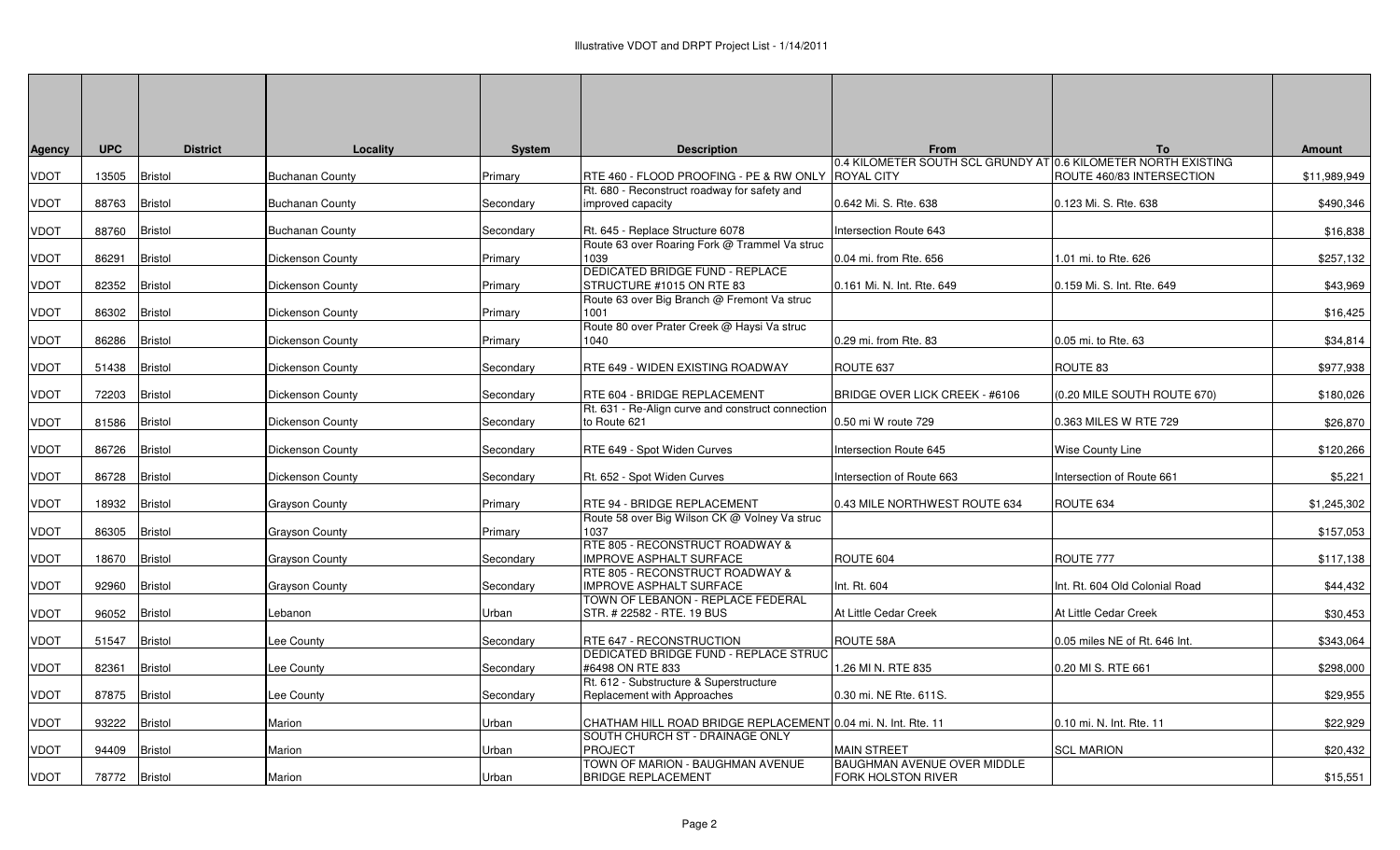| Agency      | <b>UPC</b> | <b>District</b> | Locality               | <b>System</b> | <b>Description</b>                                                                | From                                           | To                                                  | <b>Amount</b> |
|-------------|------------|-----------------|------------------------|---------------|-----------------------------------------------------------------------------------|------------------------------------------------|-----------------------------------------------------|---------------|
| VDOT        | 93028      | <b>Bristol</b>  | Norton                 | Jrban         | Hawthorne Drive Signal & Safety Improvements                                      | Route 58 Alt.                                  | Walmart Drive                                       | \$28,632      |
| VDOT        | 82755      | <b>Bristol</b>  | Richlands              | Jrban         | <b>BUS RT 460 FRONT ST BRIDGE &amp;</b><br>APPROACHES OVER CLINCH RIVER           | INTERSECTION W RTE 460 BYPASS                  | 0.128 MILE EAST OF INTERSECTION W<br>RTE 460 BYPASS | \$41,641      |
| <b>TOUV</b> | 10266      | <b>Bristol</b>  | <b>Russell County</b>  | Secondarv     | RTE 652 - APPROACHES & BRIDGE<br>REPLACEMENT OVER CLINCH RIVER                    | 0.313 MILE NORTH ROUTE 640                     | 0.417 MILE NORTH ROUTE 640                          | \$73,130      |
| VDOT        | 16894      | <b>Bristol</b>  | Russell County         | Secondary     | RTE 640 - RECONSTRUCT EXISTING HARD<br>SURFACED ROAD. PE & RW                     | ROUTE 82                                       | ROUTE 740                                           | \$167,567     |
| VDOT        | 81334      | <b>Bristol</b>  | Saltville              | Urban         | ALIGN. IMPROVEMENTS, GRADE & DRAIN -<br>Palmer Ave. Saltville                     | Intersection with Route 91                     | Intersection with Old Quarry Road                   | \$21,198      |
| VDOT        | 12764      | <b>Bristol</b>  | <b>Scott County</b>    | Primary       | RTE 72 - CONSTRUCT 2 LANES ON NEW<br>LOCATION - PE & RW ONLY                      | 0.394 KILOMETER SOUTH ECL WEBER<br><b>CITY</b> | 0.120 KILOMETER NORTH ROUTE 71                      | \$476,236     |
| <b>TOUV</b> | 77323      | Bristol         | <b>Scott County</b>    | Primary       | RTE 58 - BRIDGE REPLACEMENT &<br><b>APPROACHES</b>                                | 0.15 mi. south route 689                       | 0.22 mi. north route 689                            | \$165,251     |
| VDOT        | 86306      | <b>Bristol</b>  | <b>Scott County</b>    | Primary       | Route 58 over Roberts Creek                                                       | 0.27 mi. to Rte. 696                           | 0.02 mi. to Rte. 859                                | \$32,627      |
| VDOT        | 293        | <b>Bristol</b>  | <b>Scott County</b>    | Secondarv     | RTE 614 - RECONSTRUCTION                                                          | ROUTE 713<br>APPROACHES & BRIDGE OVER BIG      | ROUTE 867 WEST                                      | \$54,597      |
| VDOT        | 56750      | <b>Bristol</b>  | <b>Scott County</b>    | Secondary     | RTE 613 - BRIDGE REPLACEMENT<br>RTE 649 - IMPROVE SIGHT DISTANCE AT               | <b>MOCCASIN CREEK</b>                          | (0.10 MILE EAST ROUTE 891)                          | \$114,519     |
| VDOT        | 72050      | Bristol         | <b>Scott County</b>    | Secondary     | <b>INTERSECTION</b><br>RTE 714 - REPLACE BRIDGE OVER POSSUM                       | 0.053 Mi. West of Route 827                    | 0.233 Mi. East Route 824                            | \$27,452      |
| VDOT        | 18604      | <b>Bristol</b>  | <b>Scott County</b>    | Secondary     | <b>CREEK</b>                                                                      | AT INTERSECTION OF ROUTE 640                   |                                                     | \$16,570      |
| VDOT        | 86296      | Bristol         | Smyth County           | Primary       | Rte. 11 over NS Railway<br>Lee Highway (Rt. 11) over Norfolk Southern RR          | 0.085 Mi. S. Int. Rte. 683                     | 0.114 Mi. N. Int. Rte. 683                          | \$717,045     |
| VDOT        | 86298      | <b>Bristol</b>  | Smyth County           | Primary       | Va struct number 1011<br>Lee Highway (Rt. 11) over NS Railway Va struct           | 0.2 mi. from Wash. Co. Line                    |                                                     | \$227,009     |
| VDOT        | 86299      | Bristol         | Smyth County           | Primary       | number 1009<br>RTE 658 - RECONSTRUCT EXISTING                                     | 2.6 mi. From Rte. 107                          | 1.55 mi. to I-81                                    | \$44,935      |
| VDOT        | 15022      | <b>Bristol</b>  | Smyth County           | Secondary     | ROADWAY PE ONLY IN SYP                                                            | 0.947 MILES SOUTH SCL MARION                   | SOUTH CORPORATE LIMITS MARION                       | \$201,243     |
| VDOT        | 86301      | <b>Bristol</b>  | Smyth County           | Secondary     | Route 670 over S Fork Holston River Va stuc 6108 1.047 mi. w. Rte. 601w           |                                                | 0.952 mi. w. Rte. 601w                              | \$57,688      |
| VDOT        | 87918      | <b>Bristol</b>  | Smyth County           | Secondary     | Rt. 617 - Bridge Replacement<br>RTE 16 - PROVIDE 4 LANES WITH CURB &              | 0.10 mile west route 700                       | 0.13 mile west route 700                            | \$14,172      |
| VDOT        | 18907      | <b>Bristol</b>  | Tazewell               | Jrban         | <b>GUTTER</b>                                                                     | <b>MAIN STREET</b>                             | ROUTE 460                                           | \$39,668      |
| VDOT        | 86292      | <b>Bristol</b>  | Tazewell               | Jrban         | E Riverside Drive @ Clinch River Va struc 1805<br>DEDICATED BRIDGE FUND - REPLACE | 0.22 mi. from Rte. 16                          | .93 mi. to Rte. 19                                  | \$121,287     |
| <b>TOUV</b> | 82349      | Bristol         | <b>Tazewell County</b> | Primary       | STRUCTURE #1054 ON RTE 91<br>RTE 643 - RECONSTRUCT & SURFACE TREAT                | 0.950 MI E. SMYTH CO. LINE                     | 1.111 MI E. SMYTH C0 LINE                           | \$300,612     |
| VDOT        | 18665      | Bristol         | <b>Tazewell County</b> | Secondarv     | NON-HARDSURFACED ROAD                                                             | 0.90 MILE EAST ROUTE 810                       | 2.40 MILES EAST ROUTE 810                           | \$634,125     |
| VDOT        | 87466      | Bristol         | Tazewell County        | Secondary     | Rt. 696 - Reconstruct existing roadway                                            | Intersection of 102/696                        | 1.82 Mi. W of Int 102/696                           | \$255,814     |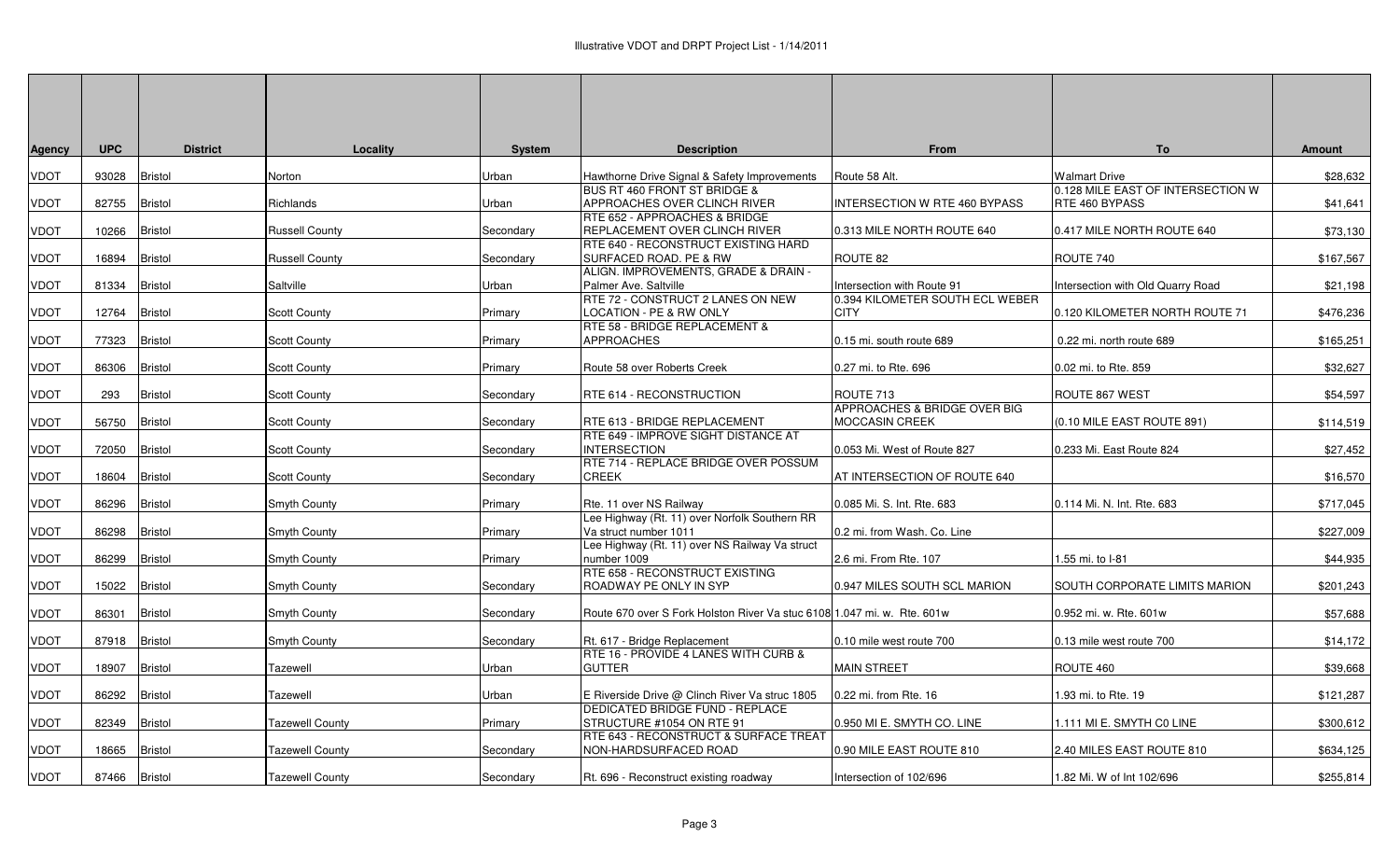|             | <b>UPC</b>    | <b>District</b> | Locality                 | <b>System</b> | <b>Description</b>                                                         | From                                | To                                                 | <b>Amount</b> |
|-------------|---------------|-----------------|--------------------------|---------------|----------------------------------------------------------------------------|-------------------------------------|----------------------------------------------------|---------------|
| Agency      |               |                 |                          |               | RTE 610 - APPROACHES & BRIDGE                                              |                                     |                                                    |               |
| VDOT        | 56734         | <b>Bristol</b>  | <b>Tazewell County</b>   | Secondary     | REPLACEMENT OVER LITTLE RIVER                                              | 0.71 MILE NORTH ROUTE 609           | 0.59 MILE NORTH ROUTE 609                          | \$120,630     |
| <b>VDOT</b> | 97856         | <b>Bristol</b>  | <b>Washington County</b> | Interstate    | I-81 AT EXIT 14 RAMP MODIFICATIONS                                         | Exit 14                             | Exit 14                                            | \$11,450,000  |
|             |               |                 |                          |               | RT 58-PARALLEL LN-CORRIDOR DEV -                                           |                                     | 0.61 KILOMETER EAST OF ROUTE 708                   |               |
| VDOT        | 16383         | <b>Bristol</b>  | <b>Washington County</b> | Primary       | ABINGDON TO DAMASCUS                                                       | 0.3 KILOMETER EAST ROUTE 638 EAST   | (RHEA VALLEY)                                      | \$20,167,071  |
|             |               |                 |                          |               | Rt. 1 - 14 Lane raised median w/sidewalks and                              |                                     |                                                    |               |
| VDOT        | 76503         | <b>Bristol</b>  | <b>Washington County</b> | Primary       | bicycle lanes - PHASE I                                                    | <b>NCL BRISTOL</b>                  | INT. ROUTE F-310 (EXIT 10)                         | \$250,170     |
|             |               |                 |                          |               | RTE 664-RURAL RUSTIC-GRADE, DRAIN                                          |                                     |                                                    |               |
| VDOT        | 81571         | <b>Bristol</b>  | <b>Washington County</b> | Secondary     | SURFACE TREAT NON-HARD SURF                                                | 1.0 MILE EAST ROUTE 674             | 2.0 MILES EAST ROUTE 674                           | \$26,053      |
| VDOT        | 81573 Bristol |                 | Washington County        | Secondary     | RTE 676 - SPOT<br>WIDEN.GRADE.DRAIN.SURFACE TREAT NON-<br><b>HARD SURF</b> | ROUTE 672                           | ROUTE 670                                          | \$468,955     |
|             |               |                 |                          |               | DEDICATED BRIDGE FUND - REPLACE STRUC                                      |                                     |                                                    |               |
| VDOT        | 82360         | <b>Bristol</b>  | <b>Washington County</b> | Secondary     | #6108 ON RTE 670                                                           | 1.50 MI FROM RTE 674                | 0.25 MI TO RTE 664                                 | \$994,105     |
| VDOT        | 16971         | <b>Bristol</b>  | <b>Washington County</b> | Secondary     | RTE 609 - SPOT IMPROVEMENTS                                                | 1.00 Mile South Route 704           | Route 704                                          | \$260,214     |
| VDOT        | 60791         | <b>Bristol</b>  | <b>Washington County</b> | Secondary     | RTE 614 - RECONSTRUCTION                                                   | INT. ROUTE 802                      | INT. ROUTE 622                                     | \$162,122     |
| VDOT        | 86293         | <b>Bristol</b>  | <b>Washington County</b> | Secondary     | RTE 747 over Tumbling Creek Va struc 6308                                  | 1.30 mi. from Rte. 613              | 0.70 mi. to End of Rte. 747                        | \$159,656     |
| VDOT        | 87897         | <b>Bristol</b>  | <b>Washington County</b> | Secondary     | Rt 616 - Bridge Replacement<br>RTE 23 - PROVIDE CONTINUOUS LEFT TURN       | .08 mile W Int 625e                 | .09 mile w Int 625e<br>0.040 KILOMETER WEST CHERRY | \$65,286      |
| VDOT        | 17817         | <b>Bristol</b>  | Wise                     | Urban         | <b>LANE</b>                                                                | ROUTE 794 (HAMILTON STREET)         | <b>STREET</b>                                      | \$1,910,911   |
| VDOT        | 17817 Bristol |                 | Wise                     | Urban         | RTE 23 - PROVIDE CONTINUOUS LEFT TURN<br><b>LANE</b>                       | ROUTE 794 (HAMILTON STREET)         | 0.040 KILOMETER WEST CHERRY<br><b>STREET</b>       | \$30,438      |
| VDOT        | 86416 Bristol |                 | <b>Wise County</b>       | Primary       | RTE 121 CFX West - Pound Connector                                         | US Route 23                         | 2.4 miles east US Route 23                         | \$100,000     |
| VDOT        | 86288         | <b>Bristol</b>  | <b>Wise County</b>       | Primary       | Rt. 23 Kent Junction Rd over Railroad Va struc<br>1015                     | 0.059 mi. E. Rte. 621               | 0.174 mi. E. Rte. 621                              | \$193,600     |
|             |               |                 |                          |               | RTE 633 - RECONSTRUCTION - PE ONLY IN                                      |                                     | 0.10 MILE EAST ROUTE 797 (2.346 MILES              |               |
| VDOT        | 9527          | <b>Bristol</b>  | Wise County              | Secondary     | SYP                                                                        | 0.10 MILE EAST ROUTE 748            | <b>EAST ROUTE 632)</b>                             | \$154,872     |
|             |               |                 |                          |               |                                                                            |                                     |                                                    |               |
| VDOT        | 87907         | <b>Bristol</b>  | <b>Wise County</b>       | Secondary     | RTE 757 - WIDEN TO A 3-LANE URBAN DESIGN Int Route 23                      |                                     | Int Bus Route 23                                   | \$106,363     |
|             |               |                 |                          |               |                                                                            | APPROACHES & BRIDGE OVER POUND      |                                                    |               |
| VDOT        | 56765         | <b>Bristol</b>  | <b>Wise County</b>       | Secondary     | RTE 666 - BRIDGE REPLACEMENT                                               | <b>RIVER</b>                        |                                                    | \$17,560      |
| VDOT        | 51441         | <b>Bristol</b>  | <b>Wythe County</b>      | Interstate    | I-81 Corridor Improvement Study - Tier 2 - I-77/I-<br>81 Overlap           | From Exit 72 (I-77) near WYTHEVILLE | To Exit 81 (I-77) near WYTHEVILLE                  | \$130,351     |
| VDOT        | 84672         | <b>Bristol</b>  | Wythe County             | Interstate    | Extend Off Ramp - 181 - Northbound and<br>Southbound - Exit 77             | Exit 77                             | Exit 77                                            | \$4,804       |
| VDOT        | 55604         | <b>Bristol</b>  | Wythe County             | Secondary     | RTE 619 - RECONSTRUCT AND SURFACE<br>TREAT ROADWAY                         | ROUTE 707                           | ROUTE 602                                          | \$1,157,072   |
| VDOT        | 82082         | <b>Bristol</b>  | <b>Wythe County</b>      | Secondary     | RR BRIDGE ON PEPPERS FERRY RD RTE 610 2.00 MI. E. Rte. 712                 |                                     | 2.01 MI. E. Rte. 712                               | \$132,964     |
| VDOT        | 16994         | <b>Bristol</b>  | Wythe County             | Secondary     | RTE 690 - RECONSTRUCTION                                                   | ROUTE 602                           | ROUTE 646                                          | \$1,406       |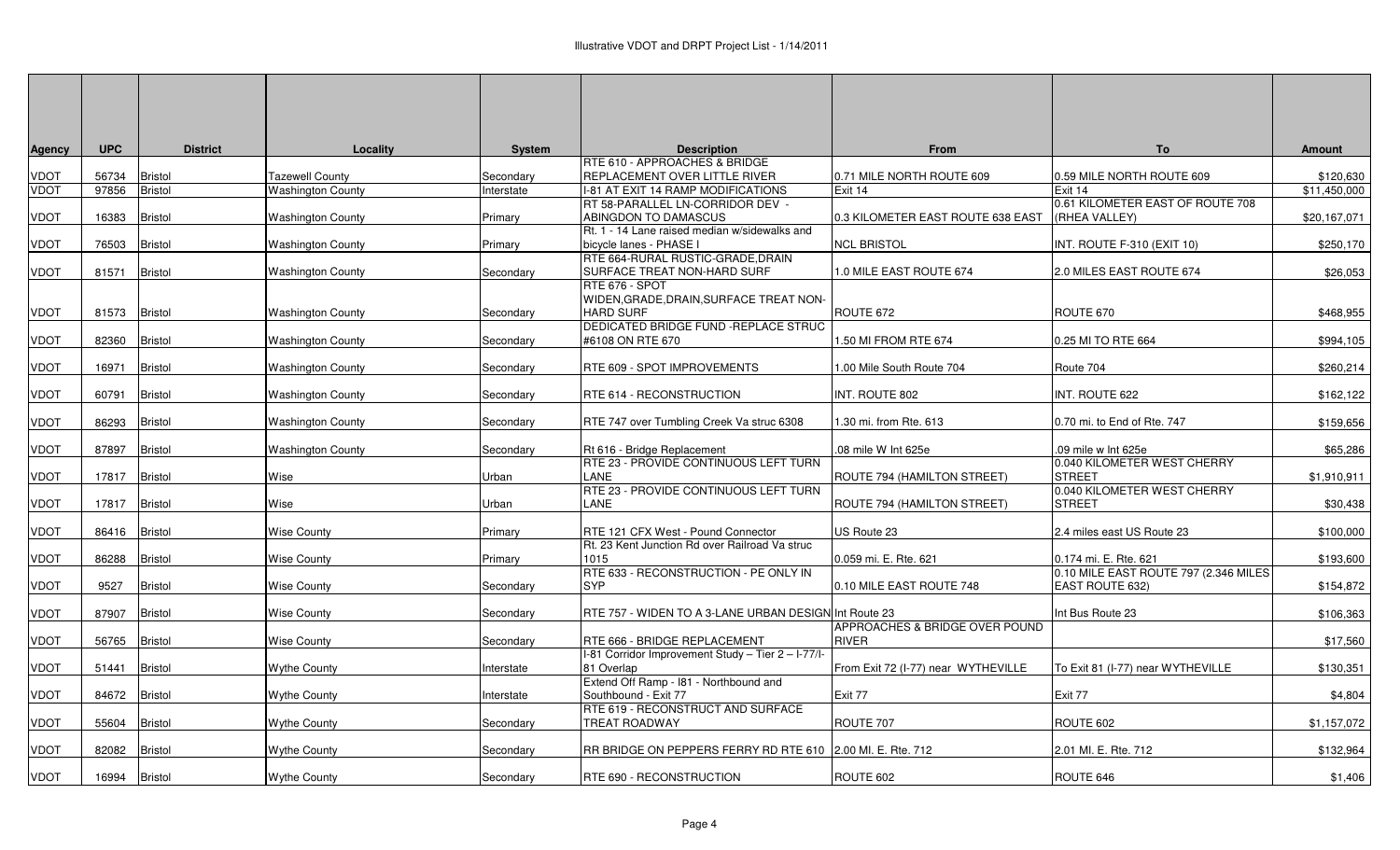| <b>Agency</b> | <b>UPC</b> | <b>District</b> | Locality                | System    | <b>Description</b>                                                                   | From                                                  | To                                                | <b>Amount</b> |
|---------------|------------|-----------------|-------------------------|-----------|--------------------------------------------------------------------------------------|-------------------------------------------------------|---------------------------------------------------|---------------|
| <b>VDOT</b>   | 55604      | <b>Bristol</b>  | <b>Wythe County</b>     | Secondary | <b>RTE 619 - RECONSTRUCT AND SURFACE</b><br><b>TREAT ROADWAY</b>                     | ROUTE 707                                             | ROUTE 602                                         | \$2,885       |
| <b>VDOT</b>   | 51454      | Bristol         | <b>Wythe County</b>     | Secondary | <b>RTE 619 - APPROACHES &amp; DRAINAGE</b><br><b>STRUCTURE OVER DRY RUN CREEK</b>    | ROUTE 21                                              | ROUTE 707                                         | \$48,906      |
| <b>VDOT</b>   | 86289      | <b>Bristol</b>  | <b>Wythe County</b>     | Secondary | Rt 749 Cedar Springs Rd over Cripple Creek Va<br>struc 6074                          | 0.05 mi. to Rte. 612                                  | 0.70 mi. to Rte. 672                              | \$32,800      |
| <b>VDOT</b>   | 86810      | <b>Bristol</b>  | <b>Wythe County</b>     | Secondary | Rt. 610 Peppers Ferry Rd over Millers Creek Va<br>struc 6010                         | 0.10 mi to Route 712                                  | 0.10 mi to Route 712                              | \$25,000      |
| <b>VDOT</b>   | 15785      | <b>Bristol</b>  | Wytheville              | Urban     | CONNECTOR ROAD - 2 LANES WITH CURB &<br><b>GUTTER</b>                                | INT PEPPERS FERRY ROAD                                | <b>LITHIA ROAD</b>                                | \$226,738     |
| <b>VDOT</b>   | 82123      | Culpeper        | <b>Albemarle County</b> | Secondary | RT. 606 - BRIDGE REPLACE DICKERSON RD<br><b>OVER NORTH FORK RIVANNA RIVE</b>         | <b>BRIDGES AND APPROACHES</b>                         |                                                   | \$4,112,548   |
| <b>VDOT</b>   | 11129      | Culpeper        | Albemarle County        | Secondary | RTE 691 - WIDEN & IMPROVE ALIGNMENT<br><b>RTE 743 - BRIDGE &amp; APPROACHES OVER</b> | 0.911 Mi. West Rte.240                                | 0.003 Mi. West Rte.240                            | \$652,561     |
| <b>VDOT</b>   | 77273      | Culpeper        | <b>Albemarle County</b> | Secondary | NORTH FORK RIVANNA                                                                   | 0.073 Mi. W of Rte. 641                               | 0.011Mi. W. of Rte. 641                           | \$424,622     |
| <b>VDOT</b>   | 77274      | Culpeper        | <b>Albemarle County</b> | Secondary | <b>RTE 708 - BRIDGE &amp; APPROACHES OVER CSX</b><br><b>RAILROAD</b>                 | (0.09 MILE SOUTH OF ROUTE 738)                        | STRUCTURE #6084                                   | \$450,279     |
| <b>VDOT</b>   | 95159      | Culpeper        | <b>Albemarle County</b> | Secondary | Rte. 637 Over Ivy Creek, VA Str. 6039                                                | 0.25 MI. S. RTE. 786                                  | 0.50 MI. S. RTE. 786                              | \$80,000      |
| <b>VDOT</b>   | 95113      | Culpeper        | <b>Albemarle County</b> | Secondary | Bridge Replacement, Rte 616 over Buckingham<br><b>Branch RR</b>                      | Rte. 616 over Buckingham Branch RR                    |                                                   | \$58,982      |
| <b>VDOT</b>   | 85708      | Culpeper        | Charlottesville         | Urban     | RTE. 29/250 BYPASS INTERCHANGE IMP<br>(HYDRAULIC RD - BARRACKS)                      | 0.42 mi south of N.C.L. Charlottesville               | Intersection at Hydraulic Road                    | \$500,000     |
| <b>VDOT</b>   | 14645      | Culpeper        | Charlottesville         | Urban     | JEFFERSON PARK AVENUE - BRIDGE<br>REPLACEMENT                                        | APPROACHES & BRIDGE OVER<br>NORFOLK-SOUTHERN RAILROAD |                                                   | \$564,840     |
| <b>VDOT</b>   | 76951      | Culpeper        | Charlottesville         | Urban     | CITY OF CHARLOTTESVILLE - FORMULA CITY<br><b>PAYMENT</b>                             |                                                       |                                                   | \$3,286,623   |
| <b>VDOT</b>   | 88906      | Culpeper        | Culpeper                | Urban     | RTE. 229 - TOWN OF CULPEPER                                                          | RTE. 15/29 BUSINESS                                   | <b>FAIRVIEW ROAD</b>                              | \$89,086      |
| <b>VDOT</b>   | 16640      | Culpeper        | Culpeper                | Urban     | RTE 229 - WIDEN FROM 2 LANES TO 5 LANES FAIRVIEW ROAD                                |                                                       | <b>NCL TOWN OF CULPEPER</b>                       | \$8,000       |
| <b>VDOT</b>   | 2459       | Culpeper        | <b>Culpeper County</b>  | Primary   | <b>RT 15 BUSINESS PARALLEL LANE</b>                                                  | ROUTE 666                                             | 0.19 MILES EAST OF ROUTE 665<br>4.0 MILES WEST OF | \$24,977,987  |
| <b>VDOT</b>   | 14657      | Culpeper        | <b>Culpeper County</b>  | Primary   | <b>RTE 3 - PARALLEL LANE (EAST OF</b><br>STEVENSBURG TO LIGNUM)                      | 4.1 MILES EAST RTE. 29                                | <b>CULPEPER/ORANGE COUNTY LINE</b>                | \$36,131,916  |
| <b>VDOT</b>   | 77385      | Culpeper        | <b>Culpeper County</b>  | Primary   | RT 29 INTERCHANGE AT RT 666 AT RT 15/29<br>AND RT 666                                | AT ROUTE 15/29 AND ROUTE 666                          |                                                   | \$33,308,647  |
| <b>VDOT</b>   | 68820      | Culpeper        | <b>Culpeper County</b>  | Primary   | RTE 15 - WIDEN FROM 2 TO 4 LANES                                                     | 0.10 MILE SOUTH NCL CULPEPER                          | ROUTE 666                                         | \$133,585     |
| <b>VDOT</b>   | 18899      | Culpeper        | <b>Culpeper County</b>  | Primary   | RTE 229 - WIDEN TO 4 LANES                                                           | NCL TOWN OF CULPEPER                                  | 0.86MI NORTH NCL TOWN OF<br><b>CULPEPER</b>       | \$592,484     |
| <b>VDOT</b>   | 17951      | Culpeper        | <b>Culpeper County</b>  | Secondary | RTE 639 - WIDEN & SURFACE TREAT NON-<br>HARDSURFACED ROADWAY                         | Route 1170                                            | ROUTE 626                                         | \$53,050      |
| <b>VDOT</b>   | 17059      | Culpeper        | <b>Culpeper County</b>  | Secondary | RTE 620 - BRIDGE REPLACEMENT                                                         | 0.122 MI. S. MOUNTAIN RUN                             | 0.134 MI. N. MOUNTAIN RUN                         | \$299,050     |
| <b>VDOT</b>   |            | 16640 Culpeper  | <b>Culpeper County</b>  | Urban     | <b>RTE 229 - WIDEN FROM 2 LANES TO 5 LANES FAIRVIEW ROAD</b>                         |                                                       | <b>NCL TOWN OF CULPEPER</b>                       | \$4,801,818   |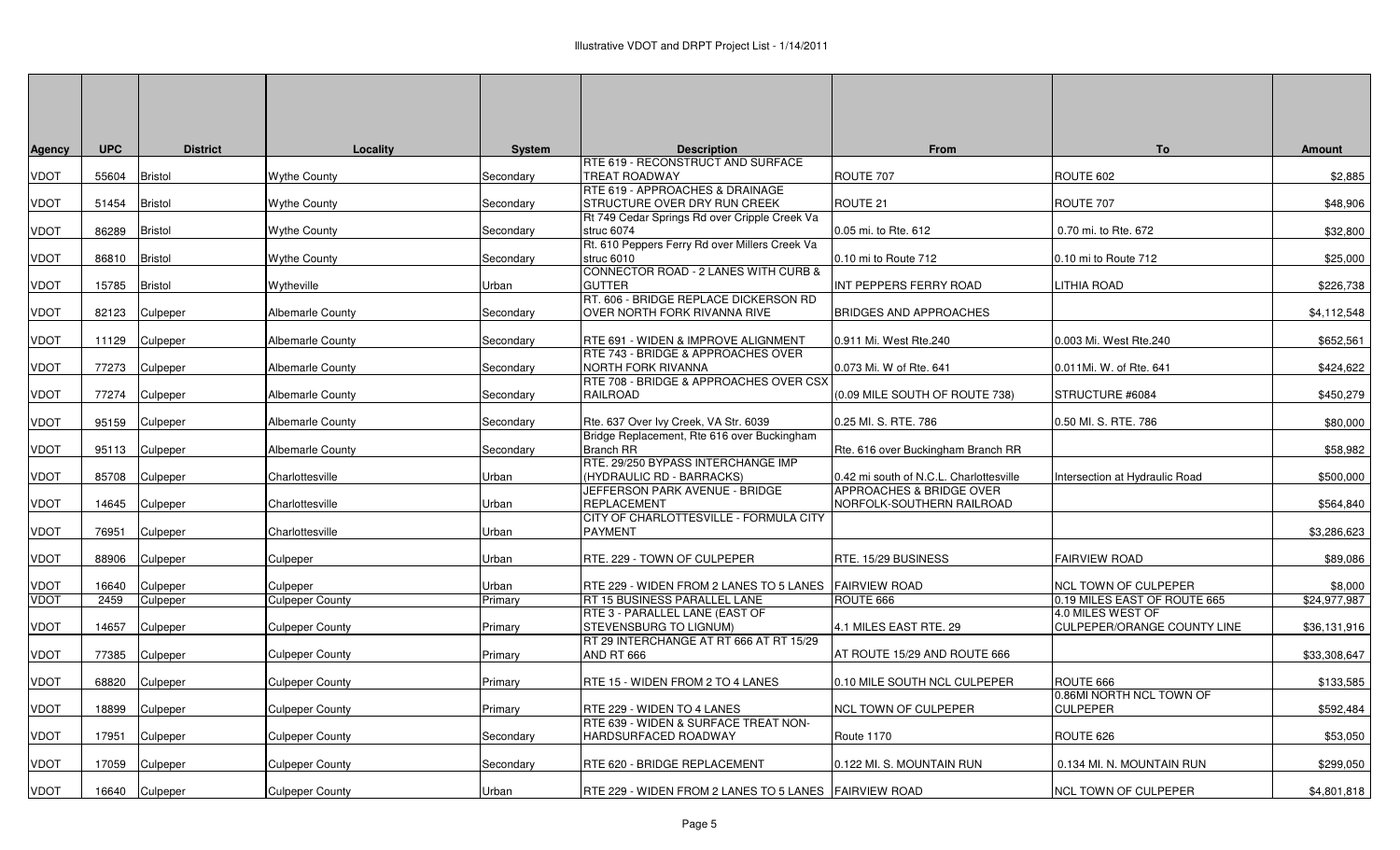| <b>Agency</b> | <b>UPC</b> | <b>District</b> | Locality               | System        | <b>Description</b>                                                                                                   | From                              | To                                                             | <b>Amount</b> |
|---------------|------------|-----------------|------------------------|---------------|----------------------------------------------------------------------------------------------------------------------|-----------------------------------|----------------------------------------------------------------|---------------|
| VDOT          | 95530      | Culpeper        | Culpeper District-wide | Enhancement   | Enhancement - Culpeper Scenic and Historic<br>Acquisition                                                            | <b>RW Acquisition</b>             | <b>RW Acquisition</b>                                          | \$960,000     |
|               |            |                 |                        |               | RTE 15 - CONSTRUCT INTERCHANGE AT                                                                                    |                                   |                                                                |               |
| <b>VDOT</b>   | 15984      | Culpeper        | <b>Fauquier County</b> | Primary       | ROUTE 17                                                                                                             | 0.715 MILES SOUTH INT. ROUTE 687  | 0.006 MILES SOUTH INT. ROUTE 687                               | \$1,259,617   |
| <b>VDOT</b>   | 56130      | Culpeper        | <b>Fauquier County</b> | Primary       | RTE 28 - REPLACE BRIDGE OVER CEDAR RUN CATLETT ROAD)                                                                 | 0.387 MILE SOUTH ROUTE 818 (OLD   | 0.027 MILE SOUTH ROUTE 818 (OLD<br>CATLETT ROAD)               | \$8,000       |
|               |            |                 |                        |               | RTE 215 - INT IMPROVEMENTS @ 15/29 & 4-LN                                                                            |                                   | 0.17 MILE WEST FAUQUIER/PRINCE                                 |               |
| <b>VDOT</b>   | 57489      | Culpeper        | <b>Fauquier County</b> | Primary       | <b>WIDENING</b>                                                                                                      | ROUTE 29                          | <b>WILLIAM COUNTY LINE</b>                                     | \$151,808     |
|               |            |                 |                        |               | RTE 655 - APPROACHES & BRIDGE<br>REPLACEMENT OVER TINPOT RUN                                                         | 0.37 MI. W. RTE. 1201             | 0.11 MI. E. RTE. 1201                                          |               |
| <b>VDOT</b>   | 58123      | Culpeper        | <b>Fauquier County</b> | Secondary     | RTE. 692 - RECONSTRUCT & SURFACE TREAT                                                                               |                                   |                                                                | \$1,183,416   |
| <b>VDOT</b>   | 87928      | Culpeper        | <b>Fauquier County</b> | Secondary     | NON-HARD SURFACED RD.                                                                                                | Rte. 670 (Old Auburn Road)        | 0.39 Miles S. Rte. 670 (Old Auburn Road)                       | \$106,739     |
|               |            |                 |                        |               | RTE 651 - APPROACHES & BRIDGE OVER                                                                                   |                                   |                                                                |               |
| <b>VDOT</b>   | 11153      | Culpeper        | <b>Fauquier County</b> | Secondary     | <b>SUMMERDUCK RUN</b><br>RTE 605 - TURN LANES AT ROUTE 674 SOUTH 0.163 MILE WEST ROUTE 674 (ATLEE                    | 0.05 MILE EAST OF ROUTE 615       | 0.1 MILE EAST OF ROUTE 615<br>0.294 MILE EAST ROUTE 674 (ATLEE | \$152,615     |
| <b>VDOT</b>   | 11216      | Culpeper        | <b>Fauquier County</b> | Secondary     | & ROUTE 1401                                                                                                         | ROAD)                             | ROAD)                                                          | \$138,893     |
|               |            |                 |                        |               | RTE 605 - TURN LANES & DRAINAGE                                                                                      | 0.294 MILE EAST ROUTE 674(ATLEE   | 0.618 MILE EAST ROUTE 674(ATLEE                                |               |
| <b>VDOT</b>   | 11217      | Culpeper        | <b>Fauquier County</b> | Secondary     | <b>STRUCTURE AT MILL RUN</b><br>ROUTE 688 - BRIDGE OVER THUMB RUN -                                                  | ROAD)                             | ROAD)                                                          | \$42,000      |
| <b>VDOT</b>   | 82327      | Culpeper        | <b>Fauquier County</b> | Secondary     | STRUCTURE #6087                                                                                                      | 0.15 MI S. THUMB RUN              | 0.15 MI.N. THUMB RUN                                           | \$90,722      |
|               |            |                 |                        |               |                                                                                                                      |                                   |                                                                |               |
| <b>VDOT</b>   | 71965      | Culpeper        | <b>Fauquier County</b> | Secondary     | RTE 600 - RECONSTRUCTION                                                                                             | ROUTE 29                          | ROUTE 676                                                      | \$10,525      |
| <b>VDOT</b>   | 76712      | Culpeper        | <b>Fluvanna County</b> | Primary       | RTE 6 - BRIDGE REPLACEMENT OVER<br>HARDWARE RIVER                                                                    | AT HARDWARE RIVER                 |                                                                | \$345,140     |
|               |            |                 |                        |               | RTE 6 - BRIDGE REPLACEMENT OVER                                                                                      |                                   |                                                                |               |
| <b>VDOT</b>   | 77321      | Culpeper        | <b>Fluvanna County</b> | Primary       | RIVANNA RIVER                                                                                                        | AT RIVANNA RIVER                  |                                                                | \$249,761     |
| <b>VDOT</b>   |            | 76192 Culpeper  |                        |               | RTE 600 - INTERSECTION IMPROVEMENT                                                                                   | 0.12 MI. S. RTE. INT. RTE. 600/53 | 0.15 MI. N. RTE. INT. RTE. 600/53                              | \$168,798     |
|               |            |                 | <b>Fluvanna County</b> | Secondary     |                                                                                                                      | APPROACHES & DRAINAGE             |                                                                |               |
| <b>VDOT</b>   | 51926      | Culpeper        | Fluvanna County        | Secondary     | RTE 656 - BRIDGE REPLACEMENT                                                                                         | STRUCTURE AT HOLMAN CREEK         |                                                                | \$14,724      |
|               |            |                 |                        |               | NATIONAL PARK SERVICE-APPALACHIAN                                                                                    | <b>HIGH TOP MOUNTAIN LAND</b>     |                                                                |               |
| <b>VDOT</b>   | 80435      | Culpeper        | Greene County          | Miscellaneous | <b>TRAIL</b><br>RTE 630 ROSEBROOK ROAD (RURAL RUSTIC                                                                 | <b>ACQUISITION</b>                | FY07 SAFETEA-LU EARMARK PROJECT                                | \$58,090      |
| <b>VDOT</b>   | 89727      | Culpeper        | Greene County          | Secondary     | ROAD)                                                                                                                | <b>RTE 810</b>                    | RTE 631                                                        | \$120,000     |
|               |            |                 |                        |               |                                                                                                                      |                                   |                                                                |               |
| <b>VDOT</b>   | 93271      | Culpeper        | Greene County          | Secondary     | RTE 642 SIMMS ROAD (RURAL RUSTIC ROAD) 0.23Mi E of Rte 667 Middle River Road<br>RTE 607 - SPOT IMPROVEMENTS (PE & RW |                                   | Route 637                                                      | \$153,706     |
| <b>VDOT</b>   | 51927      | Culpeper        | Greene County          | Secondary     | <b>ONLY IN SSYP)</b>                                                                                                 | ROUTE 29                          | ORANGE COUNTY LINE                                             | \$125,309     |
|               |            |                 |                        |               | ROUTE 624 - WIDEN AND SURFACE TREAT,                                                                                 |                                   |                                                                |               |
| <b>VDOT</b>   | 17072      | Culpeper        | Greene County          | Secondary     | <b>BRIDGE OVER BLUE RUN</b>                                                                                          | ROUTE 623                         | 0.55 MILE NORTH ROUTE 623                                      | \$8,966       |
| <b>VDOT</b>   | 86453      | Culpeper        | Louisa County          | Primary       | I-64 ZIONS CROSSROADS INTERCHANGE<br><b>IMPROVEMENT</b>                                                              | AT ROUTE 15                       |                                                                | \$6,250,000   |
|               |            |                 |                        |               | RTE 644 - APPROACHES & REPLACE BRIDGE                                                                                | 0.117 MILE WEST OF NORTHEAST      | 0.135 MILE EAST OF NORTHEAST                                   |               |
| <b>VDOT</b>   | 71908      | Culpeper        | ouisa County           | Secondary     | OVER NORTHEAST CREEK                                                                                                 | <b>CREEK</b>                      | CREEK                                                          | \$155,094     |
| <b>VDOT</b>   |            | 51589 Culpeper  | Louisa County          | Secondary     | RTE 669 - IMPROVEMENTS                                                                                               | ROUTE 613                         | ROUTE 620                                                      | \$82,203      |
|               |            |                 |                        |               |                                                                                                                      |                                   |                                                                |               |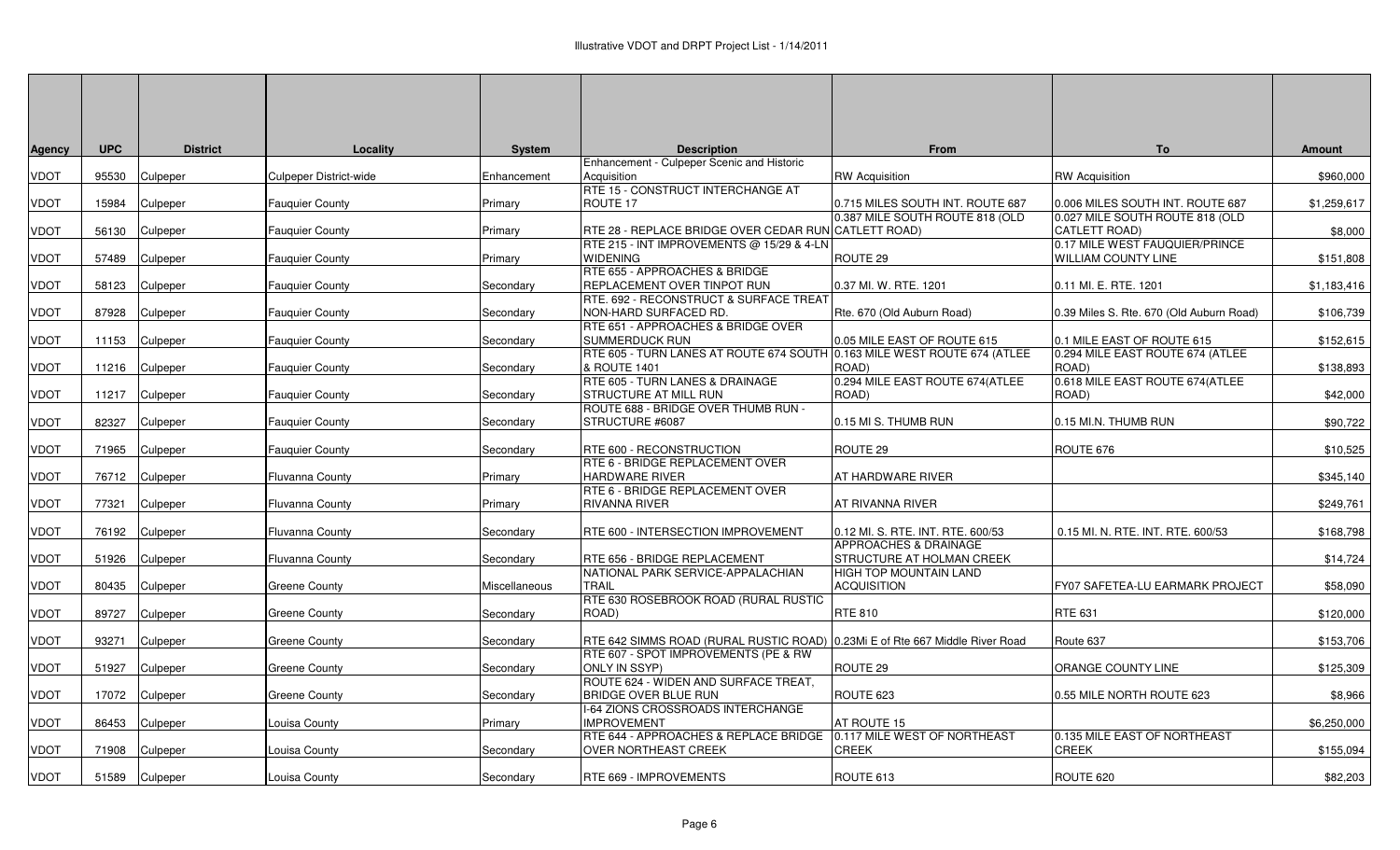| Agency | <b>UPC</b> | <b>District</b> | Locality               | <b>System</b>  | <b>Description</b>                                                           | <b>From</b>                                                     | To                                    | <b>Amount</b> |
|--------|------------|-----------------|------------------------|----------------|------------------------------------------------------------------------------|-----------------------------------------------------------------|---------------------------------------|---------------|
| VDOT   | 82329      | Culpeper        | Madison County         | Primary        | ROUTE 231 - BRIDGE REHAB OVER MULATTO<br><b>RUN - STRUC #1007</b>            | 0.55 MI. S. ROUTE 651                                           | 0.10 MI. N. ROUTE 651                 | \$243,003     |
|        |            |                 |                        |                |                                                                              |                                                                 |                                       |               |
| VDOT   | 17065      | Culpeper        | <b>Madison County</b>  | Secondary      | RTE 662 - WIDEN AND SURFACE TREATMENT ROUTE 624                              |                                                                 | END OF MAINTENANCE                    | \$588,034     |
| VDOT   | 17953      | Culpeper        | <b>Madison County</b>  | Secondary      | RTE 695 - WIDEN & SURFACE TREAT                                              | ROUTE 655                                                       | END OF MAINTENANCE                    | \$100,000     |
|        |            |                 |                        |                | RTE 614 - INTERSECTION IMPROVEMENTS AT                                       |                                                                 |                                       |               |
| VDOT   | 51047      | Culpeper        | Madison County         | Secondary      | ROUTE 706.<br>Rt. 621 - Replace structure #6014 with                         | .20 miles east of route 706                                     | .20 miles west of route 706           | \$100,726     |
| VDOT   | 84706      | Culpeper        | <b>Madison County</b>  | Secondary      | prestressed slabs                                                            | 0.9 miles west of int. rte. 610                                 | 2.55 miles east on int. rte. 29       | \$14,652      |
|        |            |                 |                        |                | MAY-FRAY AVE. EXTENSION FROM                                                 |                                                                 |                                       |               |
| VDOT   | 76684      | Culpeper        | Orange                 | Urban          | WASHINGTON ST.TO WOODMARK ST.<br>RT 669 - TRENCH WIDEN, PAVE, AND GRADE      | <b>WASHINGTON STREET</b>                                        | WOODMARK STREET                       | \$39,365      |
| VDOT   | 82063      | Culpeper        | <b>Orange County</b>   | Secondary      | SHOULDERS AND DITCHES                                                        | <b>ROUTE 0612</b>                                               | <b>ROUTE 0629</b>                     | \$167,158     |
|        |            |                 |                        |                | RT 629 - ASPHALT CONC. OVERLAY, SHLD.                                        |                                                                 |                                       |               |
| VDOT   | 93268      | Culpeper        | Orange County          | Secondary      | STONE, PAVE .MARKING<br>Bridge deck rehabilitation on Rt. 611 - Structure    | RT. 20                                                          | RT. 630                               | \$50,644      |
| VDOT   | 84707      | Culpeper        | Orange County          | Secondary      | #6051 and Rt. 629 - #6114.                                                   | Rte. 611 overMine Run                                           | Rte. 629 over Terry Run               | \$15,984      |
| VDOT   | 71942      | Culpeper        | Rappahannock County    | <b>Primary</b> | RTE 522 - BRIDGE REPLACEMENT                                                 | <b>OVER THORTON RIVER</b>                                       |                                       | \$265,111     |
|        |            |                 |                        |                | ROUTE 522 - BRIDGE REHAB OVER WILSON                                         |                                                                 |                                       |               |
| VDOT   | 82328      | Culpeper        | Rappahannock County    | Primary        | BRANCH - STRUC #1024                                                         | 6.55 MILE WARRENTON CL                                          | 3.45 MILE ROUTE 211                   | \$73,078      |
| VDOT   | 11210      | Culpeper        | Rappahannock County    | Secondary      | RTE 729 - APPROACHES AND BRIDGE OVER<br><b>BATTLE RUN</b>                    | 0.09 MILES SOUTH BATTLE RUN                                     | 0.13 MILES NORTH BATTLE RUN           | \$211,106     |
|        |            |                 |                        |                |                                                                              | APPROACHES & BRIDGE OVER BIG                                    |                                       |               |
| VDOT   |            | 71923 Culpeper  | Rappahannock County    | Secondary      | RTE 637 - BRIDGE REPLACEMENT                                                 | INDIAN RUN                                                      |                                       | \$100,792     |
| VDOT   | 81997      | Culpeper        | Statewide              | Miscellaneous  | JOURNEY THROUGH HALLOWED GROUND                                              | <b>GETTYSBURG PA</b>                                            | Charlottesville VA                    | \$116,180     |
|        |            |                 |                        |                | <b>WARRENTON - INTERSECTION</b>                                              | 0.10 MI. S. BROADVIEW AVE. (RTE.                                |                                       |               |
| VDOT   | 85086      | Culpeper        | Warrenton              | Urban          | <b>IMPROVEMENT</b>                                                           | 17/29/211)<br><b>INTERSECTION WALKER AND</b>                    | 0.02 MI. N. LEE HIGHWAY (RTE. 29/211) | \$96,237      |
| VDOT   | 85087      | Culpeper        | Warrenton              | Urban          | Improve Intersection of Walker and Blackwell                                 | <b>BLACKWELL</b>                                                |                                       | \$44.349      |
|        |            |                 |                        |                |                                                                              | AT WINCHESTER STREET & OLD                                      |                                       |               |
| VDOT   | 76408      | Culpeper        | Warrenton              | Urban          | RTE 17 - INTERSECTION IMPROVEMENTS<br>HEARTLAND CORRIDOR PROJECT IN VA, WV & | <b>BROADVIEW AVENUE</b>                                         |                                       | \$22,162      |
| VDOT   | 80078      | District-wide   | Statewide              | Interstate     | <b>OHIO</b>                                                                  |                                                                 |                                       | \$4,260,000   |
|        |            |                 |                        |                | PUBLIC-PRIVATE TRANSPORTATION                                                |                                                                 |                                       |               |
| VDOT   | 81327      | District-wide   | Statewide              | Miscellaneous  | <b>INITIATIVES</b>                                                           | <b>STATEWIDE</b>                                                |                                       | \$9,179,071   |
| VDOT   | 80797      | District-wide   | Statewide              | Primary        | ROUTE 460 IMPROVEMENTS                                                       |                                                                 |                                       | \$580,898     |
|        |            |                 |                        |                | RTE 95 - INTRCHANGE IMPROVEMENT -                                            | 0.443 MILES SO OF ROUTE 207 (CARMEL 0.369 MILES NO OF ROUTE 207 |                                       |               |
| VDOT   | 56184      | Fredericksburg  | <b>Caroline County</b> | Interstate     | RELOCATION OF ROUTE 652<br>RTE 207 - WBL BRIDGE REPLACEMENT OVER             | CHURCH)                                                         | (CARMEL CHURCH)                       | \$220,152     |
| VDOT   | 81497      | Fredericksburg  | <b>Caroline County</b> | Primary        | <b>CSX</b>                                                                   | <b>BRIDGE OVER CSX RAILROAD</b>                                 |                                       | \$112,725     |
|        |            |                 |                        |                |                                                                              | 0.19 KILOMETER EAST OF EAST                                     |                                       |               |
| VDOT   | 13007      | Fredericksburg  | Caroline County        | Secondary      | RTE 600 - RECONSTRUCTION                                                     | <b>INTERSECTION ROUTE 601</b>                                   | KING WILLIAM COUNTY LINE              | \$33,392      |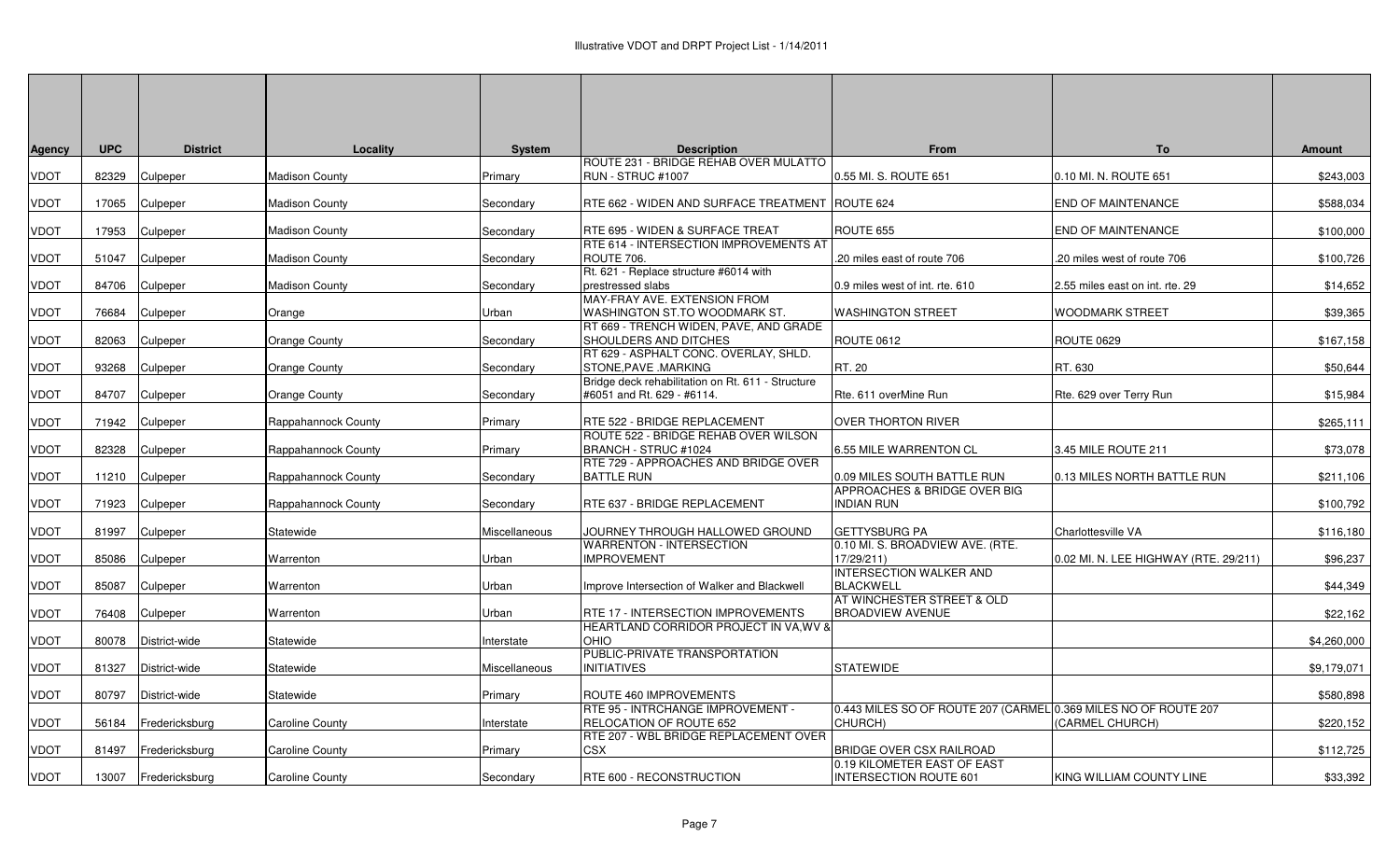| <b>Agency</b> | <b>UPC</b> | <b>District</b> | Locality                     | <b>System</b> | <b>Description</b>                                              | <b>From</b>                                                             | To                                         | <b>Amount</b> |
|---------------|------------|-----------------|------------------------------|---------------|-----------------------------------------------------------------|-------------------------------------------------------------------------|--------------------------------------------|---------------|
| <b>VDOT</b>   | 78621      | Fredericksburg  | <b>Caroline County</b>       | Secondary     | RTE 639 - RECONSTRUCTION OF ROADWAY                             | ROUTE 95                                                                | ROUTE <sub>1</sub>                         | \$153,846     |
| <b>VDOT</b>   | 77329      | Fredericksburg  | <b>Caroline County</b>       | Secondary     | RTE 644 - BRIDGE REPLACEMENT & APPR<br>OVER MARACOSSIC CREEK    | (0.50 MILE EAST OF ROUTE 643)                                           | STRUCTURE #6032                            | \$112,506     |
| <b>VDOT</b>   | 81498      | Fredericksburg  | <b>Caroline County</b>       | Secondary     | RTE 600 - BRIDGE REPLACEMENT                                    | BRIDGE OVER BOOT SWAMP                                                  |                                            | \$73,200      |
| <b>VDOT</b>   | 77327      | Fredericksburg  | <b>Caroline County</b>       | Secondary     | RTE 633 - BRIDGE REPLACEMENT & APPR.<br><b>OVER SOUTH RIVER</b> | (0.30 MILE NORTH OF ROUTE 743)                                          | STRUCTURE #6027                            | \$25,944      |
| <b>VDOT</b>   | 80204      | Fredericksburg  | <b>Essex County</b>          | Secondary     | Rt 666 - RECONSTRUCT & SURFACE TREAT<br>NON-HARDSURFACED RD     | <b>RTE 646</b>                                                          | DEAD END AT SHELLFIELD                     | \$23,383      |
| <b>VDOT</b>   | 97109      | Fredericksburg  | Essex County                 | Secondary     | RTE 685 - RECONSTRUCT & SURFACE TREAT<br>NON-HARDSURFACED ROAD  | <b>RTE 606</b>                                                          | Dead ENd                                   | \$67,678      |
| <b>VDOT</b>   | 15256      | Fredericksburg  | <b>Essex County</b>          | Secondary     | RTE 637 - RECONSTRUCT & REPLACE<br>BRIDGE OVER OCCUPACIA CK.    | 1.630 KILOMETERS WEST ROUTE 17<br><b>SOUTH</b>                          | <b>ROUTE 17 SOUTH</b>                      | \$59,903      |
| <b>VDOT</b>   | 15257      | Fredericksburg  | Essex County                 | Secondary     | RTE 659 - RECONSTRUCTION                                        | 0.10 Miles west of Intersection Route 671                               | 0.54 Miles east of Intersection Route 671  | \$33,190      |
| <b>VDOT</b>   | 87768      | Fredericksburg  | Fredericksburg               | Interstate    | NEW I-95 ACCESS (RAPPAHANOC PARKWAY) Rappahannock River         |                                                                         | Route 3                                    | \$15,000,000  |
| <b>VDOT</b>   | 88699      | Fredericksburg  | Fredericksburg               | Urban         | FALL HILL AVENUE PHASE I BRIDGE OVER I-<br>95                   | Carl D. Silver Parkway                                                  | Jefferson Davis Highway (Route 1)          | \$35,768,382  |
| <b>VDOT</b>   | 74042      | Fredericksburg  | Fredericksburg               | Urban         | BRAGG ROAD/FALL HILL AVENUE - WIDENING ROAD)                    | 0.003 MILE NORTH ROUTE 618 (RIVER                                       | 0.093 MILE NORTH ROUTE 618 (RIVER<br>ROAD) | \$35,886      |
| <b>VDOT</b>   | 88699      | Fredericksburg  | Fredericksburg               | Urban         | Fall Hill Avenue Phase I                                        | Carl D. Silver Parkway                                                  | Jefferson Davis Highway (Route 1)          | \$150,264     |
| <b>VDOT</b>   | 85956      | Fredericksburg  | Fredericksburg               | Urban         | Jeff Davis Bypass over Rte 3 Va struc 1803                      | Rte. 3                                                                  |                                            | \$90,800      |
| <b>VDOT</b>   | 77616      | Fredericksburg  | Fredericksburg District-wide | Interstate    | I-95 - PE STUDIES (HOT LANES)                                   | ROUTE 17 SOUTH                                                          | <b>14TH STREET BRIDGE</b>                  | \$1,497,935   |
| <b>VDOT</b>   | 70850      | Fredericksburg  | Fredericksburg District-wide | Interstate    | I-95/395 Preliminary Engineering Studies (HOT<br>LANES)         |                                                                         |                                            | \$335,283     |
| <b>VDOT</b>   | 61028      | Fredericksburg  | Fredericksburg District-wide | Primary       | RTE 205 - BRIDGE REPLACEMENT                                    | 0.127 MILE WEST OF TIDE MILL STREAM 0.145 MILE EAST OF TIDE MILL STREAM |                                            | \$1,201,070   |
| <b>VDOT</b>   | 56934      | Fredericksburg  | Gloucester County            | Primary       | RTE 17 - WIDENING & INSTALL RAISED<br><b>CONCRETE MEDIAN</b>    | 0.666 MILE NORTH YORK COUNTY LINE 11.330 MILE NORTH YORK COUNTY LINE    |                                            | \$93,757      |
| <b>VDOT</b>   | 55039      | Fredericksburg  | Gloucester County            | Primary       | RTE 17 - BRIDGE REPLACEMENT OVER FOX<br><b>MILL RUN</b>         |                                                                         |                                            | \$118,419     |
| <b>VDOT</b>   | 56942      | Fredericksburg  | Gloucester County            | Primary       | RTE 17 - CONSTRUCT 2ND SOUTHBOUND<br>LEFT TURN LANE. CONSTRUCT  | <b>RECEIVER LANE &amp; RIGHT TURN LANE</b><br>ON RTE, 216.              | AT ROUTE 216                               | \$29,324      |
| <b>VDOT</b>   | 90938      | Fredericksburg  | Gloucester County            | Secondary     | RTE 615 - SURFACE TREAT NON-<br>HARDSURFACED ROAD               | ROUTE 613                                                               | ROUTE 606                                  | \$314,192     |
| <b>VDOT</b>   | 98807      | Fredericksburg  | <b>Gloucester County</b>     | Secondary     | BRIDGE REPLACEMENT RTE. 662 OVER FOX<br>CREEK (FED ID 8552)     |                                                                         |                                            | \$250,000     |
| <b>VDOT</b>   | 75911      | Fredericksburg  | <b>Gloucester County</b>     | Secondary     | IRTE 614 - RECONSTRUCTION OF ROADWAY                            | 0.027 Mi. W Int. Route 633                                              | 0.149 Mi. W Int. Route 17 (NBL)            | \$183,500     |
| <b>VDOT</b>   | 7909       | Fredericksburg  | Gloucester County            | Secondary     | RTE 615 - RECONSTRUCTION AND MINOR<br><b>WIDENING</b>           | ROUTE 616                                                               | ROUTE 17                                   | \$142,528     |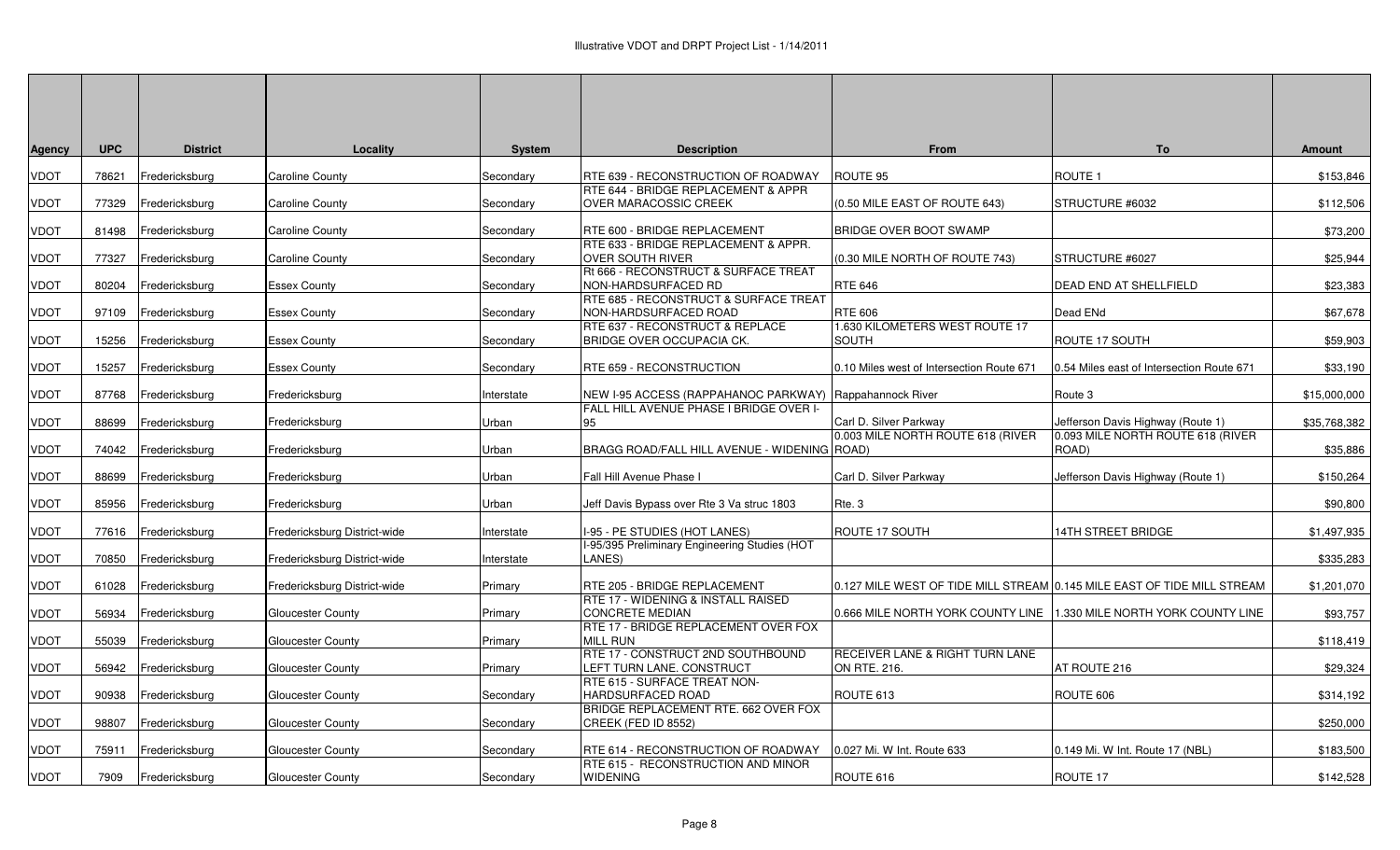| <b>Agency</b> | <b>UPC</b> | <b>District</b> | Locality                 | <b>System</b> | <b>Description</b>                                                     | From                                                 | To                                                   | <b>Amount</b> |
|---------------|------------|-----------------|--------------------------|---------------|------------------------------------------------------------------------|------------------------------------------------------|------------------------------------------------------|---------------|
| <b>VDOT</b>   | 96681      | Fredericksburg  | <b>Gloucester County</b> | Secondary     | Bridge Replacement Rte. 602 over Burkes Road                           |                                                      |                                                      | \$33,706      |
| <b>VDOT</b>   | 80153      | Fredericksburg  | King & Queen County      | Secondary     | RTE 664 - RECONSTRUCT & SURFACE TREAT<br>NON-HARD SURFACE RD           | ROUTE <sub>721</sub>                                 | <b>END STATE MAINTENANCE</b>                         | \$32,162      |
| <b>VDOT</b>   | 97295      | Fredericksburg  | King & Queen County      | Secondary     | RTE 601 - RURAL RUSTIC (SURFACE TREAT<br>NON-HARDSURFACED ROAD)        | ROUTE 605                                            | 1.4 MI N ESM                                         | \$20,855      |
| <b>VDOT</b>   | 2239       | Fredericksburg  | King & Queen County      | Secondary     | RTE 633 - BRIDGE REPLACEMENT                                           | APPROACHES AND BRIDGE OVER<br><b>GARNETT'S CREEK</b> |                                                      | \$45,041      |
| <b>VDOT</b>   | 75915      | Fredericksburg  | King & Queen County      | Secondary     | RTE 634 - RECONSTRUCTION OF ROADWAY                                    | 0.85 MILE NORTH ROUTE 629                            | 0.63 MILE NORTH ROUTE 636                            | \$44,885      |
| <b>VDOT</b>   | 56951      | Fredericksburg  | King George County       | Primary       | RTE 206 - Construct Turn Lanes                                         | 0.190 Mi. West Int. Routes 218 & 624                 | 0.227 Mi. East Int. Routes 218 & 624                 | \$273,893     |
| <b>VDOT</b>   | 7931       | Fredericksburg  | King George County       | Secondary     | RTE 628 - RECONSTRUCTION                                               | ROUTE <sub>3</sub>                                   | ROUTE 625                                            | \$84,230      |
| <b>VDOT</b>   | 51814      | Fredericksburg  | King George County       | Secondary     | RTE 625 - RECONSTRUCTION                                               | ROUTE 301                                            | ROUTE 650                                            | \$55,966      |
| <b>VDOT</b>   | -4670      | Fredericksburg  | King George County       | Secondary     | <b>FUTURE FEDERAL BRIDGE</b>                                           |                                                      |                                                      | \$11,257      |
| <b>VDOT</b>   | 10614      | Fredericksburg  | King William County      | Secondary     | RTE 604 - RECONSTRUCTION                                               | ROUTE 30                                             | 0.75 MILE SOUTH ROUTE 615                            | \$111,375     |
| <b>VDOT</b>   | 77328      | Fredericksburg  | King William County      | Secondary     | RTE 600 - BRIDGE & APPROACHES OVER<br><b>HERRING CREEK</b>             | (0.10 MILE SOUTH OF ROUTE 607)                       | STRUCTURE #6002                                      | \$63,530      |
| <b>VDOT</b>   | 80286      | Fredericksburg  | ancaster County          | Secondary     | RTE 789 - RECONSTRUCT & SURFACE TREAT<br>NON-HARD SURFACE RD           | ROUTE 643                                            | HADLEA DRIVE                                         | \$23,397      |
| <b>VDOT</b>   | 10615      | Fredericksburg  | ancaster County          | Secondary     | RTE 604 - RECONSTRUCTION                                               | 0.392 KILOMETER NORTH ROUTE<br>611(RELOCATED)        | 0.168 KILOMETER SOUTH ROUTE<br>611(RELOCATED)        | \$94,794      |
| <b>VDOT</b>   | 10616      | Fredericksburg  | ancaster County          | Secondary     | RTE 614 - RECONSTRUCTION & BRIDGE OVER<br><b>BROWNS CREEK</b>          | 0.10 MILES WEST OF BROWNS CREEK                      | 0.10 MILES EAST OF BROWNS CREEK                      | \$6,610       |
| <b>VDOT</b>   | 56940      | Fredericksburg  | <b>Mathews County</b>    | Primary       | <b>RTE 14 - CONSTRUCT TURN LANES</b>                                   | 0.174 Mi. S. of Int. Rte. 14 & 198                   | 0.128 Mi. N. of Int. Rte. 14 & 198                   | \$188,612     |
| <b>VDOT</b>   | 56941      | Fredericksburg  | <b>Mathews County</b>    | Primary       | <b>RTE 14 - CONSTRUCT TURN LANES</b>                                   | AT ROUTE 617                                         |                                                      | \$15,178      |
| <b>VDOT</b>   | 61013      | Fredericksburg  | <b>Mathews County</b>    | Primary       | RTE 14 - CONTRUCT TURN LANES                                           | AT ROUTE 660                                         |                                                      | \$36,416      |
| <b>VDOT</b>   | 97239      | Fredericksburg  | Mathews County           | Secondary     | RTE 679 - RURAL RUSTIC (SURFACE TREAT<br>NON-HARDSURFACED ROAD)        | ROUTE 660                                            | <b>ESM</b>                                           | \$44,817      |
| <b>VDOT</b>   | 67091      | Fredericksburg  | <b>Mathews County</b>    | Secondary     | RTE 617 - RECONSTRUCTION                                               | 0.114 Mi. N. int. Rte. 618                           | 0.073 Mi. S. Int. Rte. 654                           | \$80,033      |
| <b>VDOT</b>   | 61015      | Fredericksburg  | Middlesex County         | Primary       | <b>RTE 33 - LENGTHEN RIGHT TURN LANE AND</b><br><b>MEDIAN</b>          | AT ROUTE 620                                         |                                                      | \$50,297      |
| <b>VDOT</b>   | 97246      | Fredericksburg  | Middlesex County         | Secondary     | <b>RTE 687 - RURAL RUSTIC (SURFACE TREAT</b><br>NON-HARDSURFACED ROAD) | ROUTE 17                                             | <b>ESM</b>                                           | \$61,570      |
| <b>VDOT</b>   | 2257       | Fredericksburg  | Middlesex County         | Secondary     | RTE 630 - RECONSTRUCTION                                               | ROUTE <sub>3</sub>                                   | ROUTE 33                                             | \$137,746     |
| <b>VDOT</b>   | 90957      | Fredericksburg  | Northumberland County    | Secondary     | Rt.741 - SURFACE TREAT NON HARD<br>SURFACE ROAD                        | Route 646                                            | 0.30 Mile South of Route 646 (End of State<br>Maint) | \$39,600      |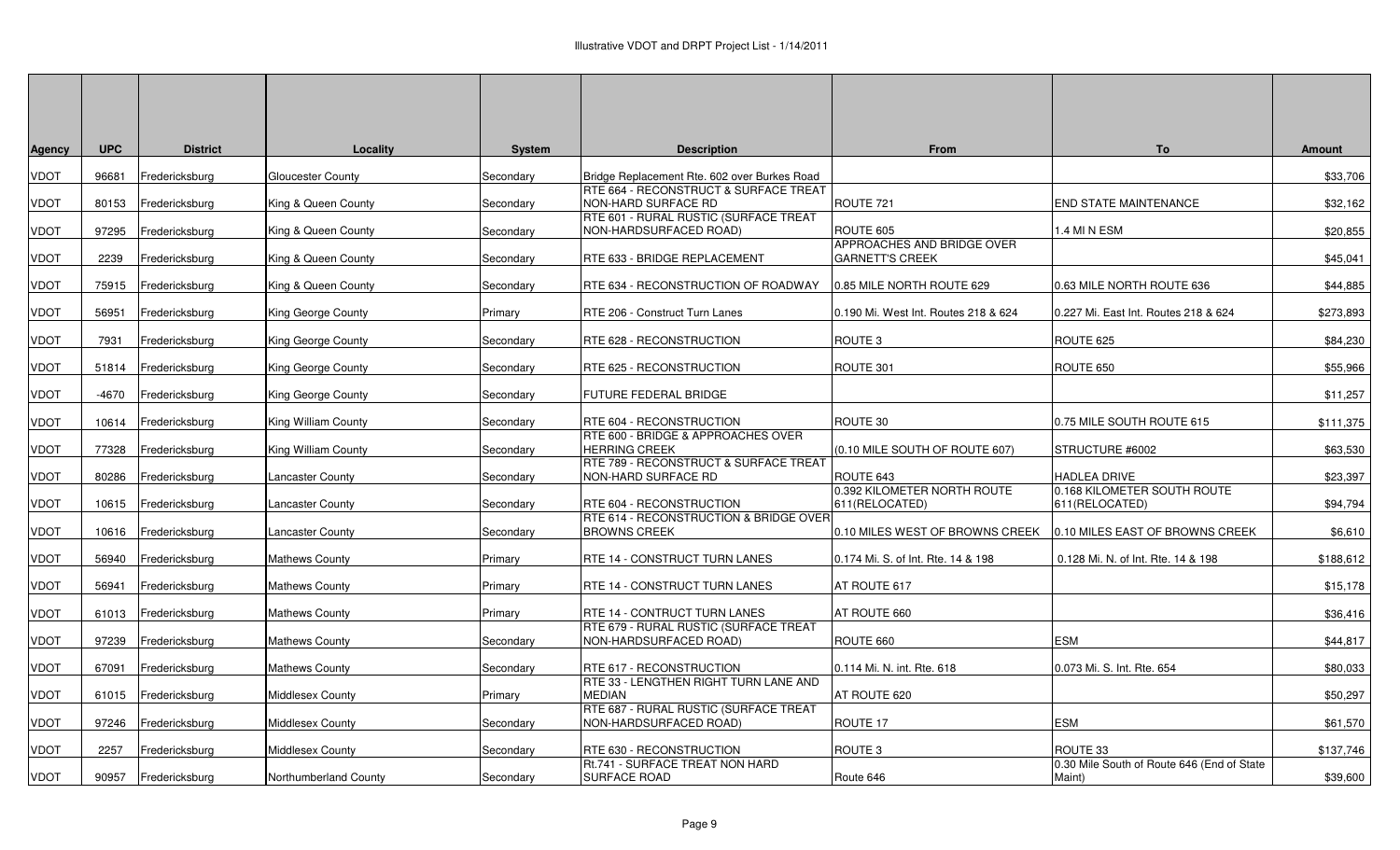| <b>Agency</b> | <b>UPC</b> | <b>District</b>      | Locality                   | <b>System</b>  | <b>Description</b>                                                        | From                                                        | To                             | <b>Amount</b> |
|---------------|------------|----------------------|----------------------------|----------------|---------------------------------------------------------------------------|-------------------------------------------------------------|--------------------------------|---------------|
| VDOT          | 90956      | Fredericksburg       | Northumberland County      | Secondary      | Rte 604 - Align Intersection & Reconstruct                                | Intersection of Route 604 and Route 360                     |                                | \$110,110     |
| <b>VDOT</b>   | 92204      | Fredericksburg       | <b>Richmond County</b>     | Secondary      | RTE. 634 OVER CAT POINT CREEK                                             | <b>Cat Point Creek</b>                                      | <b>Cat Point Creek</b>         | \$699,961     |
| <b>VDOT</b>   | 3609       | Fredericksburg       | <b>Richmond County</b>     | Secondary      | RTE 638 - RECONSTRUCTION(PE & PARTIAL<br>R/W ONLY IN SYP)                 | MID ROUTE 624                                               | 0.2 MILE EAST ROUTE 639        | \$74,172      |
| <b>VDOT</b>   | 92204      | Fredericksburg       | <b>Richmond County</b>     | Secondary      | Rte. 634 over Cat Point Creek                                             | <b>Cat Point Creek</b>                                      | <b>Cat Point Creek</b>         | \$6,348       |
| <b>VDOT</b>   | 52299      | Fredericksburg       | Spotsylvania County        | Primary        | RTE 208-SPOTSYLVANIA COURTHOUSE<br>BYPASS- 4 LNS NEW LOCATION             | 1.2 KILOMETERS EAST PO RIVER                                | 1.6 KILOMETERS WEST NI RIVER   | \$550,945     |
| VDOT          | 95516      | Fredericksburg       | Spotsylvania County        | Primary        | ARRA-C Spotsylvania 208 Courthouse Bypass -<br>Phase II                   | 0.5 km West of the Ta River                                 | 1.2 km East of the Po River    | \$202,613     |
| <b>VDOT</b>   | 16277      | Fredericksburg       | Spotsylvania County        | Secondary      | RTE 639 - RECONSTRUCTION                                                  | ROUTE <sub>3</sub>                                          | 0.003 MILE NORTH ROUTE 618     | \$492,898     |
| <b>VDOT</b>   | 51845      | Fredericksburg       | Spotsylvania County        | Secondary      | RTE 620 - RECONSTRUCTION                                                  | 0.22 Mile West of Route 1 (Jefferson Davis<br>Hwy)          | Route 1 (Jefferson Davis Hwy)  | \$250,157     |
| <b>VDOT</b>   | 85753      | Fredericksburg       | Spotsylvania County        | Secondary      | Rt. 639 - Build New 2-Lane Bridge and<br>Approaches over Massaponax Creek | 0.45 Miles South of Route 208                               | 0.85 Miles South of Route 208  | \$53,160      |
| <b>VDOT</b>   | 13558      | Fredericksburg       | <b>Stafford County</b>     | Interstate     | -95 RELOCATION OF INTERCHANGE AT Rt.<br>630                               | AT ROUTE 630                                                |                                | \$14,033,000  |
| <b>VDOT</b>   | 71774      | Fredericksburg       | <b>Stafford County</b>     | Primary        | RT 17 RECONSTRUCTION                                                      | McLANE DRIVE                                                | <b>STAFFORD LAKES PARKWAY</b>  | \$33,393,369  |
| <b>VDOT</b>   | 71774      | Fredericksburg       | <b>Stafford County</b>     | Primary        | RTE 17 - RECONSTRUCTION                                                   | McLANE DRIVE                                                | STAFFORD LAKES PARKWAY         | \$773,440     |
| <b>VDOT</b>   | 76515      | Fredericksburg       | <b>Stafford County</b>     | Primary        | RTE 1 - BRIDGE REPLACEMENT &<br>APPROACHES OVER AQUIA CREEK               | <b>BRIDGE OVER AQUIA CREEK</b>                              |                                | \$666,945     |
| <b>VDOT</b>   | 57044      | Fredericksburg       | <b>Stafford County</b>     | Primary        | INTERSECTION IMPROVEMENTS (Routes 1, 17<br>and 218)                       | Intersection Route 1                                        | 0.147 Mi. east of Int. Route 1 | \$54,697      |
| <b>VDOT</b>   | 4632       | Fredericksburg       | <b>Stafford County</b>     | Secondary      | RTE 630 - WIDEN TO 4 LANES                                                | ROUTE 732                                                   | 0.2 MILE WEST OF ROUTE 628     | \$21,760,868  |
| VDOT          | 51919      | Fredericksburg       | <b>Stafford County</b>     | Secondary      | RTE 610 - RECONSTRUCTION                                                  | 0.126 MILE WEST ROUTE 643                                   | 0.415 MILE EAST ROUTE 643      | \$633,504     |
| VDOT          | 15458      | Fredericksburg       | <b>Stafford County</b>     | Secondary      | RTE 630 - BRIDGE OVER CSX RAILROAD<br>(STRUCTURE #6040)                   | Route 688                                                   | 0.374 Mi. East of CSX Railroad | \$83,777      |
| <b>VDOT</b>   | 4632       | Fredericksburg       | <b>Stafford County</b>     | Secondary      | RTE 630 - WIDEN TO 4 LANES                                                | ROUTE 732                                                   | 0.2 MILE WEST OF ROUTE 628     | \$88,337      |
| <b>VDOT</b>   | 76266      | Fredericksburg       | <b>Westmoreland County</b> | <b>Primary</b> | RTE 205 - BRIDGE REPLACEMENT AT MATTOX<br><b>CREEK</b>                    | 0.5 MILE SOUTH OF MATTOX CREEK                              | 0.5 MILE NORTH OF MATTOX CREEK | \$63,811      |
| <b>VDOT</b>   | 81500      | Fredericksburg       | <b>Westmoreland County</b> | Secondary      | RTE 621 - BRIDGE REPLACEMENT                                              | BRIDGE AND APPROACHES OVER<br><b>NOMINI CREEK</b>           |                                | \$482,325     |
| <b>VDOT</b>   | 1896       | <b>Hampton Roads</b> | <b>Accomack County</b>     | Primary        | RTE 175 - REPLACE 1 BRIDGE ON NEW<br>LOCATION                             | APPROACHES & BRIDGE OVER BLACK<br>NARROWS, CHINCOTEAGUE AND | LEWIS CREEK CHANNELS           | \$5,099,158   |
| VDOT          | 8301       | <b>Hampton Roads</b> | Accomack County            | Secondary      | RTE 609 - RECONSTRUCTION                                                  | ROUTE 789, ONLEY                                            | EAST CORPORATE LIMITS ONLEY    | \$850,090     |
| <b>VDOT</b>   | 68492      | <b>Hampton Roads</b> | <b>Accomack County</b>     | Secondary      | RTE 618 - RURAL RUSTIC ROAD (SURFACE<br>TREAT NON-HARDSURFACE)            | ROUTE 617                                                   | ROUTE 178                      | \$201,123     |
| VDOT          | 8312       | Hampton Roads        | <b>Accomack County</b>     | Secondary      | RTE 709 - RECONSTRUCTION                                                  | ROUTE 13                                                    | ROUTE 679                      | \$277,138     |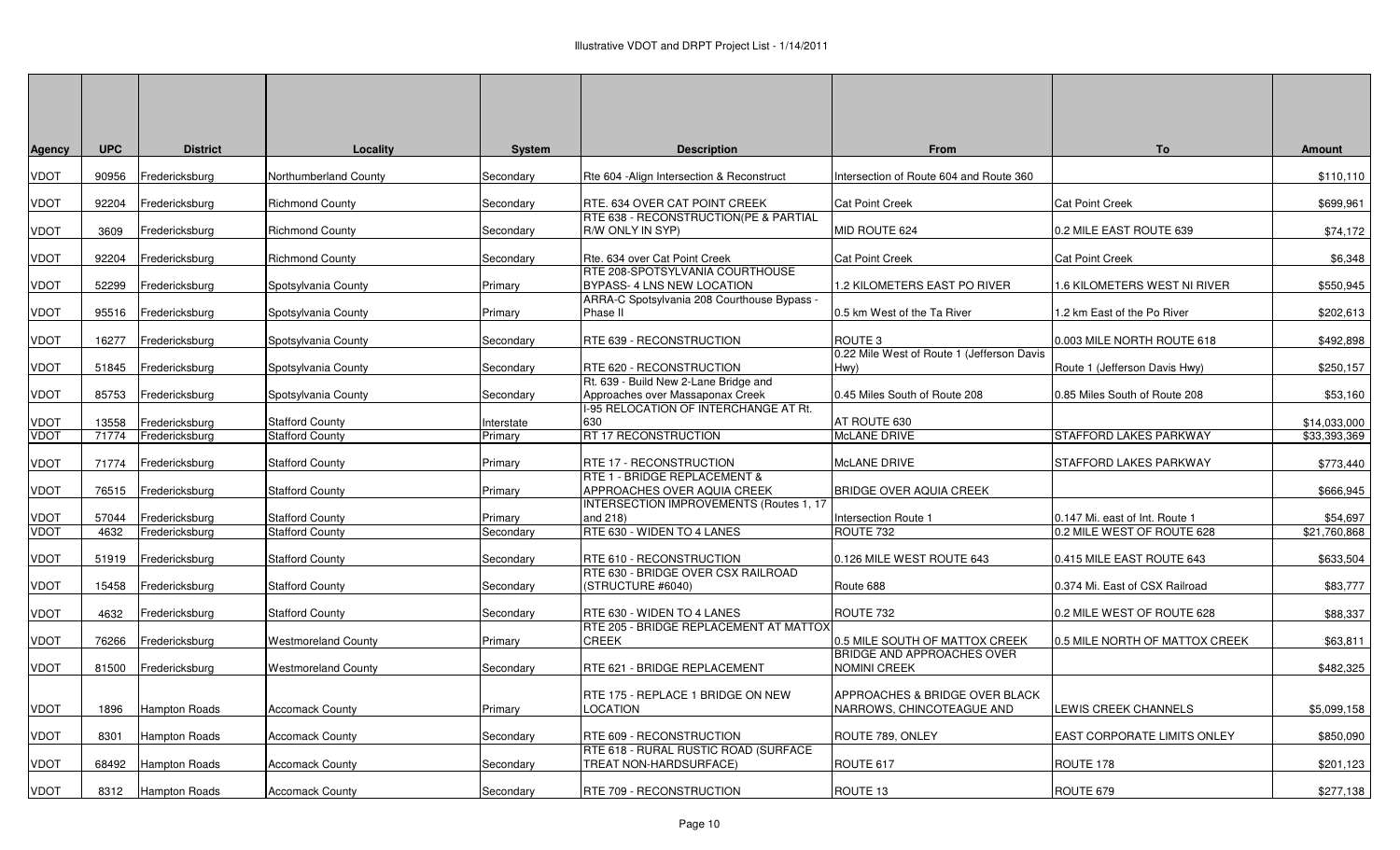| <b>Agency</b> | <b>UPC</b> | <b>District</b>      | Locality                    | <b>System</b> | <b>Description</b>                                                              | From                                            | To                                                         | <b>Amount</b> |
|---------------|------------|----------------------|-----------------------------|---------------|---------------------------------------------------------------------------------|-------------------------------------------------|------------------------------------------------------------|---------------|
| VDOT          | 87951      | Hampton Roads        | <b>Accomack County</b>      | Secondary     | <b>Future Bridge Project</b>                                                    |                                                 |                                                            | \$18,497      |
| <b>VDOT</b>   | 12379      | Hampton Roads        | Chesapeake                  | Interstate    | RTE 64 - WIDENING TO 6 LANES WITH HOV<br>LANES                                  | 1.17 MILES EAST BATTLEFIELD BLVD                | 0.87 MILE WEST SOUTHBOUND I-464                            | \$366,724     |
| <b>VDOT</b>   | 76725      | Hampton Roads        | Chesapeake                  | Interstate    | RTE 64 - Harbour North Sound Wall                                               | Ramp terminal at Rte 190                        | East side of high rise bridge @Rte 166                     | \$86,174      |
| <b>VDOT</b>   | 62854      | <b>Hampton Roads</b> | Chesapeake                  | Interstate    | ROUTE 64 - VARIABLE MESSAGE SIGNS                                               | ROUTE 464                                       | ROUTE 17                                                   | \$126,305     |
| <b>VDOT</b>   | 56187      | <b>Hampton Roads</b> | Chesapeake                  | Primary       | RTE 17 - WIDEN FROM 2 TO 4 LANES &<br>REPLACE RIVER XING BRIDGE                 | 0.75 Mile South of Cedar Road                   | 0.52 Mile North of Great Bridge Blvd                       | \$3,129,436   |
| <b>VDOT</b>   | 56187      | Hampton Roads        | Chesapeake                  | Urban         | Dominion Boulevard                                                              | 0.75 Mile South of Cedar Road                   | 0.52 Mile North of Great Bridge Blvd                       | \$150,000,000 |
| <b>VDOT</b>   | 1904       | Hampton Roads        | Chesapeake                  | Urban         | RTE 13 - BRIDGE REPLACEMENT                                                     | 0.417 MILE WEST OF GILMERTON<br><b>BRIDGE</b>   | 0.356 MILE EAST OF GILMERTON<br><b>BRIDGE</b>              | \$11,607,577  |
|               |            |                      |                             |               | Realign the intersection of Chicken City Road and                               |                                                 |                                                            |               |
| <b>VDOT</b>   | 71587      | <b>Hampton Roads</b> | Chincoteague                | Urban         | Ridge Road                                                                      | 0.039 miles south of Church Street              | 0.013 miles north of Church Street                         | \$40,468      |
| <b>VDOT</b>   | 93304      | <b>Hampton Roads</b> | Emporia                     | Urban         | Improvement of the Halifax Street Bridge                                        | 150 feet north of Knox Street                   | 400 feet north of Knox Street                              | \$11,264      |
| <b>VDOT</b>   | 93307      | <b>Hampton Roads</b> | Emporia                     | Urban         | East Atlantic Street Reconstruction                                             | <b>US 58</b>                                    | West of Georgia Pacific Entrance                           | \$44,326      |
| <b>VDOT</b>   |            |                      |                             |               | HUNTERDALE ROAD RESTORATION AND                                                 |                                                 |                                                            | \$78,335      |
|               | 94325      | <b>Hampton Roads</b> | Franklin                    | Urban         | SHOULDER IMPROVEMENTS<br>RTE 301 - BRIDGE REPLACEMENT OVER CSX                  | ROUTE 58 (CLAY STREET)                          | <b>ANDREWS AVENUE</b>                                      |               |
| <b>VDOT</b>   | 77359      | <b>Hampton Roads</b> | <b>Greensville County</b>   | Primary       | <b>RAILROAD</b>                                                                 | 0.30 MILE NORTH OF CSX RAILROAD                 | 0.30 MILE SOUTH OF CSX RAILROAD                            | \$90,235      |
| <b>VDOT</b>   | 62576      | <b>Hampton Roads</b> | <b>Greensville County</b>   | Secondary     | RTE 602 - RECONSTRUCT & SURFACE TREAT<br>NON-HARDSURFACED ROAD                  | ROUTE 603                                       | <b>BRUNSWICK COUNTY LINE</b>                               | \$424,321     |
| <b>VDOT</b>   | 11121      | <b>Hampton Roads</b> | <b>Greensville County</b>   | Secondary     | RTE 633 - MINOR WIDENING                                                        | 1.536 MI. SOUTH OF INT. RTE. 693<br>(BOWEN RD.) | 0.093 MI. SOUTH OF INT. RTE. 693<br>(BOWEN RD.)            | \$98,327      |
| <b>VDOT</b>   | 84027      | <b>Hampton Roads</b> | <b>Greensville County</b>   | Secondary     | Rte 633 Reconstruction                                                          | ntersection Route 627                           | 1.3 Miles North of Intersection Route 627                  | \$59,236      |
|               |            |                      |                             |               |                                                                                 | APPROACHES & DRAINAGE                           |                                                            |               |
| <b>VDOT</b>   | 12993      | <b>Hampton Roads</b> | <b>Greensville County</b>   | Secondary     | RTE 614 - BRIDGE REPLACEMENT                                                    | STRUCTURE OVER OTTERDAM SWAMP                   |                                                            | \$8,990       |
| <b>VDOT</b>   | 16042      | <b>Hampton Roads</b> | Hampton                     | Interstate    | RTE 64 - TRAFFIC MANAGEMENT SYSTEM                                              | MAGRUDER BOULEVARD                              | ROUTE 199(INCLUDES NEWPORT<br>NEWS, HAMPTON & YORK COUNTY) | \$95,767      |
|               |            |                      |                             |               |                                                                                 | Bridge street over Salters Creek VA Str.        |                                                            |               |
| <b>VDOT</b>   | 93081      | <b>Hampton Roads</b> | Hampton                     | Urban         | Bridge street over Salters Creek VA Str. 8009<br>CITY OF HAMPTON - FORMULA CITY | 8009                                            | Bridge street over Salters Creek Str 8009                  | \$98,882      |
| <b>VDOT</b>   | 71789      | Hampton Roads        | Hampton                     | Urban         | <b>PAYMENT</b>                                                                  |                                                 |                                                            | \$429,157     |
| <b>VDOT</b>   | 80029      | <b>Hampton Roads</b> | Hampton Roads District-wide | Interstate    | RTE 64 - CONSTRUCT NEW INTERCHANGE<br>CHESAPEAKE/VIRGINIA BEACH                 | AT CITY LINE ROAD                               |                                                            | \$1,168,008   |
| <b>VDOT</b>   | 16047      | <b>Hampton Roads</b> | Hampton Roads District-wide | Interstate    | RTE 664 - TRAFFIC MANAGEMENT SYSTEM                                             | NORTH END MONITOR-MERRIMAC<br><b>TUNNEL</b>     | ROUTE 264 (BOWERS HILL)                                    | \$631         |
| <b>VDOT</b>   | 16046      | Hampton Roads        | Hampton Roads District-wide | Interstate    | RTE 464 - TRAFFIC MANGEMENT SYSTEM                                              | ROUTE 64                                        | ROUTE 264                                                  | \$733         |
| <b>VDOT</b>   | 93059      | Hampton Roads        | Hampton Roads District-wide | Miscellaneous | Transportation improvements to Historic<br>Jamestown 2007                       |                                                 |                                                            | \$587,886     |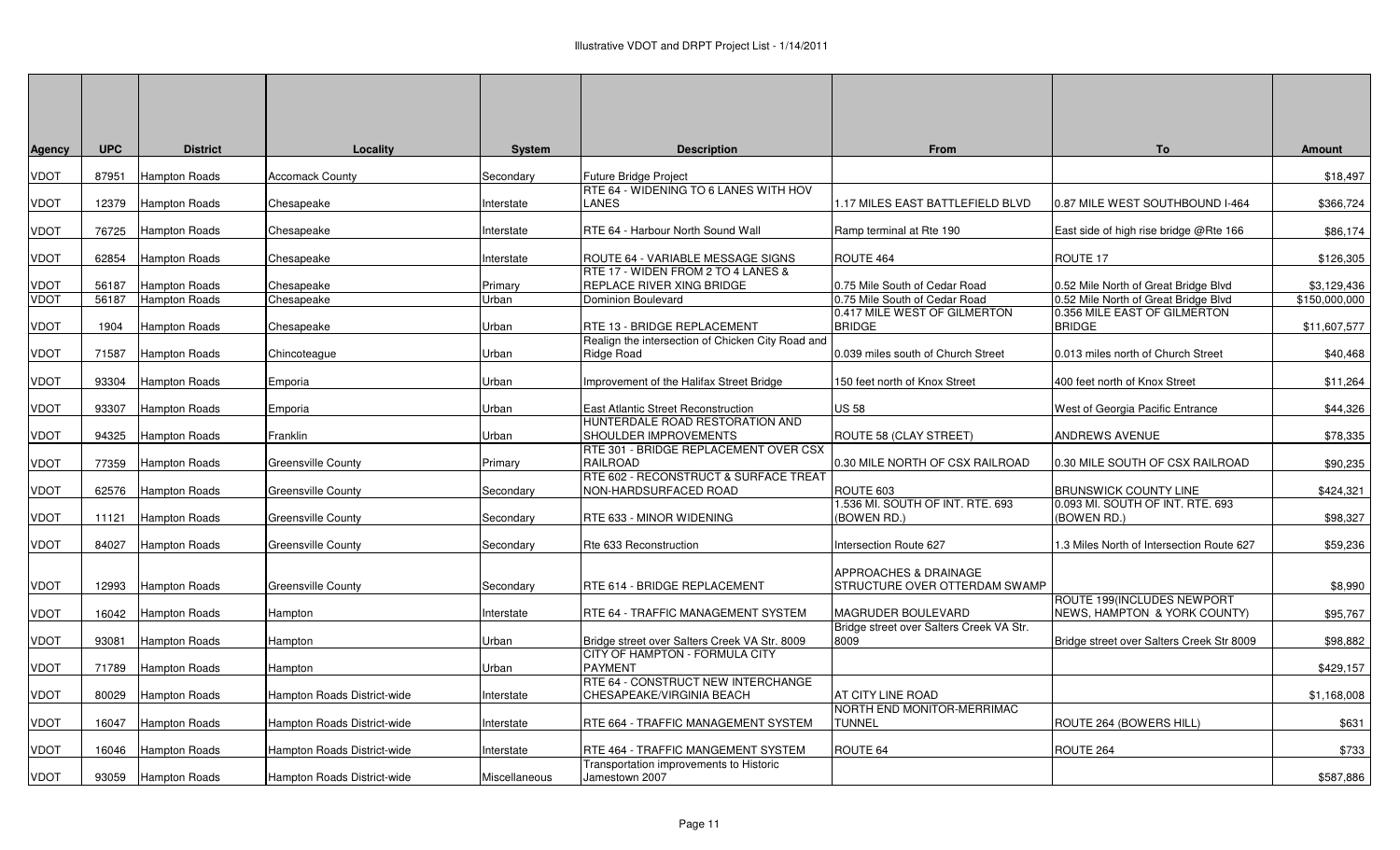| <b>Agency</b> | <b>UPC</b> | <b>District</b>      | Locality                    | System                   | <b>Description</b>                                                   | <b>From</b>                                     | To                                            | <b>Amount</b> |
|---------------|------------|----------------------|-----------------------------|--------------------------|----------------------------------------------------------------------|-------------------------------------------------|-----------------------------------------------|---------------|
| VDOT          | 93060      | Hampton Roads        | Hampton Roads District-wide | Miscellaneous            | Infastructure improvements for Jamestown 2007                        |                                                 |                                               | \$46,328      |
|               |            |                      |                             |                          | RTE 58 - PPTA PROJECT DEVELOPMENT &                                  |                                                 |                                               |               |
| VDOT          | 76642      | Hampton Roads        | Hampton Roads District-wide | Primary                  | MANAGEMENT (DT/MT/MLK)                                               | MIDTOWN TUNNEL CORRIDOR                         |                                               | \$5,717,654   |
| <b>VDOT</b>   | 95149      | <b>Hampton Roads</b> | Hampton Roads District-wide | Primary                  | DT/MT/MLK PPTA - (Midtown Tunnel and MLK)                            |                                                 |                                               | \$2,000,000   |
| VDOT          | 93243      | <b>Hampton Roads</b> | Hampton Roads District-wide | Primary                  | In-plan Utility Work on Route 105 Widening                           | 1.250 KILOMETER EAST OF ROUTE 143               | 0.250 KILOMETER WEST OF ROUTE 17              | \$40,000      |
|               |            |                      |                             |                          | RTE 58 - PPTA PROJECT DEVELOPMENT &                                  |                                                 | <b>INTERSTATE 264 - LONDON</b>                |               |
| <b>VDOT</b>   | 77245      | Hampton Roads        | Hampton Roads District-wide | Primary                  | MANAGEMENT (DT/MT/MLK)                                               | MARTIN LUTHER KING EXTENSION                    | <b>BOULEVARD</b>                              | \$31,207      |
| <b>VDOT</b>   | 95050      | <b>Hampton Roads</b> | Hampton Roads District-wide | Primary                  | RTE. 58 - LANE REVERSAL                                              | RTE. 58 Lane Reversal                           |                                               | \$600,000     |
| <b>VDOT</b>   | 4707       | Hampton Roads        | Isle of Wight County        | Secondary                | RTE 692 - RECONSTRUCTION                                             | 0.4 MILE WEST ROUTE 652                         | <b>WEST ROUTE 652</b>                         | \$15,733      |
| <b>VDOT</b>   | 14994      | Hampton Roads        | Isle of Wight County        | Secondary                | RTE 620 - RECONSTRUCTION                                             | 0.031 MI. W. INT. ROUTE 681                     | 0.060 MI. E. INT. ROUTE 637                   | \$184,339     |
| <b>VDOT</b>   | 91168      | <b>Hampton Roads</b> | Isle of Wight County        | Secondary                | Rte 637 Over Great Swamp Branch VA str. 6045                         | Rte 637 Over Great Swamp Branch VA str.<br>6045 | Rte 637 Over Great Swamp Branch Str<br>6045   | \$99,089      |
| <b>VDOT</b>   | 67134      | <b>Hampton Roads</b> | James City County           | Secondary                | RTE 622 - RURAL RUSTIC ROAD (SURFACE<br>TREAT NON-HARDSURFACE)       | 0.56 MILE WEST ROUTE 1040                       | 1.00 MILE WEST ROUTE 1040                     | \$107,633     |
| <b>VDOT</b>   | 87944      | <b>Hampton Roads</b> | James City County           | Secondary                | MOORETOWN RD BIKEWAY                                                 | Airport Rd                                      | Rain Tree Way                                 | \$733,476     |
| <b>VDOT</b>   | 50057      | Hampton Roads        | James City County           | Secondary                | RTE 615 - RECONSTRUCT TO 4 LANES                                     | 0.067 MILE SOUTH OF INTERSECTION<br>ROUTE 616   | 0.005 MILES SOUTH OF ROUTE 747                | \$457,393     |
| VDOT          | 84834      | <b>Hampton Roads</b> | James City County           | Secondary                | Future Bridge Project                                                |                                                 |                                               | \$26,326      |
| <b>VDOT</b>   | 78243      | <b>Hampton Roads</b> | Newport News                | Enhancement              | MARINER'S MUSEUM "USS MONITOR"-PHASE<br>LANDSCAPING/PARKING          | Route 60                                        | Mariners Museum/USS Monitor Center            | \$116,180     |
| <b>VDOT</b>   | 10797      | <b>Hampton Roads</b> | <b>Newport News</b>         | Urban                    | RTE 60 - 6 LANES                                                     | 0.304 KM SOUTH OF ROUTE 312                     | 0.319 KM NORTH OF NETTLES DRIVE               | \$623,827     |
|               |            |                      |                             |                          | MIDDLEGROUND BLVD - 4-LANE DIVIDED                                   |                                                 | 0.077 MI. WEST OF WARWICK                     |               |
| <b>VDOT</b>   | 11816      | Hampton Roads        | <b>Newport News</b>         | Urban                    | WITH CURB, GUTTER, SIDEWALK<br>RTE 60 - ROADWAY & DRAINAGE WORK FOR  | 0.120 MI. EAST OF JEFFERSON AVENUE BOULEVARD    |                                               | \$1,574,110   |
| VDOT          | 77432      | Hampton Roads        | Newport News                | Urban                    | WIDENING WARWICK BLVD                                                | INTERSECTION OF NUTMEG QUARTER                  | INTERSECTION OF NETTLES DRIVE                 | \$2,238,648   |
| <b>VDOT</b>   | 85955      | <b>Hampton Roads</b> | Newport News                | Urban                    | Washington Ave over NNS and DD RWY Va struc<br>8009                  | 0.04 Mi to Rte. 351                             | 0.04 Mi 41st Street                           | \$96,943      |
| <b>VDOT</b>   | 18968      | <b>Hampton Roads</b> | Norfolk                     | Interstate               | R000 - I-564 INTERMODAL CONNECTOR                                    | <b>I-564</b>                                    | NORFOLK NAVAL BASE/N.I.T.                     | \$6,949,978   |
| <b>VDOT</b>   | 17824      | Hampton Roads        | Norfolk                     | Interstate               | 64/NORVIEW AVENUE - RAMP<br><b>MPROVEMENT</b>                        | 0.313 MI. WEST OF NORVIEW AVENUE                | 0.215 MI. EAST OF NORVIEW AVENUE              | \$230,573     |
| <b>VDOT</b>   | 85793      | Hampton Roads        | Norfolk                     | Interstate               | -264 - Install type B, class VI pavement line<br>markings on I-state | .01 Mi E of Downtown Tunnel                     | WCL City of VA Beach                          | \$44,729      |
| <b>VDOT</b>   | $-3890$    | <b>Hampton Roads</b> | Norfolk                     | Public<br>Transportation | DOUBLE STACK CLEARANCE OF TUNNELS<br>ON THE NORFOLK WESTERN MAI      |                                                 |                                               | \$722,734     |
| <b>VDOT</b>   |            | 14672 Hampton Roads  | Norfolk                     | Urban                    | RTE 337 - RECONSTRUCTION                                             | 0.005 KILOMETER NORTH OF ROGERS<br>AVENUE       | 0.011 KILOMETER SOUTH OF "B"<br><b>AVENUE</b> | \$844,296     |
|               |            |                      |                             |                          |                                                                      |                                                 |                                               |               |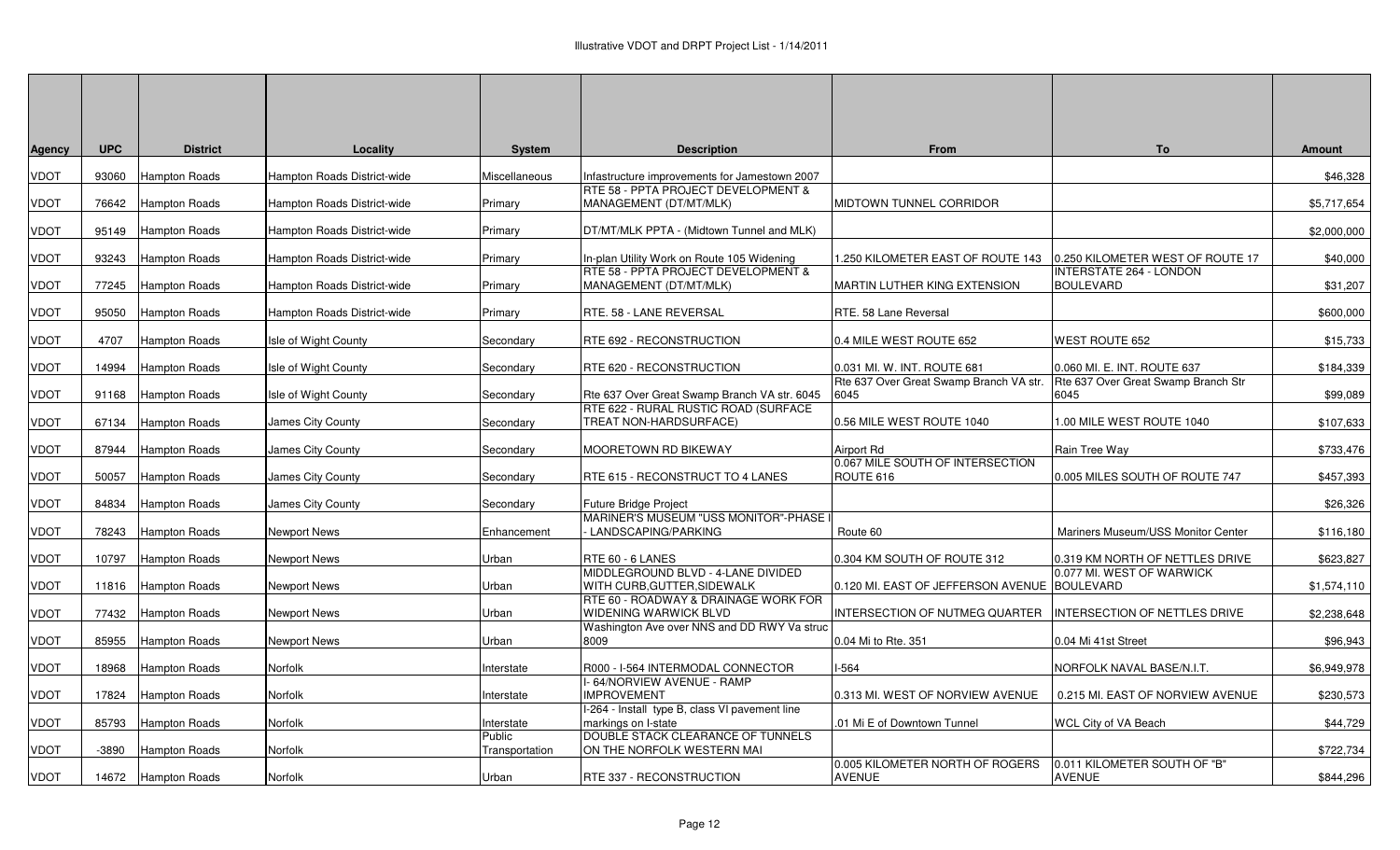| <b>Agency</b> | <b>UPC</b> | <b>District</b>      | Locality             | <b>System</b> | <b>Description</b>                                                      | From                                                                                | To                                                | Amount       |
|---------------|------------|----------------------|----------------------|---------------|-------------------------------------------------------------------------|-------------------------------------------------------------------------------------|---------------------------------------------------|--------------|
| <b>VDOT</b>   | 17546      | Hampton Roads        | Norfolk              | Urban         | RTE 58 - WIDEN TO 6 LANES                                               | 0.023 KM West of JETT STREET                                                        | 0.216 KM East of BRIAR HILL ROAD                  | \$262,991    |
| <b>VDOT</b>   | 84243      | <b>Hampton Roads</b> | Norfolk              | Urban         | Robin Hood Rd & Military Hwy Phase 1, link w/<br>UPC 1765 & 9783        | 0.289 mi. North of Northampton Blvd                                                 | 0.230 mi North of Rte I-64                        | \$203,923    |
| <b>VDOT</b>   | 90101      | Hampton Roads        | Norfolk              | Urban         | Debt Reimbursement(33.1-23.3) for Norfolk Light<br><b>Rail Transit</b>  | Citywide                                                                            |                                                   | \$67,344     |
| <b>VDOT</b>   | 8342       | Hampton Roads        | Northampton County   | Secondary     | RTE 636 - RECONSTRUCTION                                                | 0.23 MILE EAST OF INTERSECTION OF<br>ROUTE 13                                       | 0.45 MILE WEST OF INTERSECTION<br>ROUTE 600       | \$107,359    |
| <b>VDOT</b>   | -3101      | <b>Hampton Roads</b> | Northampton County   | Secondary     | FUTURE STATE MATCH - HES/RR SAFETY                                      | VARIOUS LOCATIONS IN COUNTY                                                         |                                                   | \$7,524      |
| <b>VDOT</b>   | 13427      | Hampton Roads        | Poquoson             | Urban         | RTE 172 - CITY OF POQUOSON - PHASE I                                    | <b>ALPHUS STREET</b>                                                                | <b>SCL POQUOSON</b>                               | \$28,105     |
| <b>VDOT</b>   | 80478      | <b>Hampton Roads</b> | Portsmouth           | Primary       | <b>RTE 164 - RAIL RELOCATION</b>                                        | RAIL RELOCATION ALONG ROUTE 164<br><b>CORRIDOR</b><br>0.134 MILES EAST OF FREDERICK |                                                   | \$282,333    |
| <b>VDOT</b>   | 65655      | <b>Hampton Roads</b> | Portsmouth           | Urban         | RTE 337 - 4 LANE                                                        | <b>BOULEVARD</b>                                                                    | <b>CONSTITUTION AVENUE</b>                        | \$198,528    |
| <b>VDOT</b>   | 95571      | <b>Hampton Roads</b> | Smithfield           | Enhancement   | <b>ARRAC-Smithfield Downtown Revitalization-</b><br>Streetscaping Ph. V | <b>Luter Drive</b>                                                                  | 1,300 feet east of Jericho Road                   | \$60,482     |
| <b>VDOT</b>   | 17728      | <b>Hampton Roads</b> | Southampton County   | Primary       | RTE 58 - CONSTRUCT INTERCHANGE                                          | ROUTE 58 BUSINESS INTERCHANGE                                                       | (EAST END COURTLAND BYPASS)                       | \$20,223,194 |
| <b>VDOT</b>   | 81457      | <b>Hampton Roads</b> | Southampton County   | Primary       | RTE 35 - BRIDGE REPLACEMENT                                             | IN SOUTHAMPTON COUNTY                                                               |                                                   | \$300,000    |
| <b>VDOT</b>   | 57327      | <b>Hampton Roads</b> | Southampton County   | Secondary     | <b>RTE 646 - RECONSTRUCTION</b>                                         | 2.5 MILES EAST ECL COURTLAND                                                        | ROUTE 641                                         | \$1,853,171  |
| <b>VDOT</b>   | 93079      | <b>Hampton Roads</b> | Southampton County   | Secondary     | RTE 659 OVER FLAT SWAMP VA STR. 6069                                    |                                                                                     |                                                   | \$590,000    |
| <b>VDOT</b>   | 17661      | Hampton Roads        | Southampton County   | Secondary     | RTE 671 - 5 LANES WITH TURN LANE                                        | ROUTE 650                                                                           | ROUTE 687                                         | \$151,849    |
| <b>VDOT</b>   | 57327      | <b>Hampton Roads</b> | Southampton County   | Secondary     | <b>RTE 646 - RECONSTRUCTION</b>                                         | 2.5 MILES EAST ECL COURTLAND                                                        | ROUTE 641                                         | \$15,685     |
| <b>VDOT</b>   | 52075      | <b>Hampton Roads</b> | Suffolk              | Urban         | RTE 1003 - RECONSTRUCTION                                               | <b>ROUTE 1007</b>                                                                   | <b>END OF STATE MAINTENANCE</b>                   | \$30,844     |
| <b>VDOT</b>   | 61407      | Hampton Roads        | Suffolk              | Urban         | RTE 337 - WIDEN TO 4 LANES                                              | 0.37 Mile E. of Shoulder Hill Road (Rte.<br>626)                                    | 0.748 Mile E. of Shoulder Hill Road (Rte.<br>626) | \$237,613    |
| <b>VDOT</b>   | 69050      | Hampton Roads        | Suffolk              | Urban         | RTE 626 - RECONSTRUCTION (PE & RW ONLY<br>IN SSYP)                      | ROUTE 337                                                                           | ROUTE 17                                          | \$280,964    |
| <b>VDOT</b>   | 77564      | Hampton Roads        | <b>Surry County</b>  | Primary       | <b>RTE 31 - WIDEN &amp; RESTRIPE PAVEMENT</b>                           | 0.586 MI SOUTH OF FERRY PIER                                                        | <b>FERRY PIER</b>                                 | \$116,180    |
| <b>VDOT</b>   | 14924      | <b>Hampton Roads</b> | <b>Surry County</b>  | Secondary     | RTE 626 - Widen pavement and address<br>geometric deficiencies          | ROUTE 618                                                                           | <b>DARK SWAMP</b>                                 | \$60,291     |
| VDOT          | 85947      | Hampton Roads        | <b>Surry County</b>  | Secondary     | Rt. 630 - Loafers Oak Rd over Cypress Swamp Va<br>struc 6018            | 1 mi to Int Rte 618                                                                 | 1.9 mi to Int Rte 616                             | \$96,374     |
| <b>VDOT</b>   | 85946      | <b>Hampton Roads</b> | <b>Sussex County</b> | Secondary     | RT 635 - STOKES RD OVER MAGUS MILL<br>POND VA STRUC 6054                |                                                                                     |                                                   | \$317,694    |
| <b>VDOT</b>   | 97641      | Hampton Roads        | <b>Sussex County</b> | Secondary     | ROUTE 699- SURFACE TREAT NON-HARD<br><b>SURFACE ROAD</b>                | Route 630                                                                           | Route 698                                         | \$150,000    |
| <b>VDOT</b>   |            | 97643 Hampton Roads  | <b>Sussex County</b> | Secondary     | ROUTE 624 - PAVE NON-HARD SURFACE<br>ROAD                               | Route 602                                                                           | Prince George CL                                  | \$131,325    |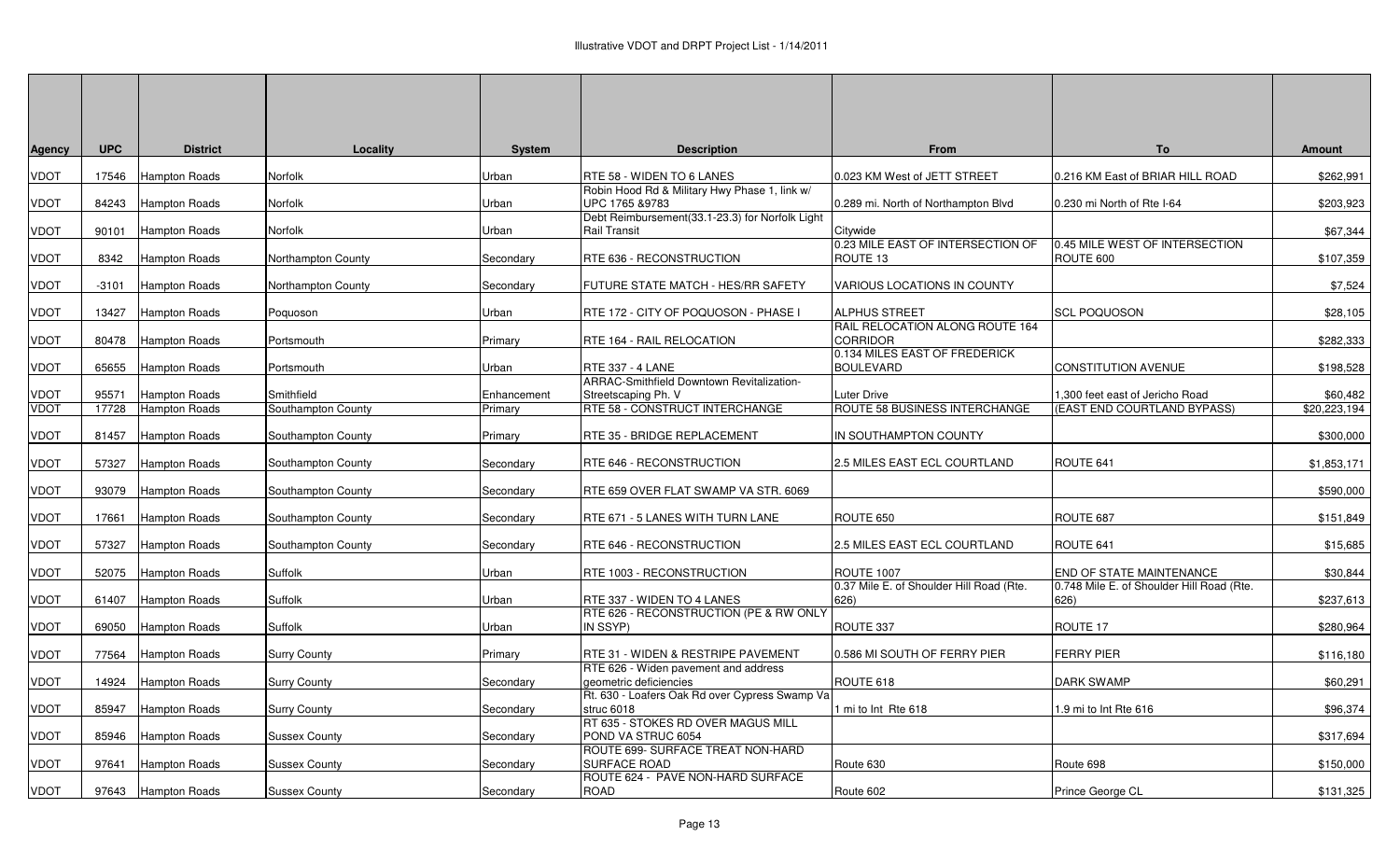|               | <b>UPC</b> | <b>District</b>      | Locality             | <b>System</b> | <b>Description</b>                                      | From                                                                | To                                               | <b>Amount</b> |
|---------------|------------|----------------------|----------------------|---------------|---------------------------------------------------------|---------------------------------------------------------------------|--------------------------------------------------|---------------|
| <b>Agency</b> |            |                      |                      |               | ROUTE 606 - PAVE NON-HARD SURFACE                       |                                                                     |                                                  |               |
| <b>VDOT</b>   | 97695      | Hampton Roads        | <b>Sussex County</b> | Secondary     | <b>ROAD</b>                                             | Route 605                                                           | Southampton CL                                   | \$68,688      |
|               |            |                      |                      |               | ROUTE 635 - PAVE NON-HARD SURFACE                       |                                                                     |                                                  |               |
| <b>VDOT</b>   |            | 98816 Hampton Roads  | <b>Sussex County</b> | Secondary     | <b>ROAD</b>                                             | Route 610                                                           | Route 609                                        | \$158,532     |
|               |            |                      |                      |               |                                                         | 300' SOUTH OF THE SOUTHERN                                          | 600' NORTH OF THE NORTHERN                       |               |
| <b>VDOT</b>   | 85022      | <b>Hampton Roads</b> | <b>Sussex County</b> | Secondary     | ROUTE 626 RECONSTRUCTION                                | CONNECTION WITH ROUTE 636                                           | CONNECTION WITH ROUTE 636                        | \$109,658     |
|               |            |                      |                      |               | Rt. 635 - Stokes Rd over Magus Mill Pond Va             |                                                                     |                                                  |               |
| <b>VDOT</b>   | 85946      | Hampton Roads        | <b>Sussex County</b> | Secondary     | struc 6054<br>ARRA-C VA Beach 264 Lynnhaven Interchange | 0.33 Mi. east of Lynnhaven Parkway (Rte                             | 0.15 Mi. south of I-264 along London Bridge      | \$11,914      |
| <b>VDOT</b>   | 95554      | <b>Hampton Roads</b> | Virginia Beach       | Interstate    | Improvements/Ramps                                      | 414) along I-264                                                    | Road (Rte 279)                                   | \$1,194,467   |
|               |            |                      |                      |               |                                                         |                                                                     |                                                  |               |
| <b>VDOT</b>   | 17630      | Hampton Roads        | Virginia Beach       | Interstate    | RTE 264 - INTERCHANGE IMPROVEMENT                       | 0.426 MILE EAST OF WBL I-64                                         | 0.473 MILE EAST OF WITCHDUCK RD                  | \$28,551      |
|               |            |                      |                      |               |                                                         |                                                                     |                                                  |               |
| <b>VDOT</b>   | N/A        | <b>Hampton Roads</b> | Virginia Beach       | Miscellaneous | Norfolk Southern Corridor ROW                           |                                                                     |                                                  | \$20,000,000  |
|               |            |                      |                      |               | RT 58 WIDEN TO 6 LAND DIVIDED FACILITY                  | 0.449 KILOMETER WEST OF FIRST                                       | 0.515 KILOMETER EAST OF BIRDNECK                 |               |
| <b>VDOT</b>   | 12546      | Hampton Roads        | Virginia Beach       | Urban         |                                                         | <b>COLONIAL ROAD</b>                                                | <b>ROAD</b>                                      | \$66,495,301  |
|               |            |                      |                      |               | RTE 58 - WIDEN TO 6 LANES PHASE III                     |                                                                     |                                                  |               |
| <b>VDOT</b>   | 14601      | Hampton Roads        | Virginia Beach       | Urban         |                                                         | 0.32 MILES EAST OF BIRDNECK ROAD                                    | 0.247 MILES WEST OF PACIFIC AVENUE               | \$19,563,540  |
| <b>VDOT</b>   | 14603      | <b>Hampton Roads</b> | Virginia Beach       | Urban         | LYNNHAVEN PARKWAY - WIDENING TO 4<br>LANES              | 0.4571 Miles East of Centerville Turnpike                           | 0.1627 Miles West of Indian River Road           | \$17,489,275  |
|               |            |                      |                      |               | HOLLAND ROAD - UPGRADE TO 4 LANES                       |                                                                     |                                                  |               |
| VDOT          | 15827      | <b>Hampton Roads</b> | Virginia Beach       | Urban         |                                                         | 0.207 MILE NORTH OF DAM NECK ROAD 0.152 MILE SOUTH OF NIMMO PARKWAY |                                                  | \$25,894,198  |
|               |            |                      |                      |               | ELBOW RD - UPGRADE TO 4 LANES &                         |                                                                     | 0.5 MILE WEST OF PRINCESS ANN                    |               |
| <b>VDOT</b>   | 15828      | <b>Hampton Roads</b> | Virginia Beach       | Urban         | <b>EXTENSION</b>                                        | <b>INDIAN RIVER ROAD</b>                                            | <b>ROAD</b>                                      | \$41,440,418  |
|               |            |                      |                      |               |                                                         |                                                                     |                                                  |               |
| <b>VDOT</b>   | 15829      | Hampton Roads        | Virginia Beach       | Urban         | INDIAN RIVER ROAD - UPGRADE TO 4 LANES                  | LYNNHAVEN PARKWAY                                                   | ELBOW ROAD                                       | \$58,876,881  |
| <b>VDOT</b>   | 55202      | Hampton Roads        | Virginia Beach       | Urban         | WITCH DUCK ROAD - 6 LANES                               | $I-264$                                                             | VIRGINIA BEACH BLVD                              | \$29,249,483  |
| <b>VDOT</b>   | 97737      | <b>Hampton Roads</b> | Virginia Beach       | Urban         | <b>LESNER BRIDGE REPLACEMENT</b>                        | VA beach                                                            | VA beach                                         | \$78,750,000  |
| <b>VDOT</b>   | 11754      | Hampton Roads        | Virginia Beach       | Urban         | BIRDNECK ROAD - WIDEN FROM 2 TO 4<br><b>LANES</b>       | 0.011 MILE EAST OF GENERAL BOOTH<br><b>BOULEVARD</b>                | 0.016 MILE NORTH OF SOUTHERN<br><b>BOULEVARD</b> | \$824,358     |
|               |            |                      |                      |               | CITY OF VA BEACH - FORMULA CITY                         |                                                                     |                                                  |               |
| <b>VDOT</b>   | 71787      | Hampton Roads        | Virginia Beach       | Urban         | <b>PAYMENT</b>                                          |                                                                     |                                                  | \$239,648     |
|               |            |                      |                      |               | Install Traffic Signal - Int. Waltz Farm                | Intersection Richmond Rd. & Waltz Farm                              |                                                  |               |
| <b>VDOT</b>   | 84905      | <b>Hampton Roads</b> | Williamsburg         | Urban         | Dr./Richmond Rd.                                        | Dr.                                                                 |                                                  | \$22,892      |
|               |            |                      |                      |               | Install Traffic Signal - Int. York St./ Quarterpath     | Intersection of York Street & Quarterpath                           |                                                  |               |
| <b>VDOT</b>   | 84908      | Hampton Roads        | Williamsburg         | Urban         | Rd.                                                     | Road                                                                |                                                  | \$5,511       |
|               |            |                      |                      |               | RTE 17 - WIDEN FROM 4 TO 6 LANES                        | 1.267 MILE SOUTH ROUTE 620                                          | 1.517 MILE NORTH ROUTE 620                       |               |
| <b>VDOT</b>   | 60843      | <b>Hampton Roads</b> | York County          | Primary       |                                                         | (LAKESIDE DRIVE)                                                    | LAKESIDE DRIVE)                                  | \$19,140,246  |
| <b>VDOT</b>   | 60843      |                      |                      | Primary       | RTE 17 - WIDEN FROM 4 TO 6 LANES                        | 1.267 MILE SOUTH ROUTE 620<br>(LAKESIDE DRIVE)                      | 1.517 MILE NORTH ROUTE 620<br>(LAKESIDE DRIVE)   |               |
|               |            | <b>Hampton Roads</b> | York County          |               | RTE 620 - CONSTRUCT LTLS AND RTLS AT                    | 0.021 KILOMETER EAST INTERSECTION                                   | 0.003 KILOMETER SOUTH                            | \$355,762     |
| <b>VDOT</b>   | 13714      | Hampton Roads        | York County          | Secondary     | <b>VARIOUS LOCATIONS</b>                                | ROUTE 17                                                            | <b>INTERSECTION ROUTE 621</b>                    | \$31,841      |
|               |            |                      |                      |               | RTE 620 - CONSTRUCT LTLS AND RTLS AT                    | 0.021 KILOMETER EAST INTERSECTION 0.003 KILOMETER SOUTH             |                                                  |               |
| <b>VDOT</b>   | 13714      | <b>Hampton Roads</b> | <b>York County</b>   | Secondary     | VARIOUS LOCATIONS                                       | ROUTE 17                                                            | <b>INTERSECTION ROUTE 621</b>                    | \$78,200      |
|               |            |                      |                      |               |                                                         |                                                                     |                                                  |               |
| <b>VDOT</b>   |            | 84983 Hampton Roads  | <b>York County</b>   | Secondary     | Future Bridge Project                                   |                                                                     |                                                  | \$25,879      |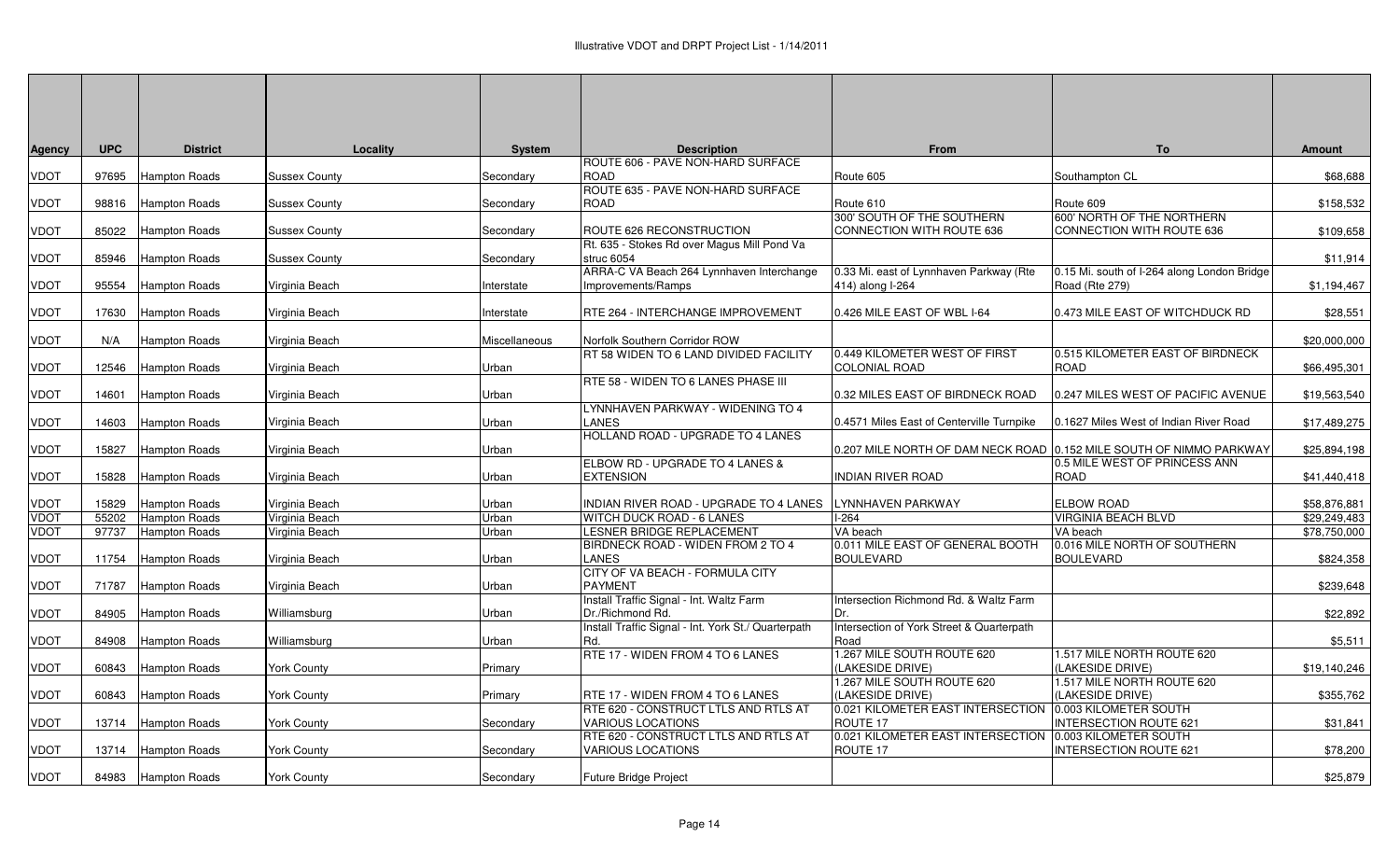| Agency      | <b>UPC</b> | <b>District</b> | Locality                 | <b>System</b> | <b>Description</b>                                                 | From                                                | To                                                  | <b>Amount</b> |
|-------------|------------|-----------------|--------------------------|---------------|--------------------------------------------------------------------|-----------------------------------------------------|-----------------------------------------------------|---------------|
| VDOT        | 80827      | Lynchburg       | Altavista                | Urban         | DEVELOP PITTSYLVANIA AVE. TO 4 LANES                               | <b>MAIN STREET</b>                                  | <b>ALTAVISTA SCL</b>                                | \$37,904      |
| VDOT        | 97136      | Lynchburg       | <b>Amherst County</b>    | Primary       | ROUTE 501 - REPLACE BRIDGE AND<br>APPROACHES OVER JAMES RIVER      | 0.00 Miles to Amherst County Line                   | 0.00 Miles to Bedford County Line                   | \$10,328,794  |
| VDOT        | 76552      | ynchburg        | Amherst County           | Primary       | RTE 29 NBL D-B REPLACE BRIDGE &<br>APPROACH OVER TYE RIVER         | 0.1959 MILES SOUTH OF<br>AMHERST/NELSON COUNTY LINE | 0.2018 MILES NORTH OF<br>AMHERST/NELSON COUNTY LINE | \$964,584     |
| VDOT        | 77303      | Lynchburg       | <b>Amherst County</b>    | Primary       | RTE 60 - BRIDGE REPLACEMENT &<br>APPROACHES OVER BUFFALO RIVER     | 0.05 Miles North Rte. 635                           | 0.10 Miles South Rte. 635                           | \$787,905     |
|             |            |                 |                          |               | Route 501 - Replace Bridge and Approaches over                     |                                                     |                                                     |               |
| VDOT        | 97136      | Lynchburg       | <b>Amherst County</b>    | Primary       | James River<br>RTE 29 - NBL BRIDGE REPLACEMENT &                   | 0.00 Miles to Amherst County Line                   | 0.00 Miles to Bedford County Line                   | \$205,355     |
| VDOT        | 77301      | Lynchburg       | Amherst County           | Primary       | APPROACHES OVER BUFFALO RV                                         | 1.16 MILES SOUTH ROUTE 151                          | 1.46 MILES SOUTH ROUTE 151                          | \$187,147     |
| VDOT        | 6555       | Lynchburg       | <b>Amherst County</b>    | Secondary     | RTE 652 - RECONSTRUCTION & BRIDGE OVER<br><b>GRAHAM CR (#6048)</b> | 0.008 MILE EAST ROUTE 1401                          | 0.233 MILE EAST ROUTE 675 SOUTH                     | \$76,233      |
| VDOT        | 51353      | ynchburg.       | <b>Amherst County</b>    | Secondary     | RTE 643 - Bridge Relocation and Approaches                         | RTE. 635 - 0.42 MI. N. INT. RTE. 643                | RTE. 643 - 0.57 MI. N. INT. RTE. 635                | \$204,527     |
| VDOT        | 84362      | Lynchburg       | Appomattox County        | Secondary     | RTE 715 - RECONSTRUCTION &<br><b>HARDSURFACING</b>                 | ROUTE 712                                           | <b>DEAD END</b>                                     | \$120,147     |
| VDOT        | 80026      | Lynchburg       | <b>Appomattox County</b> | Secondary     | ROUTE 613 - MINOR WIDENING/<br>STRENGTHENING/ASPHALT OVERLAY       | ROUTE 460                                           | 0.16 MILE NORTH ROUTE 752                           | \$254,823     |
| VDOT        | 84382      | _ynchburg       | <b>Appomattox County</b> | Secondary     | RTE 636 - BRIDGE REPLACEMENT - STR.<br>#6036 OVER BIG CUB CREEK    | 1.62 MILE SOUTH ROUTE 630                           | 1.58 MILE SOUTH ROUTE 630                           | \$10,400      |
| VDOT        | 95931      | Lynchburg       | <b>Buckingham County</b> | Primary       | Route 20 - Replace Bridge and Approches over<br>Slate River        | 0.79 Miles from Route 651                           | 0.70 Miles from Route 617                           | \$412,863     |
| VDOT        | 77614      | Lynchburg       | Buckingham County        | Primary       | RTE 15 - IMPROVE CORRIDOR                                          | 0.293 MI. S. CONN. RTE. 669 RT                      | 0.019 MI. N. CONN. RTE. 617 RT                      | \$116,180     |
| VDOT        | 51401      | Lynchburg       | <b>Buckingham County</b> | Secondary     | RTE 697 - RURAL RUSTIC                                             | ROUTE 646                                           | 1.48 MW ROUTE 646                                   | \$1,315,120   |
| VDOT        | 97694      | Lynchburg       | <b>Buckingham County</b> | Secondary     | Rt 700 - RELOCATE CONNECTION TO ROUTE<br>20.                       | Route 20.                                           | 0.10 miles east of route 20.                        | \$62,876      |
|             |            |                 |                          |               | RECONSTRUCT APPROX. 0.5 MILE OF VA. RTE                            |                                                     |                                                     |               |
| VDOT        | 98831      | Lynchburg       | <b>Buckingham County</b> | Secondary     | 20 AT RTE. 631 INTER                                               | 0.25 miles south of route 631                       | 0.25 miles north of route 631                       | \$1,585,600   |
| VDOT        | 87913      | Lynchburg       | <b>Buckingham County</b> | Secondary     | Route 629 Reconstruction<br>BRIDGE REPLACEMENT, RTE 643 OVER       | <b>Rte. 60</b>                                      | Dillwyn Town Limits                                 | \$136,837     |
| VDOT        | $-8047$    | ynchburg.       | Campbell County          | Secondary     | <b>FALLING RIVER</b>                                               | 0.60 Miles from Route 641                           | 1.20 Miles from Route 642                           | \$995,773     |
| <b>VDOT</b> | 5542       | Lynchburg       | <b>Campbell County</b>   | Secondary     | Rt 622 RECONSTRUCTION                                              | ROUTE 683                                           | ROUTE <sub>29</sub>                                 | \$7,901,193   |
| VDOT        | 5543       | Lynchburg       | Campbell County          | Secondary     | RTE 626 - RECONSTRUCTION                                           | ROUTE 711                                           | ROUTE 682                                           | \$335,716     |
| VDOT        | 82510      | Lynchburg       | Campbell County          | Secondary     | RTE. 711 - BRIDGE REPL. & APPR. OVER NS<br><b>RAILWAY</b>          | 1.64 MILES TO ROUTE 682                             | 0.36 MILE TO ROUTE 626                              | \$130,752     |
| VDOT        | 5542       | _ynchburg       | Campbell County          | Secondary     | RTE 622 - RECONSTRUCTION                                           | ROUTE 683                                           | ROUTE 29                                            | \$53,974      |
| VDOT        | 90676      | Lynchburg       | Charlotte County         | Primary       | Rte 40 Over Louse Creek Va Str. 1009                               | 0.90 Miles to Route 678                             | 0.70 Miles to Route 617                             | \$130,000     |
| VDOT        |            | 76170 Lynchburg | <b>Charlotte County</b>  | Secondary     | RTE 675 - BRIDGE & APPROACHES OVER CUB<br>CREEK                    | 0.07 Mi. W. Cub Creek                               | 0.07 Mi. E. Cub Creek                               | \$121,222     |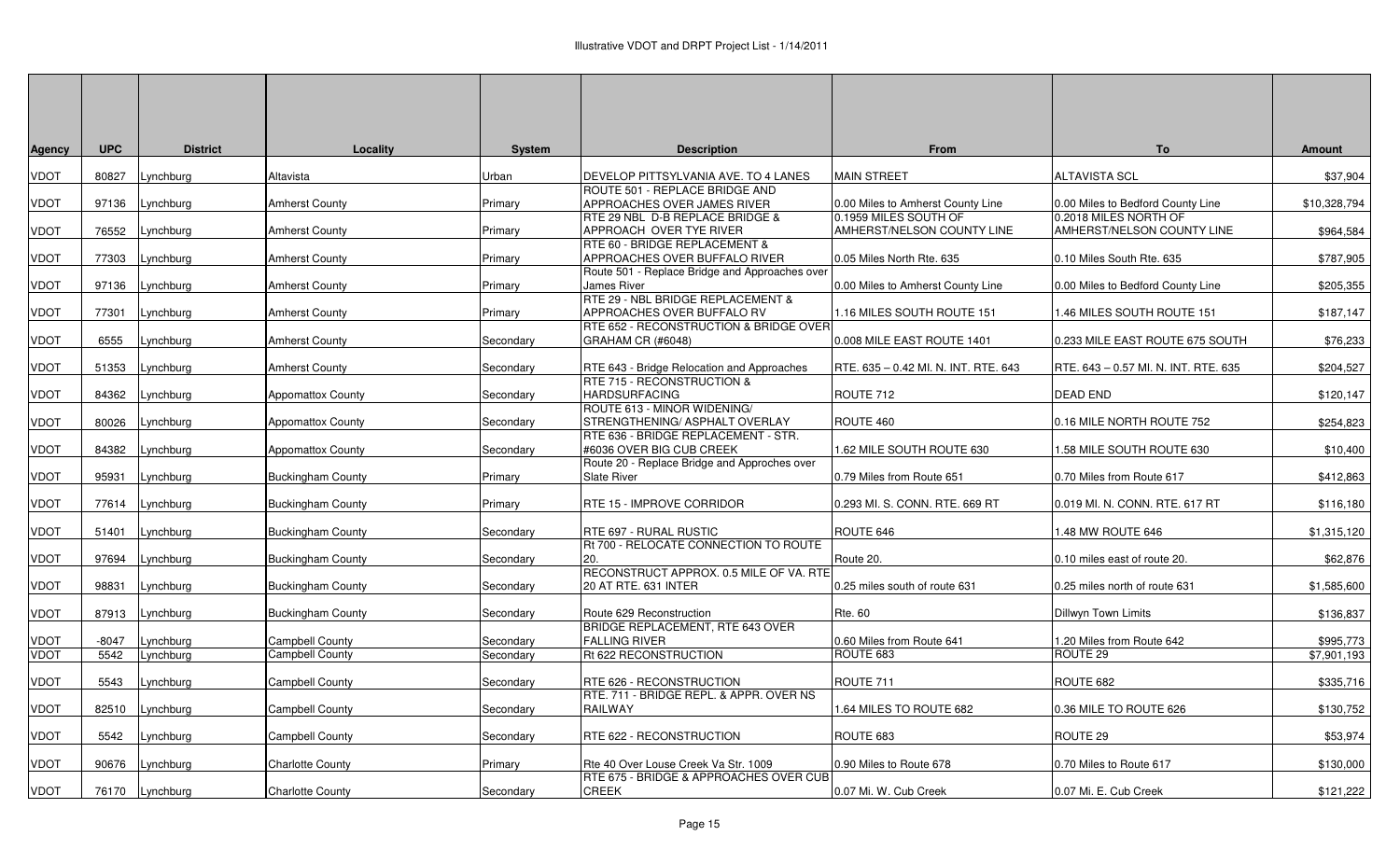| <b>UPC</b><br><b>District</b><br>Locality<br><b>System</b><br><b>Description</b><br><b>From</b><br>Agency<br>VDOT<br><b>Cumberland County</b><br>RTE 610 - RECONSTRUCTION<br><b>BUCKINGHAM COUNTY LINE</b><br>5240<br>Lynchburg<br>Secondary<br>VDOT<br>87915<br><b>Cumberland County</b><br>Lynchburg<br>Secondary<br>Rt. 600 - Replace Existing Bridge and Approaches Replace Existing Bride # 6001<br>RTE 41 - WIDEN TO 4 LANES UNDIVIDED,<br>0.136 KM SOUTH ROUTE 29 (PINEY<br>CURB, GUTTER & SIDEWALK<br>FOREST ROAD)<br>VDOT<br>14614<br>Lynchburg<br>Danville<br>Urban<br>PIEDMONT DRIVE - INCLUDING PARALLEL | <b>To</b><br><b>Amount</b><br>ROUTE 690<br>\$77,722<br><b>HTRIS 05718</b><br>\$7,693<br>\$229,640<br><b>NCL DANVILLE</b><br>0.32 Mi. N. of INT. of MEMORIAL DRIVE<br>\$810,314<br>0.32 Mi. N. of Int. of Memorial Drive |
|----------------------------------------------------------------------------------------------------------------------------------------------------------------------------------------------------------------------------------------------------------------------------------------------------------------------------------------------------------------------------------------------------------------------------------------------------------------------------------------------------------------------------------------------------------------------------------------------------------------------|-------------------------------------------------------------------------------------------------------------------------------------------------------------------------------------------------------------------------|
|                                                                                                                                                                                                                                                                                                                                                                                                                                                                                                                                                                                                                      |                                                                                                                                                                                                                         |
|                                                                                                                                                                                                                                                                                                                                                                                                                                                                                                                                                                                                                      |                                                                                                                                                                                                                         |
|                                                                                                                                                                                                                                                                                                                                                                                                                                                                                                                                                                                                                      |                                                                                                                                                                                                                         |
|                                                                                                                                                                                                                                                                                                                                                                                                                                                                                                                                                                                                                      |                                                                                                                                                                                                                         |
|                                                                                                                                                                                                                                                                                                                                                                                                                                                                                                                                                                                                                      |                                                                                                                                                                                                                         |
|                                                                                                                                                                                                                                                                                                                                                                                                                                                                                                                                                                                                                      |                                                                                                                                                                                                                         |
| VDOT<br>17740<br>Lynchburg<br>Danville<br>Urban<br><b>ROBERTSON BRIDGE</b><br>INT. of MEMORIAL DRIVE<br>ARRA-C DANVILLE PIEDMONT DRIVE                                                                                                                                                                                                                                                                                                                                                                                                                                                                               |                                                                                                                                                                                                                         |
| REPLACE ROBERTSON BRIDGE<br>Int. of Memorial Drive<br>VDOT<br>95459<br>_ynchburg<br>Danville<br>Urban                                                                                                                                                                                                                                                                                                                                                                                                                                                                                                                | \$153,773                                                                                                                                                                                                               |
|                                                                                                                                                                                                                                                                                                                                                                                                                                                                                                                                                                                                                      | 0.246 Miles North of intersection of                                                                                                                                                                                    |
| VDOT<br>94584<br>Lynchburg<br>Danville<br>Urban<br>Piedmont Drive Landscaping / Mitigation Project<br>Intersection of Memorial                                                                                                                                                                                                                                                                                                                                                                                                                                                                                       | \$19,390<br>Memorial Drive                                                                                                                                                                                              |
| <b>BRIDGE OVER BUFFALO CREEK</b><br>VDOT<br>Lynchburg<br>Urban<br>RTE 15 - BRIDGE REPLACEMENT<br>78750<br>Farmville                                                                                                                                                                                                                                                                                                                                                                                                                                                                                                  | \$24,119                                                                                                                                                                                                                |
| Bic/Ped Bridge over Buffalo Cr. Parallel to Third<br>VDOT<br>Lynchburg<br>Urban<br>St. Br.<br>Bridge over Buffalo Creek<br>90006<br>Farmville                                                                                                                                                                                                                                                                                                                                                                                                                                                                        | \$39,978                                                                                                                                                                                                                |
| RTE 360 - BRIDGE REPLACEMENT-BANISTER                                                                                                                                                                                                                                                                                                                                                                                                                                                                                                                                                                                |                                                                                                                                                                                                                         |
| <b>Halifax County</b><br><b>RIVER(STR# 1024)</b><br>0.038 Miles East Rte 501<br>VDOT<br>18878<br>Lynchburg<br>Primary<br>Construct Temp. Detour for Rte. 360 over Banister                                                                                                                                                                                                                                                                                                                                                                                                                                           | 0.511 Miles East Rte 501<br>\$706,600                                                                                                                                                                                   |
| VDOT<br>85212<br>Lynchburg<br>Halifax County<br>River<br>0.152 MI. W. Banister River<br>Primary                                                                                                                                                                                                                                                                                                                                                                                                                                                                                                                      | 0.246 MI. E. Banister River<br>\$137,413                                                                                                                                                                                |
| ROUTE 49 - BRIDGE REPL & APPR OVER<br>AT HALIFAX/MECKLENBURG COUNTY<br>LINE                                                                                                                                                                                                                                                                                                                                                                                                                                                                                                                                          |                                                                                                                                                                                                                         |
| VDOT<br>Lynchburg<br>Halifax County<br><b>AARON'S CREEK</b><br>82519<br>Primary                                                                                                                                                                                                                                                                                                                                                                                                                                                                                                                                      | \$214,734                                                                                                                                                                                                               |
| VDOT<br>0.66 Mi. North of Route 57<br>15215<br>ynchburg<br>Halifax County<br>RELOCATE RTE 642<br>Secondary                                                                                                                                                                                                                                                                                                                                                                                                                                                                                                           | 0.65 Mi. South of Route 501<br>\$268,997                                                                                                                                                                                |
| VDOT<br>Lynchburg<br>.ynchburg<br>Primary<br>RTE 460 AND RTE 29<br>ROUTE 501 CAMPBELL AVE<br>64773                                                                                                                                                                                                                                                                                                                                                                                                                                                                                                                   | POSTON ST<br>\$171,450                                                                                                                                                                                                  |
|                                                                                                                                                                                                                                                                                                                                                                                                                                                                                                                                                                                                                      |                                                                                                                                                                                                                         |
| VDOT<br>ROUTE 501 CAMPBELL AVE<br>Lynchburg<br>RTE 460 AND RTE 29 NO PLAN PROJECT<br>94632<br>.ynchburg<br>Primary<br>WIDEN GREENVIEW DRIVE FROM 2 TO 4                                                                                                                                                                                                                                                                                                                                                                                                                                                              | ROUTE 29 MONACAN PARKWAY<br>\$101,036                                                                                                                                                                                   |
| <b>LANES</b><br>VDOT<br>87145<br>Lynchburg<br>.ynchburg<br>Hermitage Road<br>Urban                                                                                                                                                                                                                                                                                                                                                                                                                                                                                                                                   | 0.22 mi. South of Leesville Road<br>\$9,339,150                                                                                                                                                                         |
| CITY OF LYNCHBURG - FORMULA CITY<br>VDOT<br><b>PAYMENT</b><br>85466<br>Lynchburg<br>ynchburg.<br>Urban                                                                                                                                                                                                                                                                                                                                                                                                                                                                                                               | \$619,165                                                                                                                                                                                                               |
| RTE 845 - RURAL RUSTIC ROAD (SURFACE                                                                                                                                                                                                                                                                                                                                                                                                                                                                                                                                                                                 |                                                                                                                                                                                                                         |
| ROUTE 151<br>Nelson County<br>TREAT NON-HARDSURFACE)<br>VDOT<br>73112<br>Lynchburg<br>Secondary<br>RTE 680 - RURAL RUSTIC ROAD (SURFACE                                                                                                                                                                                                                                                                                                                                                                                                                                                                              | <b>END OF MAINTENANCE</b><br>\$55,000                                                                                                                                                                                   |
| VDOT<br>TREAT NON-HARDSURFACE)<br>0.515 MILE NORTH ROUTE 699<br>76178<br>Lynchburg<br>Nelson County<br>Secondary                                                                                                                                                                                                                                                                                                                                                                                                                                                                                                     | \$535,075<br>3.043 MILE NORTH ROUTE 699                                                                                                                                                                                 |
|                                                                                                                                                                                                                                                                                                                                                                                                                                                                                                                                                                                                                      |                                                                                                                                                                                                                         |
| 0.152 MILE SOUTH RTE 634<br>VDOT<br>73096<br>Lynchburg<br>Nelson County<br>RTE 6 - ADD TURN LANE FOR RTE 634<br>Secondary                                                                                                                                                                                                                                                                                                                                                                                                                                                                                            | 0.226 MILE NORTH RTE 634<br>\$80,071                                                                                                                                                                                    |
| VDOT<br><b>Nelson County</b><br>0.2 MILE WEST RTE 639<br>90881<br>Lynchburg<br>RTE 6 - ADD TURN LANE FOR RTE 639<br>Secondary                                                                                                                                                                                                                                                                                                                                                                                                                                                                                        | 0.2 MILE EAST RTE 639<br>\$41,039                                                                                                                                                                                       |
| VDOT<br>$-4251$<br>Lynchburg<br>Nelson County<br>Future Federal Formula STP Funds<br>Secondary                                                                                                                                                                                                                                                                                                                                                                                                                                                                                                                       | \$12,384                                                                                                                                                                                                                |
| ROUTE 630<br>VDOT<br>54961<br>Lynchburg<br>Nelson County<br>RTE 617 - RECONSTRUCTION<br>Secondary                                                                                                                                                                                                                                                                                                                                                                                                                                                                                                                    | ROUTE 804<br>\$3,490                                                                                                                                                                                                    |
| VDOT<br>RTE 265 - FRANKLIN TURNPIKE CONNECTOR   0.2075 MILE WEST ROUTE 293<br>0.3136 MILE WEST ROUTE 360<br>13511<br>Lynchburg<br>Pittsylvania County<br>Primary                                                                                                                                                                                                                                                                                                                                                                                                                                                     | \$1,425,539                                                                                                                                                                                                             |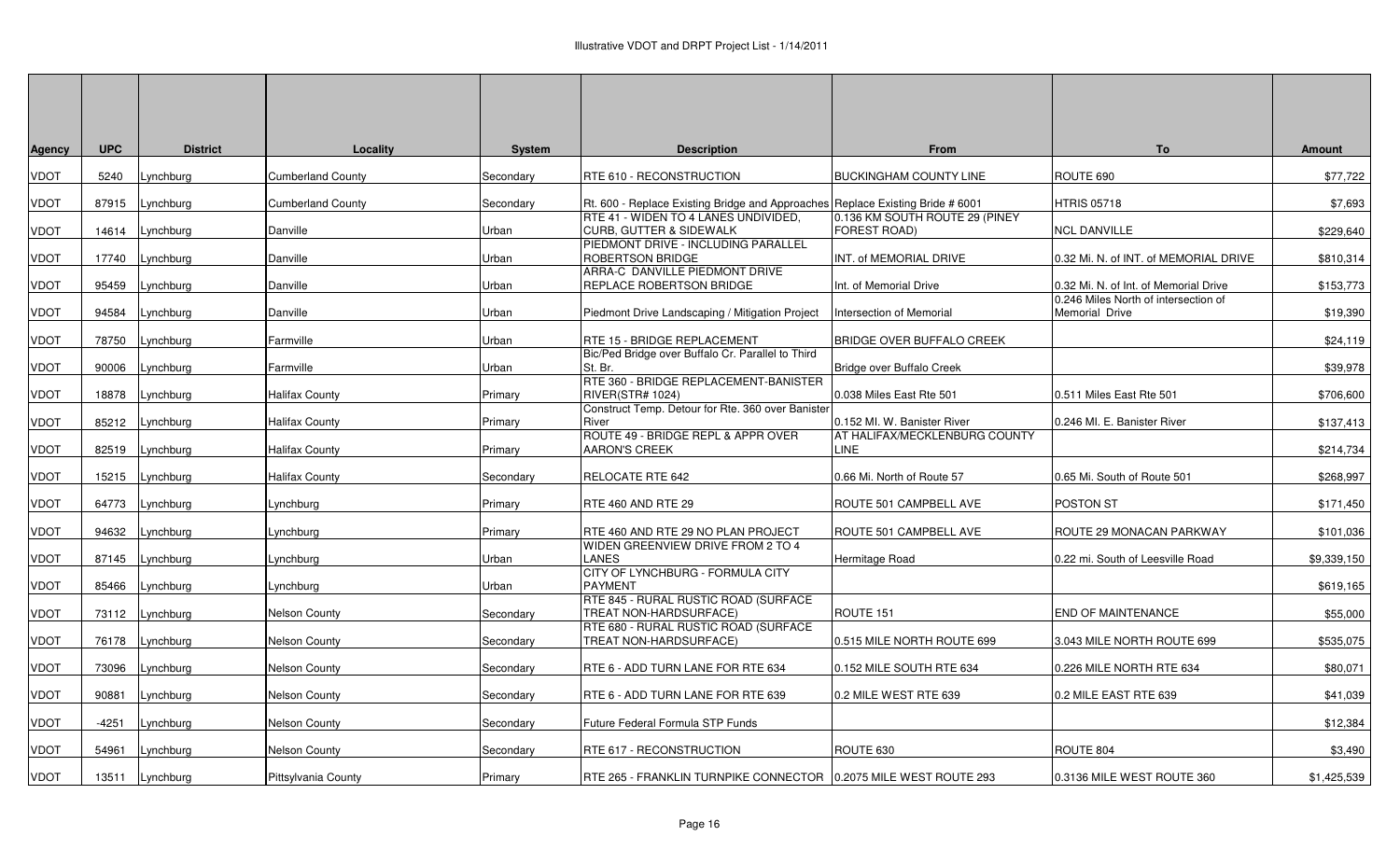| Agency      | <b>UPC</b> | <b>District</b>         | Locality                    | <b>System</b> | <b>Description</b>                                                              | From                                                           | To                                                  | <b>Amount</b> |
|-------------|------------|-------------------------|-----------------------------|---------------|---------------------------------------------------------------------------------|----------------------------------------------------------------|-----------------------------------------------------|---------------|
| VDOT        | 79955      | Lynchburg               | Pittsylvania County         | Primary       | RTE 265 - FRANKLIN TURNPIKE CONNECTOR   0.517 MILE WEST ROUTE 360               |                                                                | 0.386 MILE WEST ROUTE 360                           | \$1,175,886   |
| VDOT        | 95952      | Lynchburg               | Pittsylvania County         | Primary       | Bridge Replacment, Rte 29, SBL over NS Railway 0.05 Milesw from Route 803       |                                                                | 1.37 Miles from Route 29 Business                   | \$260,000     |
| <b>VDOT</b> | 79398      | _ynchburg               | Pittsylvania County         | Primary       | Rt. 265 - Straightstone Creek Restoration Project                               | ROUTE 640 (Box Culvert)                                        | 0.25 MILE EAST ROUTE 640                            | \$26,481      |
| VDOT        | 954        | Lynchburg               | Pittsylvania County         | Secondary     | RTE 726 - RECONSTRUCTION                                                        | <b>INT. RTE. 729</b>                                           | 0.691 MI. N. RTE. 729                               | \$511,273     |
| VDOT        | 82516      | Lynchburg               | Pittsylvania County         | Secondary     | RTE 676 - BRIDGE REPL & APPR OVER<br><b>WHITETHORN CREEK</b>                    | 0.060 MILE NORTH RTE 689                                       | .05 MILE SOUTH RTE 1069                             | \$268,675     |
| VDOT        | 95951      | Lynchburg               | Pittsylvania County         | Secondary     | Bridge Repalcement, Rte 622, Cascade Rd over<br>Cascade Creek                   | 0.25 Miles from Route 859                                      | 0.30 Miles from Route 855                           | \$150,000     |
| VDOT        |            | 87914 Lynchburg         | Pittsylvania County         | Secondary     | RT 853 - BRIDGE REPL. & APPR. OVER<br><b>SUGARTREE CREEK</b>                    | 0.40 mile to RTE 851                                           |                                                     | \$38,781      |
| VDOT        | 52390      | Lynchburg               | <b>Prince Edward County</b> | Primary       | RTE 15 - CONSTRUCT 3 LANES FROM RTE.<br>778 TO RTE, 628                         | From: 0.20 Mi. South Route 778                                 | To: Route 628                                       | \$524,372     |
| VDOT        | 87917      | Lynchburg               | <b>Prince Edward County</b> | Secondary     | RTE. 601 PAVE IN PLACE                                                          | Route 460                                                      | 1.3 MN Route 460                                    | \$323,261     |
| VDOT        | 96742      | .ynchburg               | <b>Prince Edward County</b> | Secondary     | 601 RECONSTRUCTION AND SURFACE<br><b>TREATMENT</b>                              | 0.8 mile West of Rte. 619                                      | Route 619                                           | \$227,090     |
| VDOT        | 77308      | Lynchburg               | <b>Prince Edward County</b> | Secondary     | RTE 623 - BRIDGE & APPROACHES OVER NS<br>RAILWAY (STR #6019)                    | ROUTE 360                                                      | 0.20 MILE EAST ROUTE 360                            | \$470,825     |
| VDOT        | 80008      | Lynchburg               | <b>Prince Edward County</b> | Secondary     | RTE 643 - Reconstruct for safety purposes.                                      | 0.08 MI. West OF ROUTE 644                                     | 0.73 MI. West OF ROUTE 644                          | \$110,762     |
| VDOT        | 82514      | Lynchburg               | <b>Prince Edward County</b> | Secondary     | RTE, 633 - BRIDGE REPL & APPR OVER BUSH<br><b>RIVER</b>                         | 0.19 MILE SOUTH BUSH RIVER                                     | 0.21 MILE NORTH BUSH RIVER                          | \$143,000     |
| VDOT        | 87900      | Lynchburg               | <b>Prince Edward County</b> | Secondary     | Rt. 619 - Replace Existing Bridge and Approaches Replace existing bridge # 6014 |                                                                | HTRIS # 13933                                       | \$21,958      |
| VDOT        | 82513      | Lynchburg               | <b>Prince Edward County</b> | Secondary     | RTE. 622 - BRIDGE REPL & APPR OVER NS<br><b>RAILWAY</b>                         | 0.77 MILE TO NOTTOWAY COUNTY LINE                              | 0.03 MILE TO ROUTE 360                              | \$30,007      |
| VDOT        | 68086      | Lynchburg               | South Boston                | Urban         | BERRY HILL ROAD - APPROACHES AND<br>BRIDGE OVER POPLAR CREEK                    | 0.037 MILES WEST OF POPLAR CREEK                               | 0.054 MILES EAST OF POPLAR CREEK                    | \$22,056      |
| VDOT        | 88839      | ynchburg.               | South Boston                | Urban         | Widen Hamilton Boulevard                                                        | 0.540 MI. S. ROUTE 129                                         | 0.180 MI. N. ROUTE 360                              | \$17,603      |
| VDOT        | 88837      | Lynchburg               | South Boston                | Urban         | Safety enhancements at Int. Wilburn Ave. and<br>Webster St.                     |                                                                |                                                     | \$20,808      |
| VDOT        | 88838      | _ynchburg               | South Boston                | Urban         | Safety enhancements Int. of Wilborn Ave. and<br>Edmunds St.                     |                                                                |                                                     | \$18,050      |
| VDOT        | 18138      | Northern Virginia       | Alexandria                  | Interstate    | ROUTE 95 - WIDEN TO ADD ADDITIONAL<br>LANES                                     | 0.880 MILE WEST ROUTE 1                                        | <b>WOODROW WILSON MEMORIAL</b><br><b>BRIDGE</b>     | \$2,159,868   |
| VDOT        | 18136      | Northern Virginia       | Alexandria                  | Interstate    | RTE 95 - WIDEN TO ADD ADDITIONAL LANES                                          | 2.10 MILES WEST TELEGRAPH ROAD                                 | 0.45 MILE EAST TELEGRAPH ROAD                       | \$28,722,315  |
| VDOT        | 17071      | Northern Virginia       | Alexandria                  | Interstate    | RTE 95 - SECURING OF CONSULTANT                                                 | MANAGEMENT, COORDINATION,<br><b>SCHEDULING, ADMINISTRATION</b> | AND COMMUNITY RELATIONS AT<br>WOODROW WILSON BRIDGE | \$2,768,553   |
| VDOT        |            | 55516 Northern Virginia | Alexandria                  | Interstate    | RTE 95 - WOODROW WILSON MEMORIAL<br><b>BRIDGE - R/W ONLY</b>                    | 0.30 MILE WEST WASHINGTON STREET<br>(IN ALEXANDRIA)            | <b>MARYLAND STATE LINE</b>                          | \$121,735     |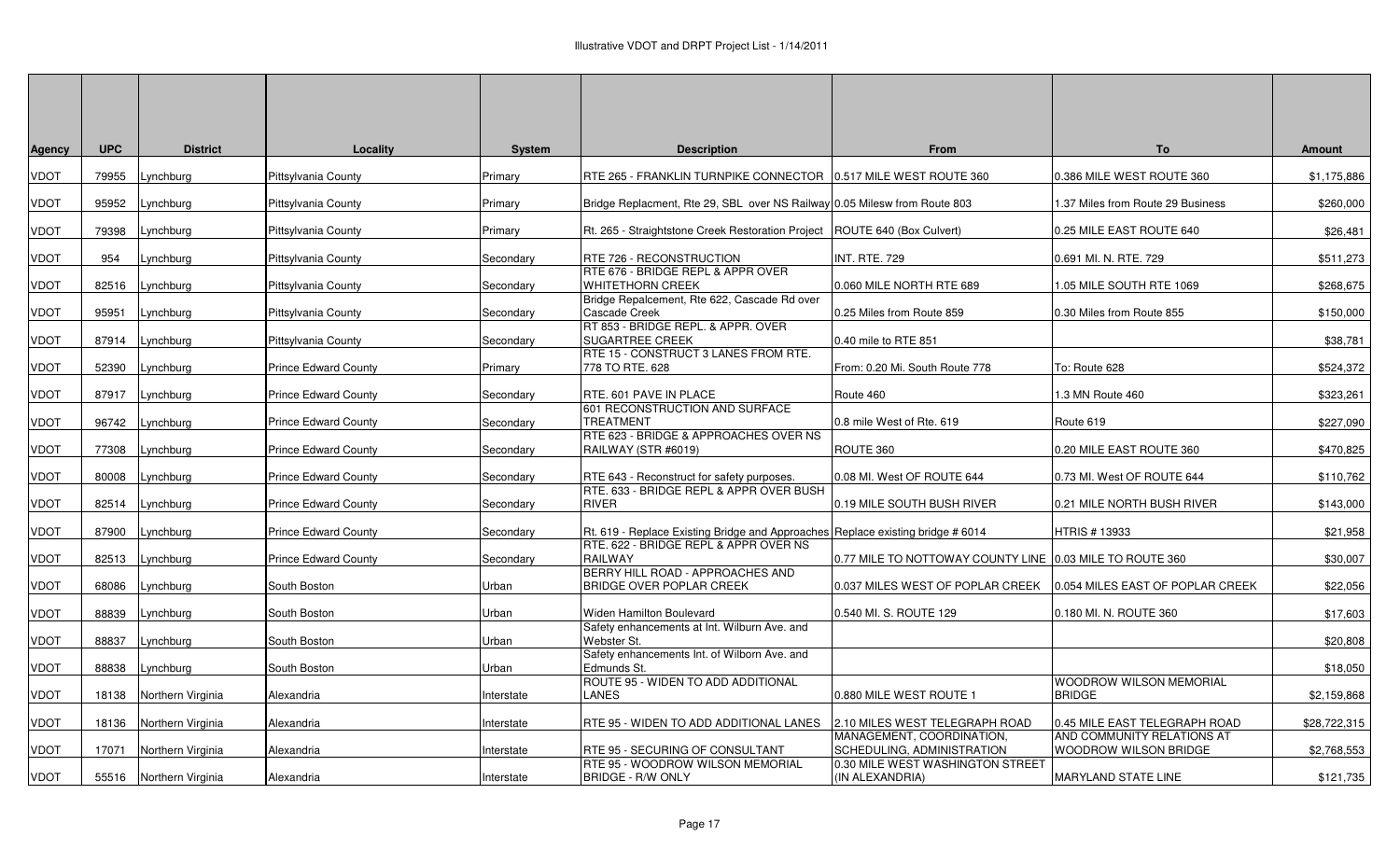| Agency      | <b>UPC</b> | <b>District</b>         | Locality                | <b>System</b> | <b>Description</b>                                                                                  | From                                                      | To                                                  | Amount       |
|-------------|------------|-------------------------|-------------------------|---------------|-----------------------------------------------------------------------------------------------------|-----------------------------------------------------------|-----------------------------------------------------|--------------|
|             |            |                         |                         |               | RTE 95/495 - TIE-IN TO WOODROW WILSON                                                               |                                                           |                                                     |              |
| VDOT        |            | 60515 Northern Virginia | Alexandria              | Interstate    | <b>BRIDGE</b>                                                                                       | ROUTE <sub>1</sub>                                        | WOODROW WILSON BRIDGE                               | \$372,290    |
| <b>VDOT</b> | 77923      | Northern Virginia       | Alexandria              | Interstate    | RTE 95 - GRADE SEPARATION OF SOUTHERN<br><b>INTERSECTION</b>                                        | 0.5 MILE WEST OF I-95/TELEGRAPH<br>ROAD INTERCHANGE       | 0.5 MILE EAST OF I-95/TELEGRAPH<br>ROAD INTERCHANGE | \$2,498,445  |
| VDOT        | 76209      | Northern Virginia       | Alexandria              | Interstate    | RTE 95 - RECREATIONAL FACILITY                                                                      | 2600 BUSINESS CENTER DRIVE                                | 2600 BUSINESS CENTER DRIVE                          | \$8,986      |
| VDOT        | 77378      | Northern Virginia       | Alexandria              | Urban         | EISENHOWER AVENUE WIDENING                                                                          | <b>HOLLAND ROAD</b>                                       | STOVALL STREET                                      | \$275,464    |
| VDOT        | 78826      | Northern Virginia       | Arlington County        | Interstate    | I-66 WESTBOUND ACCEL/DECEL LANE FROM<br>GEO MASON DR TO SYCAMORE ST                                 | 0.097 Mi. E. of Sycamore Street                           | 0.0692 Mi. E. of George Mason Drive                 | \$1,755,950  |
| VDOT        | 97586      | Northern Virginia       | <b>Arlington County</b> | Interstate    | I-66 MULTI MODAL STUDY                                                                              | Interstate 66 (DC Line)                                   | Interstate 495 (Capital Beltway)                    | \$800,000    |
| VDOT        |            | 95382 Northern Virginia | <b>Arlington County</b> | Interstate    | I-95/395 HOT Lanes - Arlington Lawsuit Support                                                      |                                                           |                                                     | \$20,000     |
|             |            |                         |                         |               | MAJOR BRIDGE REHABILITATION ON<br>WASHINGTON BLVD/RT 27 @RT 110                                     | DECK REPLACEMENT,<br>SUPERSTRUCTURE & SUBSTRUCTURE        |                                                     |              |
| VDOT        | 82131      | Northern Virginia       | Arlington County        | Primary       |                                                                                                     | <b>REPAIR</b>                                             | ON WASHINGTON BLVD                                  | \$18,347,171 |
| VDOT        | 95552      | Northern Virginia       | <b>Arlington County</b> | Primary       | ARRA-C ARLINGTON BLVD RTE 50, 10TH ST &<br><b>COURTHOUSE RD INTERC</b>                              | 0.223 Mile East of Int. Rte 50 & Rte 237<br>(10th Street) | 0.424 Mile West of Int. Rte 237 (10th Street)       | \$1,250,000  |
| VDOT        |            | 18860 Northern Virginia | Arlington County        | Primary       | BRIDGE REPLACEMENT @ GLEBE RD/RT 120<br>& RT 50 IN ARLINGTON CO                                     | 0.14 MILES SOUTH ROUTE 50                                 | 0.08 MILES NORTH ROUTE 50                           | \$274,800    |
|             |            |                         |                         |               | MAJOR BRIDGE REHABILITATION ON                                                                      | DECK REPLACEMENT,<br>SUPERSTRUCTURE & SUBSTRUCTURE        |                                                     |              |
| VDOT        | 82131      | Northern Virginia       | <b>Arlington County</b> | Primary       | WASHINGTON BLVD/RT 27 @RT 110                                                                       | <b>REPAIR</b>                                             | ON WASHINGTON BLVD                                  | \$107,311    |
| VDOT        | 13528      | Northern Virginia       | <b>Arlington County</b> | Primary       | IMPROVE INTRCHNGE @WASHINGTON<br>BLVD/RT27 & COLUMBIA PK/RT244<br>RTE 9999 - ACCESS IMPROVEMENTS AT | 0.03 MI NORTH OF I-395<br>NEAR NORTH LYNN STREET & 19TH   | 0.29 MI NORTH OF ROUTE 244                          | \$13,875,252 |
| VDOT        | 70761      | Northern Virginia       | Arlington County        | Secondary     | ROSSLYN METRO STATION                                                                               | <b>STREET</b>                                             |                                                     | \$57,700     |
| VDOT        | -5469      | Northern Virginia       | <b>Arlington County</b> | Secondary     | ARLINGTON FEDERAL SECONDARY ESCROW<br><b>BALANCE ENTRY ACCOINT</b>                                  |                                                           |                                                     | \$31,721     |
| VDOT        | 95636      | Northern Virginia       | <b>Arlington County</b> | Secondary     | Bridge Rehabilitation Carlin Springs Road at Geo<br>Mason Dr.                                       | Carlin Springs Road                                       | George Mason Dr                                     | \$169,000    |
| VDOT        | $-6535$    | Northern Virginia       | Dumfries                | Urban         | TOWN OF DUMFRIES - FORMULA CITY<br><b>PAYMENT</b>                                                   |                                                           |                                                     | \$9,695      |
| VDOT        | 16632      | Northern Virginia       | Fairfax                 | Urban         | RTE 29 - WIDEN TO 6 LANES                                                                           | <b>EATON PLACE</b>                                        | <b>CHAIN BRIDGE ROAD</b>                            | \$46,770     |
| VDOT        | 94363      | Northern Virginia       | Fairfax County          | Enhancement   | I-495 HOT Lanes Bicycle/Pedestrian Facilities                                                       | Springfield Interchange                                   | Old Dominion Boulevard                              | \$100,000    |
| VDOT        | 14682      | Northern Virginia       | Fairfax County          | Interstate    | BUILD HOV RAMPS BETWEEN I-95 AND<br>CAPITAL BELTWAY- FAIRFAX CO                                     | HOV ROADWAYS BETWEEN ROUTES I-<br>95/I-395/I-495          |                                                     | \$1,842,105  |
| VDOT        |            | 97216 Northern Virginia | Fairfax County          | Interstate    | ARRA-C I66 Pavement                                                                                 | Rte 50                                                    | $-495$                                              | \$5,256,198  |
| VDOT        | 87771      | Northern Virginia       | Fairfax County          | Interstate    | I-495 HOT Lanes Project                                                                             |                                                           |                                                     | \$1,831,838  |
| VDOT        |            | 84742 Northern Virginia | <b>Fairfax County</b>   | Interstate    | HOT LANES PAVEMENT REHABILITATION AND Pavement Rehabilitation and Other<br>OTHER CONSTRUCTION       | Construction                                              |                                                     | \$1,287,475  |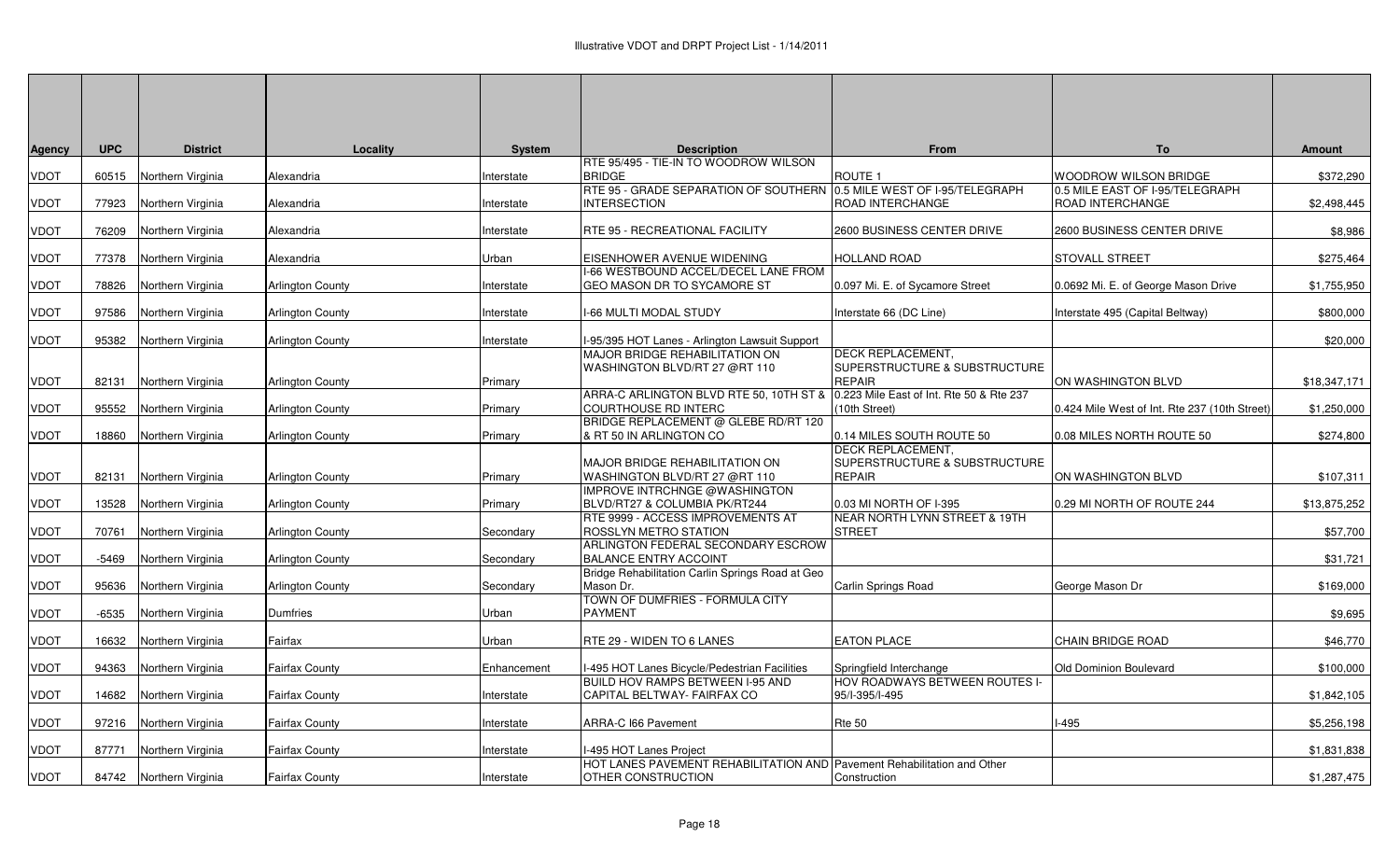| <b>Agency</b> | <b>UPC</b> | <b>District</b>         | Locality              | <b>System</b> | <b>Description</b>                                                                                                     | From                                                 | <b>To</b>                                                   | Amount       |
|---------------|------------|-------------------------|-----------------------|---------------|------------------------------------------------------------------------------------------------------------------------|------------------------------------------------------|-------------------------------------------------------------|--------------|
| <b>VDOT</b>   | 89486      | Northern Virginia       | <b>Fairfax County</b> | Interstate    | -495 HOT Lane Support                                                                                                  | Springfield Interchange                              | Dulles Toll/Access Road                                     | \$7,521,614  |
| <b>VDOT</b>   | 86527      | Northern Virginia       | <b>Fairfax County</b> | Interstate    | NOVA GEC Mega Project Administration                                                                                   | Manage, Coordinate, Schedule,<br>Administration      | and Community Relations for NOVA Mega<br>Projects           | \$5,965,885  |
| <b>VDOT</b>   | 68805      | Northern Virginia       | <b>Fairfax County</b> | Interstate    | BUILD 4-HOT LANES FROM SPRINGFIELD TO<br>N OF DULLES TOLL RD                                                           | SPRINGFIELD INTERCHANGE                              | Georgetown Pike (Route 193)                                 | \$2,524,155  |
| <b>VDOT</b>   | 94944      | Northern Virginia       | <b>Fairfax County</b> | Interstate    | Noise Barriers 13A and 13E on I-495                                                                                    | Old Dominion Blvd                                    | Georgetown Pike                                             | \$1,740,940  |
| <b>VDOT</b>   | 89579      | Northern Virginia       | <b>Fairfax County</b> | nterstate     | Conc. Pvmt. Repairs - WB I-66 & Ramp to WB Rtel<br>50                                                                  | WBL I-66 at Jermantown Rd overpass                   | Western terminus ramp to WBL Rte 50                         | \$28,899     |
| <b>VDOT</b>   | 96259      | Northern Virginia       | <b>Fairfax County</b> | Interstate    | Environmental Assess for the I-95 NB Ramp into<br>Fort Belvoir                                                         |                                                      |                                                             | \$42,222     |
| <b>VDOT</b>   | 90159      | Northern Virginia       | <b>Fairfax County</b> | Interstate    | I-95 Interchange Improvements Phase VIII<br>Support                                                                    | HOV Roadways Between Routes i-95/I-<br>395/I-495     |                                                             | \$300,000    |
| <b>VDOT</b>   | 94611      | Northern Virginia       | <b>Fairfax County</b> | Interstate    | GEC Design Services I495/DAAH Interchange<br>Improvements                                                              | 0.10 M E of Spring Hill Road (Rte. 684)              | I-495 Capital Beltway                                       | \$259,075    |
| <b>VDOT</b>   | 96256      | Northern Virginia       | <b>Fairfax County</b> | Interstate    | FT. Belvoir - Direct Access Ramps Into Fort<br>Belvoir (EPG).                                                          | From I-95                                            | Fort Belvoir - EPG                                          | \$159,800    |
| <b>VDOT</b>   | 96258      | Northern Virginia       | <b>Fairfax County</b> | Miscellaneous | Permit Coordination at Fort Belvoir                                                                                    |                                                      |                                                             | \$17,000     |
| <b>VDOT</b>   | 96236      | Northern Virginia       | <b>Fairfax County</b> | Miscellaneous | <b>BRAC-National Museum of the Army</b>                                                                                |                                                      |                                                             | \$4,000      |
| <b>VDOT</b>   | 77404      | Northern Virginia       | Fairfax County        | Primary       | MULLIGAN ROAD - REALIGN RTE 235 AND<br>WIDEN RTE 619                                                                   | MOUNT VERNON HIGHWAY/ROUTE 1                         | ROUTE 611 (TELEGRAPH ROAD)                                  | \$584,625    |
| <b>VDOT</b>   | 88600      | Northern Virginia       | <b>Fairfax County</b> | Primary       | Rt. 29 - Water Main Relocations and Water<br>System Upgrades                                                           | 70' WEST OF MERRILEE DRIVE (VA<br><b>ROUTE 6065)</b> | 97' EAST OF HARTLAND ROAD (VA<br><b>ROUTE 3668)</b>         | \$804,722    |
| <b>VDOT</b>   | 77322      | Northern Virginia       | <b>Fairfax County</b> | Primary       | RTE 29 - BRIDGE REPLACEMENT OVER<br>LITTLE ROCKY RUN                                                                   | 0.2 MILE EAST OF PICKWICK ROAD                       | <b>UNION MILL ROAD</b>                                      | \$562,872    |
| <b>VDOT</b>   | 92567      | Northern Virginia       | <b>Fairfax County</b> | Primary       | Bridge Repairs/Rehab and Overlay, Rte 123 SB<br>over I-66                                                              | 00.57 mile from Rte 655                              | 00.67 mile to Rte 29/50                                     | \$214,542    |
| <b>VDOT</b>   | 68757      | Northern Virginia       | <b>Fairfax County</b> | Primary       | Rt 50 - WIDEN TO 6-LANES FROM SULLY<br>ROAD (RT 28) TO POLAND ROAD                                                     | VA RTE 742 (POLAND RD)                               | VA RTE 28 (SULLY RD)                                        | \$40,658,585 |
| <b>VDOT</b>   | 88560      | Northern Virginia       | <b>Fairfax County</b> | Secondary     | ARRA BRAC Ft Belvoir Rte 7100 Ffx Cty Pkwy at<br><b>EPG Phase IV</b><br>Route 7100 Fairfax Cty Pkwy at EPG Phse I & II | Fairfax County Parkway                               | Boudinout                                                   | \$464,069    |
| <b>VDOT</b>   | 88556      | Northern Virginia       | <b>Fairfax County</b> | Secondary     | Construction                                                                                                           | <b>Chancelor Road</b>                                | <b>Fullerton Road</b>                                       | \$742,862    |
| <b>VDOT</b>   | 4700       | Northern Virginia       | <b>Fairfax County</b> | Secondary     | Fairfax Cty Pkwy Extension Project                                                                                     | ROLLING ROAD                                         | <b>FULLERTON ROAD</b><br>0.5 KILOMETER SOUTH ROUTE 6985 (OX | \$3,304,166  |
| <b>VDOT</b>   | 5551       | Northern Virginia       | <b>Fairfax County</b> | Secondary     | RTE 608 - RECONSTRUCT TO 4 LANES<br>TELEGRAPH RD -RTE 611 - WIDEN TO 4-                                                | ROUTE 6558 (PENDERBROOK DRIVE)                       | TRAIL)                                                      | \$586,607    |
| <b>VDOT</b>   | 11012      | Northern Virginia       | <b>Fairfax County</b> | Secondary     | <b>LANES</b>                                                                                                           | ROUTE 613 (BEULAH STREET)                            | <b>LEAF ROAD</b>                                            | \$13,245     |
| <b>VDOT</b>   | $-8821$    | Northern Virginia       | <b>Fairfax County</b> | Secondary     | ARRA BRAC Ft. Belvoir PH. 3 - Contingency<br>WALNEY RD - RT 657 - BRIDGE REHAB OVER                                    |                                                      |                                                             | \$500,000    |
| <b>VDOT</b>   |            | 82214 Northern Virginia | <b>Fairfax County</b> | Secondary     | <b>FLATLICK BRANCH</b>                                                                                                 | 0.42mi S INT Rte 6215                                | 0.03mi N INT Rte 6755                                       | \$163,901    |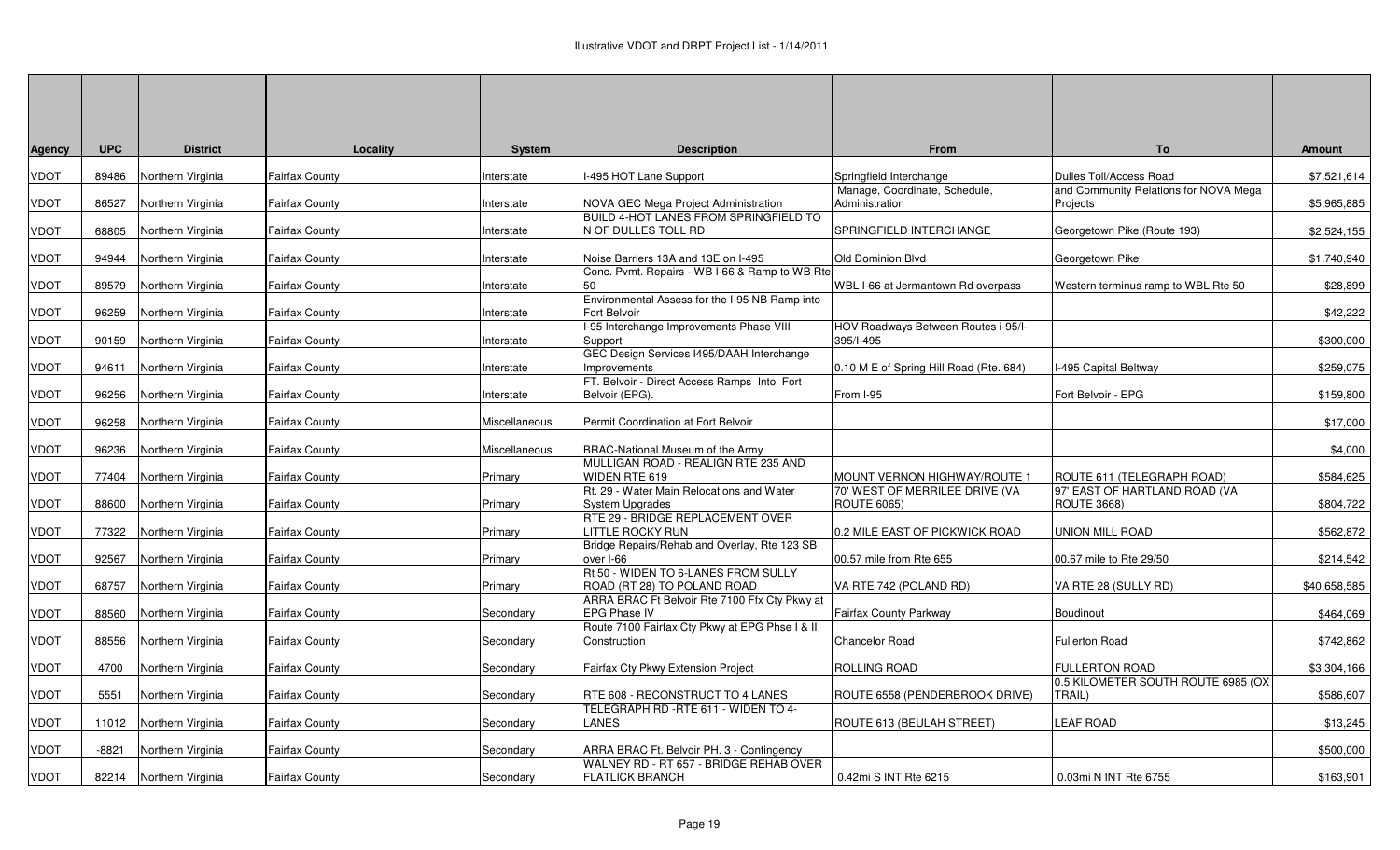| <b>Agency</b> | <b>UPC</b> | <b>District</b>         | Locality                        | <b>System</b> | <b>Description</b>                                                   | From                                                  | <b>To</b>                                               | <b>Amount</b> |
|---------------|------------|-------------------------|---------------------------------|---------------|----------------------------------------------------------------------|-------------------------------------------------------|---------------------------------------------------------|---------------|
|               |            |                         |                                 |               | TWIN LAKES DR BRIDGE REHABILITATION                                  |                                                       |                                                         |               |
| <b>VDOT</b>   | 87728      | Northern Virginia       | <b>Fairfax County</b>           | Secondary     | OVER JOHHNY MOORE CREEK                                              | 0.43mi From Rte 645                                   | 0.46mi To Rte 659                                       | \$289,256     |
|               |            |                         |                                 |               | <b>GEC Oversight of Fairfax County Parkway</b>                       |                                                       |                                                         |               |
| <b>VDOT</b>   | 95718      | Northern Virginia       | <b>Fairfax County</b>           | Secondary     | <b>Extension Project</b>                                             | <b>Fullerton Road</b>                                 | Rolling Road                                            | \$284,400     |
|               |            |                         |                                 |               | BEACH MILL ROAD - RTE 603 - BR. OVER                                 | 0.55 MI W. OF RTE 674 (SPRINGVALE                     | 0.45 MI W. OF RTE 674 (SPRINGVALE<br>RD)                |               |
| <b>VDOT</b>   | 84385      | Northern Virginia       | <b>Fairfax County</b>           | Secondary     | NICHOLS BRANCH<br>WALKER RD - RTE 681 - REPLACE BRIDGE               | RD)                                                   |                                                         | \$216,957     |
| <b>VDOT</b>   | 84383      | Northern Virginia       | <b>Fairfax County</b>           | Secondary     | <b>OVER PINEY RUN</b>                                                | 0.3 Mi. N of Route 743 (Colvin Run Road)              | 0.4 Mi N of Route 743 (Colvin Run Road)                 | \$74,673      |
|               |            |                         |                                 |               | BEULAH RD - RT 702 - REPLACE BRIDGE OVER                             |                                                       |                                                         |               |
| <b>VDOT</b>   | 82213      | Northern Virginia       | <b>Fairfax County</b>           | Secondary     | <b>WOLF TRAP RUN</b>                                                 | BRIDGE REHAB OVER WOLF TRAP RUN                       |                                                         | \$23,200      |
|               |            |                         |                                 |               | TOWLSTON RD - RT 676 - REPLACE BRIDGE                                | <b>BRIDGE REPLACEMENT OVER ROCKY</b>                  | (0.15 MILE FROM ROUTE 738)                              |               |
| <b>VDOT</b>   | 76247      | Northern Virginia       | <b>Fairfax County</b>           | Secondary     | <b>OVER ROCKY RUN</b>                                                | <b>RUN</b>                                            | STRUCTURE # 6137                                        | \$5,600       |
|               |            |                         |                                 |               |                                                                      |                                                       |                                                         |               |
|               |            |                         |                                 |               | CITY CENTER IMPROVEMENTS ALONG MAPLE IMPROVE THE ROADWAYS, INCLUDING |                                                       | ANNANDALE, WHICH MAKE UP THE CITY                       |               |
| <b>VDOT</b>   | 81015      | Northern Virginia       | <b>Falls Church</b>             | Urban         | <b>AVE</b>                                                           | ROUTE 7, MAPLE AVE, AND                               | <b>CENTER AREA</b>                                      | \$22,725      |
|               |            |                         |                                 |               | WIDEN E ELDEN ST FROM VAN BUREN ST TO                                |                                                       |                                                         |               |
| <b>VDOT</b>   | 50100      | Northern Virginia       | Herndon                         | Urban         | FAIRFAX COUNTY PARKWAY                                               | VAN BUREN STREET                                      | <b>ECL OF HERNDON</b>                                   | \$124,148     |
|               |            |                         |                                 |               | BATTLEFIELD PARKWAY - 4 LANES ON 6 LANE                              |                                                       |                                                         |               |
| <b>VDOT</b>   | 18992      | Northern Virginia       | Leesburg                        | Urban         | R/W                                                                  | KINCAID BOULEVARD                                     | ROUTE <sub>7</sub>                                      | \$296,747     |
|               |            |                         |                                 |               | WIDEN RT 7 BYPASS FROM 4 TO 6 LANES IN                               |                                                       | ROUTE 7/15 INTERCHANGE (EAST                            |               |
| <b>VDOT</b>   | 16006      | Northern Virginia       | Loudoun County                  | Primary       | LEESBURG (Sycolin)                                                   | ROUTE 15 (SOUTH KING STREET)                          | <b>MARKET)</b>                                          | \$55,083,796  |
|               |            |                         |                                 |               | RTE 50 - CONSTRUCT 4 ROUNDABOUTS AT                                  |                                                       |                                                         |               |
| <b>VDOT</b>   | 68823      | Northern Virginia       | Loudoun County                  | Primary       | <b>GILBERTS CORNER</b>                                               | AT ROUTE 15                                           |                                                         | \$942,199     |
| <b>VDOT</b>   | 68825      | Northern Virginia       |                                 | Primary       | RTE 50 - TRAFFIC CALMING - VILLAGE OF<br><b>ALDIE</b>                | 0.290 MILE WEST ROUTE 734<br>(SNICKERSVILLE TURNPIKE) | 0.111 MILE EAST ROUTE 631 (NEW<br><b>MOUNTAIN ROAD)</b> | \$343,168     |
|               |            |                         | Loudoun County                  |               | RT 659 WIDEN & STRENGTHEN EXISTING                                   |                                                       |                                                         |               |
| <b>VDOT</b>   | 8828       | Northern Virginia       | Loudoun County                  | Secondary     | <b>HARDSURFACE ROAD</b>                                              | DULLES GREENWAY (ROUTE 267)                           | ROUTE 7 (HARRY BYRD HIGHWAY)                            | \$48,000,000  |
|               |            |                         |                                 |               | RT 719 - BRIDGE REHABILITATION (FED ID                               |                                                       |                                                         |               |
| <b>VDOT</b>   | 98837      | Northern Virginia       | Loudoun County                  | Secondary     | 11310)                                                               |                                                       |                                                         | \$44,445      |
|               |            |                         |                                 |               | RT 719 - BRIDGE REHABILITATION (FED ID                               |                                                       |                                                         |               |
| <b>VDOT</b>   | 98839      | Northern Virginia       | Loudoun County                  | Secondary     | 11311)                                                               |                                                       |                                                         | \$44,445      |
|               |            |                         |                                 |               |                                                                      |                                                       |                                                         |               |
| <b>VDOT</b>   | 93144      | Northern Virginia       | Loudoun County                  | Secondary     | Rt. 1036 - 4 Lane construction on new alignment                      | Int. Rte 775 Relocation Drive                         | Int. Dresden Street                                     | \$60,720      |
|               |            |                         |                                 |               | RTE 643 - RECONSTRUCT & SURFACE TREAT                                | 1.928 MILE WEST OF ROUTE 659                          | 2.358 MILE WEST OF ROUTE 659                            |               |
| <b>VDOT</b>   | 58924      | Northern Virginia       | Loudoun County                  | Secondary     | NON-HARDSURFACED ROAD                                                | (BELMONT RIDGE RD)                                    | (BELMONT RIDGE RD)                                      | \$70,311      |
|               |            |                         |                                 |               | Rt. 650 - Reconstr. & widen existing bridge and                      |                                                       |                                                         |               |
| <b>VDOT</b>   | 85428      | Northern Virginia       | Loudoun County                  | Secondary     | approaches (Str.#6041)                                               | 0.12 miles south of Sycolin Creek                     | 0.10 miles north of Sycolin Creek                       | \$234,312     |
|               |            |                         |                                 |               |                                                                      |                                                       |                                                         |               |
| <b>VDOT</b>   | 97529      | Northern Virginia       | Loudoun County                  | Secondary     | Rte 606 - Dulles Loop                                                | <b>Rte 621</b>                                        | <b>Rte 267</b>                                          | \$140,000     |
| <b>VDOT</b>   | 58923      | Northern Virginia       | Loudoun County                  | Secondary     | RTE 643 - RECONSTRUCT & SURFACE TREAT<br>NON-HARDSURFACED ROAD       | 0.924 MILE WEST OF ROUTE 659<br>(BELMONT RIDGE RD)    | 1.802 MILE WEST OF ROUTE 659<br>(BELMONT RIDGE RD)      | \$104,926     |
|               |            |                         |                                 |               | BUILD INTERCHANGE-RT 28/WELLINGTON                                   | 0.252 MILE WEST ROUTE 674                             | 0.251 MILE EAST ROUTE 674                               |               |
| <b>VDOT</b>   | 17689      | Northern Virginia       | Manassas                        | Urban         | RD&ELIMINATE @GRADE XING                                             | (WELLINGTON ROAD)                                     | (WELLINGTON ROAD)                                       | \$73,591      |
|               |            |                         |                                 |               | INTERSECTION IMPROVEMENTS ON                                         |                                                       |                                                         |               |
| <b>VDOT</b>   | 76683      | Northern Virginia       | Manassas Park                   | Urban         | MANASSAS DRIVE                                                       | AT EUCLID AVENUE                                      |                                                         | \$28,104      |
|               |            |                         |                                 |               | -95 ADDING A 4TH LANE IN EACH DIRECTION                              |                                                       | 0.154 MI. N of ROUTE 7100 (Fairfax County               |               |
| <b>VDOT</b>   |            | 57017 Northern Virginia | Northern Virginia District-wide | Interstate    | FROM NEWINGTON TO RT 123                                             | 0.015 Mi. S OF ROUTE 123 (Gordan Blvd.) PKWY.)        |                                                         | \$13,424,541  |
|               |            |                         |                                 |               |                                                                      |                                                       |                                                         |               |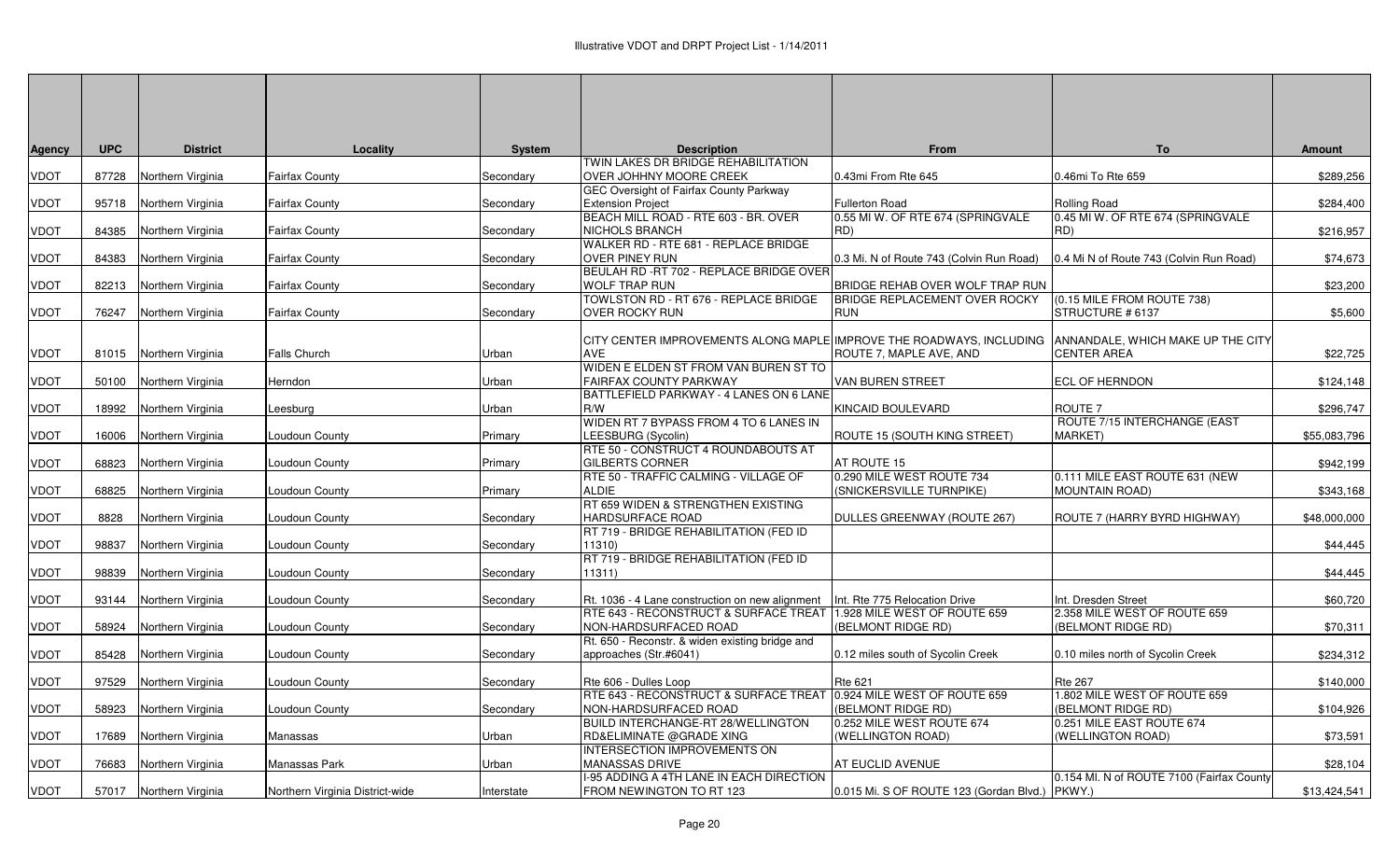| <b>Agency</b> | <b>UPC</b> | <b>District</b>   | Locality                        | <b>System</b> | <b>Description</b>                                                       | From                                                                | To                                               | <b>Amount</b> |
|---------------|------------|-------------------|---------------------------------|---------------|--------------------------------------------------------------------------|---------------------------------------------------------------------|--------------------------------------------------|---------------|
|               |            |                   |                                 |               | RTE 95 - TELEGRAPH RD & RAMP IMPROV -                                    |                                                                     |                                                  |               |
| <b>VDOT</b>   | 64524      | Northern Virginia | Northern Virginia District-wide | Interstate    | (PHASE I-CONTRACT VB2)                                                   | AT TELEGRAPH ROAD INTERCHANGE                                       |                                                  | \$1,731,607   |
|               |            |                   |                                 |               | REGION TRANSP MGMT PLAN (MULTIPLE                                        |                                                                     |                                                  |               |
| <b>VDOT</b>   | 87396      | Northern Virginia | Northern Virginia District-wide | Interstate    | PROJECTS-NOT FULLY FUNDED)<br>RTE 95 - JONES POINT PARK IMPROVEMENTS     | <b>Congestion Management Plan</b>                                   | Congestion Management Plan                       | \$1,162,595   |
| <b>VDOT</b>   | 64614      | Northern Virginia | Northern Virginia District-wide | Interstate    | <b>CONTRACT VA8</b>                                                      | 0.43 Mi. E. of US Route 1                                           | 0.80 Mi. E. of US Route 1                        | \$3,223,000   |
|               |            |                   |                                 |               |                                                                          |                                                                     |                                                  |               |
| <b>VDOT</b>   | 62736      | Northern Virginia | Northern Virginia District-wide | Interstate    | ROUTE 95 - URBAN DECK                                                    | FOR CITY OF ALEXANDRIA                                              |                                                  | \$40,000      |
|               |            |                   |                                 |               | RTE 66 - PRELIMINARY ENGINEERING FOR                                     |                                                                     |                                                  |               |
| <b>VDOT</b>   | 54911      | Northern Virginia | Northern Virginia District-wide | Interstate    | EIS - PE ONLY                                                            | ROUTE 495 (CAPITAL BELTWAY)                                         | ROUTE 15                                         | \$404,000     |
| <b>VDOT</b>   | 70849      | Northern Virginia | Northern Virginia District-wide | Interstate    | I-95/395 Preliminary Engineering Studies                                 | Eads St. Interchange - Arlington, VA                                | Garrisonville Road Interchange - Stafford,<br>VA | \$1,324,742   |
|               |            |                   |                                 |               |                                                                          | TASK 4 - TYING NEW ITS                                              |                                                  |               |
|               |            |                   |                                 |               |                                                                          | INSTALLATIONS TO THE SMART                                          | <b>CENTER, SOFTWARE INVENTORY &amp;</b>          |               |
| <b>VDOT</b>   | 61247      | Northern Virginia | Northern Virginia District-wide | Interstate    | STC SYSTEM MAINTENANCE / INTEGRATION                                     | <b>TRAFFIC</b>                                                      | REBUILD OF ATMS SOFTWARE.                        | \$743,700     |
|               |            |                   |                                 |               | RTE 95 - HOV RAMP CONSTRUCTION -                                         |                                                                     |                                                  |               |
| <b>VDOT</b>   | 64617      | Northern Virginia | Northern Virginia District-wide | Interstate    | CONTRACT VA10 FOR WWB<br>Interstate Plant Mix & Additional Work for WWB  | AT ROUTE 1 INTERCHANGE                                              |                                                  | \$939,061     |
| <b>VDOT</b>   | 89372      | Northern Virginia | Northern Virginia District-wide | Interstate    | Project                                                                  | various                                                             | various                                          | \$46,000      |
|               |            |                   |                                 |               | RTE 95 - CONGESTION MANAGEMENT                                           |                                                                     |                                                  |               |
| <b>VDOT</b>   | 64638      | Northern Virginia | Northern Virginia District-wide | Interstate    | SYSTEM-TEMPORARY ITS FOR WWB                                             | AT TELEGRAPH ROAD INTERCHANGE                                       |                                                  | \$28,150      |
|               |            |                   |                                 |               |                                                                          |                                                                     |                                                  |               |
| <b>VDOT</b>   | 72835      | Northern Virginia | Northern Virginia District-wide | Interstate    | HOV LANE ENFORCEMENT<br>RTE 95 - CONGESTION MANAGEMENT SYS-              | <b>DISTRICTWIDE</b>                                                 |                                                  | \$270,000     |
| <b>VDOT</b>   | 64634      | Northern Virginia | Northern Virginia District-wide | Interstate    | INCIDENT MANAGMNT FOR WWB                                                | AT TELEGRAPH ROAD INTERCHANGE                                       |                                                  | \$42,489      |
|               |            |                   |                                 |               | RTE 95 - JONES POINT PARK                                                |                                                                     |                                                  |               |
| <b>VDOT</b>   | 64616      | Northern Virginia | Northern Virginia District-wide | Interstate    | REFORESTATION - CONTRACT VM5                                             | 0.43 Mi. E. of US Route 1                                           | 0.80 Mi. E. of US Route 1                        | \$105,122     |
|               |            |                   |                                 |               |                                                                          |                                                                     |                                                  |               |
| <b>VDOT</b>   | 85393      | Northern Virginia | Northern Virginia District-wide | Interstate    | 166 Multimodal Study - Phase I<br>RTE 95 - WETLAND MITIGATION AT CAMERON | Rte 66 (DC line)                                                    | Rte 495 (Capital Beltway)                        | \$150,000     |
| <b>VDOT</b>   | 64619      | Northern Virginia | Northern Virginia District-wide | Interstate    | RUN-CONTR VM6 FOR WWB                                                    | AT TELEGRAPH ROAD INTERCHANGE                                       |                                                  | \$26,401      |
|               |            |                   |                                 |               |                                                                          |                                                                     |                                                  |               |
| <b>VDOT</b>   | 64628      | Northern Virginia | Northern Virginia District-wide | Interstate    | RTE 95 - US1 CMS-ITS INTEGRATION                                         | AT ROUTE 1 INTERCHANGE                                              |                                                  | \$20,444      |
|               |            |                   |                                 |               |                                                                          |                                                                     |                                                  |               |
| <b>VDOT</b>   | 81738      | Northern Virginia | Northern Virginia District-wide | Miscellaneous | <b>BRAC Statewide Administration</b><br>RT 66 ADDITIONAL LANES TO RT 15  |                                                                     |                                                  | \$127,758     |
| VDOT          | 93577      | Northern Virginia | <b>Prince William County</b>    | Interstate    | <b>GAINSVILLE TO HAYMARKET</b>                                           | ROUTE 29 (GAINESVILLE)                                              | ROUTE 15                                         | \$131,643,744 |
|               |            |                   |                                 |               | I-66 BUILD INTERCHANGE @ RT 29 & LINTON                                  |                                                                     |                                                  |               |
| <b>VDOT</b>   | 52326      | Northern Virginia | Prince William County           | Interstate    | HALL RD IN GAINESVILLE                                                   | Rte 29/Virginia Oaks Drive Intersection                             | 0.033 Mile South of WB I-66 Baseline             | \$8,999,904   |
|               |            |                   |                                 |               | 166 WIDEN TO 8-LANES FROM RT 234 BYPASS                                  | 1.554 KILOMETERS WEST SB ROUTE 29 3.716 KILOMETERS EAST SB ROUTE 29 |                                                  |               |
| <b>VDOT</b>   | 70043      | Northern Virginia | <b>Prince William County</b>    | Interstate    | TO RT 29/GAINESVILLE<br>Advanced Detour and Access Roads Constructior    | <b>BASELINE</b>                                                     | <b>BASELINE</b>                                  | \$2,505,866   |
| <u>VDOT</u>   | 92374      | Northern Virginia | <b>Prince William County</b>    | Interstate    | for I-66 Gainesville Interchange                                         | Rte 29/Virginia Oaks Drive Intersection                             | 0.033 Mile South of WB I-66 Baseline             | \$2,678,637   |
|               |            |                   |                                 |               | RTE 66 - ADD LANES, HOV LANES & INTRCHG                                  |                                                                     | 0.646 KILOMETER EAST NB ROUTE 234                |               |
| <b>VDOT</b>   | 16000      | Northern Virginia | <b>Prince William County</b>    | Interstate    | UPGRADE-PE & RW ONLY                                                     | 518 KILOMETERS WEST SB ROUTE 29 BUSINESS (SUDLEY ROAD).             |                                                  | \$1,392       |
|               |            |                   |                                 |               | Demolition Contract for I-66 Gainesville                                 |                                                                     |                                                  |               |
| <b>VDOT</b>   | 88427      | Northern Virginia | <b>Prince William County</b>    | Interstate    | Interchange                                                              | Rt. 29/Virginia Oaks Dr. Intersection                               | 0.133 Mi W of WB I66 Centerline                  | \$95,250      |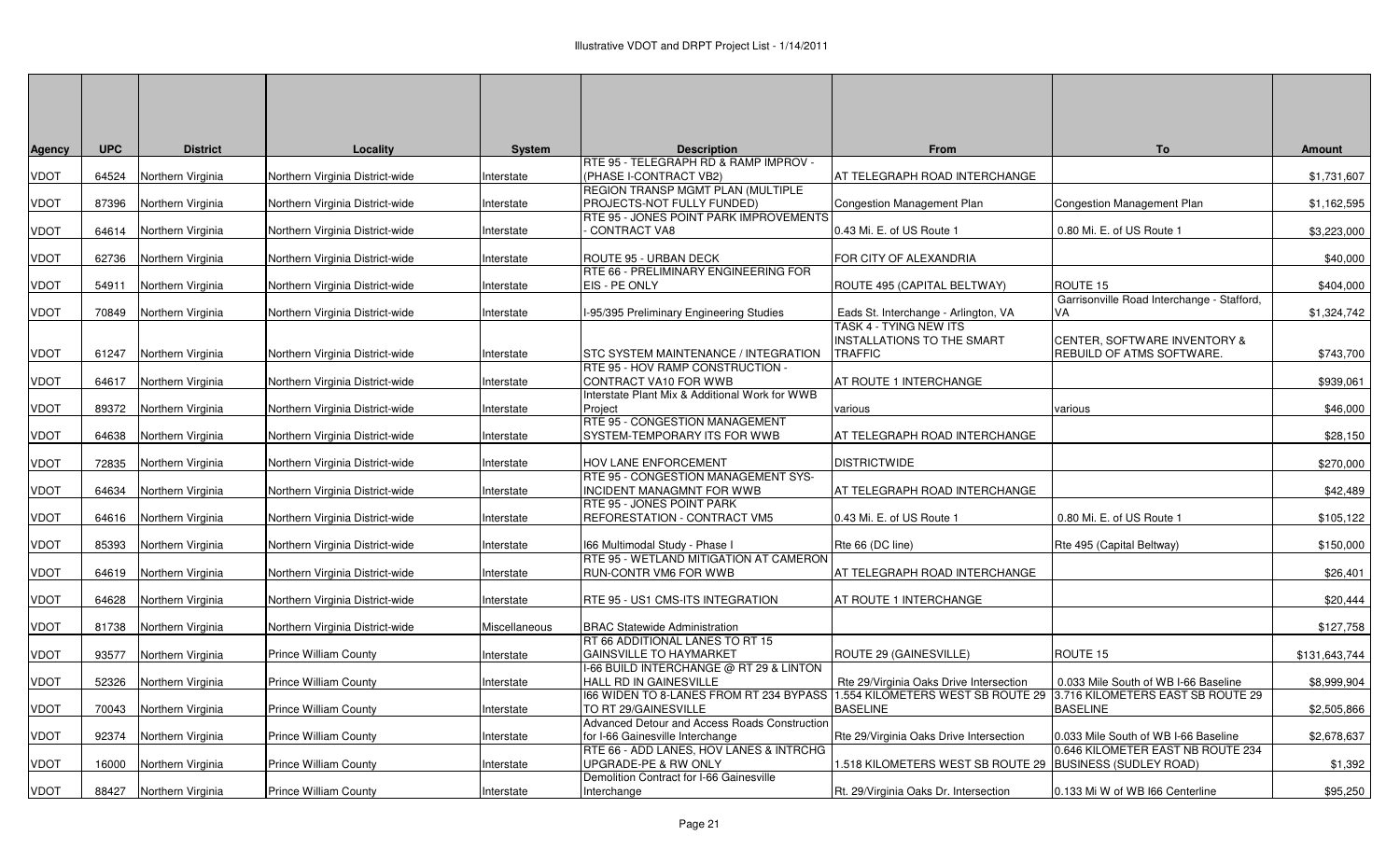| Agency      | <b>UPC</b> | <b>District</b>         | Locality                             | <b>System</b> | <b>Description</b>                                                                 | From                                                          | <b>To</b>                                          | <b>Amount</b> |
|-------------|------------|-------------------------|--------------------------------------|---------------|------------------------------------------------------------------------------------|---------------------------------------------------------------|----------------------------------------------------|---------------|
| VDOT        | 96257      | Northern Virginia       | <b>Prince William County</b>         | Miscellaneous | Widening of Ramps and Russell Road at I-95                                         | Beginning of Ramp at Russell Road                             | Ending at End of Ramp at I-95                      | \$35,300      |
|             |            |                         |                                      |               | RT 28 WIDEN TO 4 LANES INCLUDING RT 215                                            |                                                               |                                                    |               |
| VDOT        | 92080      | Northern Virginia       | <b>Prince William County</b>         | Primary       | <b>REALIGNMENT (LINTON HALL TO FITZWATER</b><br><b>DRIVE</b>                       | Linton Hall Road Rte. 619                                     | Fitzwater Drive Rte. 652                           | \$29,500,000  |
|             |            |                         |                                      |               |                                                                                    | SOUTH APPROACH OF BRIDGES OVER                                | NORTH END OF OCCOQUAN RIVER                        |               |
| VDOT        | 14691      | Northern Virginia       | <b>Prince William County</b>         | Primary       | RTE 123 - WIDEN FROM 4 TO 6 LANES                                                  | OCCOQUAN RIVER                                                | <b>BRIDGE</b>                                      | \$294,423     |
|             |            |                         |                                      |               | RT 1 - REPLACE AND WIDEN BRIDGE AND                                                |                                                               |                                                    |               |
| VDOT        | 16422      | Northern Virginia       | <b>Prince William County</b>         | Primary       | APPROACHES AT NEABSCO CREEK                                                        | 0.117 MI S CARDINAL DRIVE                                     | 0.131 MI N BLACKBURN ROAD                          | \$602,588     |
| VDOT        | 52838      | Northern Virginia       | <b>Prince William County</b>         | Primary       | RTE 28 - WIDEN TO 6 LANES                                                          | GODWIN DRIVE (CITY OF MANASSAS)                               | 1.0 MILE SOUTH ROUTE 215 (VINT HILL<br>ROAD)       | \$100,925     |
|             |            |                         |                                      |               | PURCELL ROAD - TWO-LANE                                                            |                                                               |                                                    |               |
| VDOT        | 90499      | Northern Virginia       | Prince William County                | Secondary     | RECONSTRUCTION AND REALIGNMENT                                                     | ROUTE 234                                                     | RUNNING DEER RD. (Route 1446)                      | \$168,675     |
|             |            |                         |                                      |               | RTE 646 - REPLACE BRIDGE OVER NORFOLK                                              |                                                               |                                                    |               |
| VDOT        |            | 90519 Northern Virginia | <b>Prince William County</b>         | Secondary     | <b>SOUTHERN RAILROAD</b>                                                           | OVER NORFOLK SOUTHERN RAILROAD OVER NORFOLK SOUTHERN RAILROAD |                                                    | \$170,259     |
| VDOT        | 57416      | Northern Virginia       | <b>Prince William County</b>         | Secondary     | RTE 692 - DRAINAGE IMPROVEMENTS                                                    | 0.10 MILE N. HIDDEN SPRING DRIVE,<br><b>ROUTE 2559</b>        | 0.23 MILE SOUTH HIDDEN SPRING<br>DRIVE, ROUTE 2559 | \$218,138     |
|             |            |                         |                                      |               | RTE 621 - CONSTRUCT LEFT TURN LANE &                                               |                                                               |                                                    |               |
| VDOT        | 71465      | Northern Virginia       | Prince William County                | Secondary     | ADD A TRAFFIC SIGNAL                                                               | 0.17 Miles east of Rte. 622                                   | 0.12 Miles west of Rte. 622                        | \$6,602       |
|             |            |                         |                                      |               | INTERSECTION IMPROVEMENTS @ MAIN ST & At the intersection of Main Street and Maple |                                                               |                                                    |               |
| VDOT        | 70578      | Northern Virginia       | Purcellville                         | Urban         | MAPLE AVE-PURCELLVILLE                                                             | Avenue                                                        |                                                    | \$36,047      |
| VDOT        |            |                         |                                      | Urban         | COTTAGE STREET RECONSTRUCTION FROM<br>MOORE AVE TO CEDAR LANE                      | <b>MOORE AVENUE</b>                                           | <b>CEDAR LANE</b>                                  | \$29,964      |
|             | 16634      | Northern Virginia       | Vienna                               |               | ROLLING ROAD - RTE 638 - WIDEN TO 4                                                | 0.369 MILE NORTH ROUTE 7100                                   |                                                    |               |
| VDOT        | 5559       | <b>NOVA</b>             | Fairfax County                       | Secondary     | <b>LANES</b>                                                                       | (FAIRFAX COUNTY PARKWAY)                                      | ROUTE 644 (OLD KEENE MILL ROAD)                    | \$31,000,000  |
|             |            |                         |                                      |               |                                                                                    |                                                               |                                                    |               |
|             |            |                         |                                      |               |                                                                                    |                                                               |                                                    |               |
|             |            |                         |                                      |               | I-66 Active Traffic Management from MP 49 to MP<br>65                              |                                                               |                                                    |               |
| VDOT        | TBD        | <b>NOVA</b>             | Fairfax County/Prince William County | Interstate    | Extension of Gloucester Parkway from Loudoun                                       |                                                               |                                                    | \$32,000,000  |
| VDOT        | <b>TBD</b> | <b>NOVA</b>             | Loudoun County                       | Secondary     | County Parkway to Pacific Boulevard                                                |                                                               |                                                    | \$42,000,000  |
|             |            |                         |                                      |               | RT 609 (Royalton Rd) - Bridge & Approach over                                      |                                                               |                                                    |               |
| VDOT        | 87943      | Richmond                | Amelia County                        | Secondary     | Appomattox Rvr                                                                     | 0.22 Mi South Amelia\Powhatan Cty Line                        | 0.22 Mi North Amelia/Powhatan Cty Line             | \$395,506     |
| VDOT        | 84738      | Richmond                | Amelia County                        | Secondary     | RTE 617 - BRIDGE REPLACEMENT OVER<br>SAILORS CREEK                                 | 1.40 MILE SOUTH OF RTE 618                                    | 1.45 MILE SOUTH OF RTE 618                         | \$120,526     |
|             |            |                         |                                      |               |                                                                                    | 0.020 MI. S. OF INT. W/ RTE 54 (MYRTLE                        |                                                    |               |
| VDOT        | 13463      | Richmond                | Ashland                              | Urban         | RTE 1 - IMPROVE INT. AT RTE 54                                                     | ST.)                                                          | 0.095 MI. N. OF INT. W/ RTE 54                     | \$14,918      |
|             |            |                         |                                      |               | RTE 40 - INTERSECTION IMPROVEMENTS AND                                             |                                                               |                                                    |               |
| VDOT        | 76814      | Richmond                | Blackstone                           | Urban         | PAVEMENT RESURFACING                                                               | <b>CHURCH STREET</b>                                          | ROUTE 46                                           | \$6,333       |
| VDOT        | 90175      | Richmond                | Blackstone                           | Urban         | South Main Street, Phase III                                                       | <b>Tenth Street</b>                                           | <b>SCL</b>                                         | \$27,759      |
|             |            |                         |                                      |               |                                                                                    |                                                               |                                                    |               |
| VDOT        | 18949      | Richmond                | <b>Brunswick County</b>              | Primary       | RTE 46 - BRIDGE REPLACEMENT                                                        | 0.373 mi South of Meherrin River                              | 0.361 mi North of Meherrin River                   | \$686,631     |
|             |            |                         |                                      |               | Rte. 46 Over CSX Transp Right of Way, VA Str.                                      |                                                               |                                                    |               |
| VDOT        | 92200      | Richmond                | <b>Brunswick County</b>              | Primary       | 1035                                                                               | 0.5732 Miles South Int. Rte 1                                 | 0.4274 Miles South Int. Rte 1                      | \$191,530     |
| <b>VDOT</b> |            | 93093 Richmond          | <b>Brunswick County</b>              | Primary       | Rte. 46 Over Nottaway Rv (Spillway) Va str. 1916                                   |                                                               |                                                    | \$62,500      |
|             |            |                         |                                      |               |                                                                                    |                                                               |                                                    |               |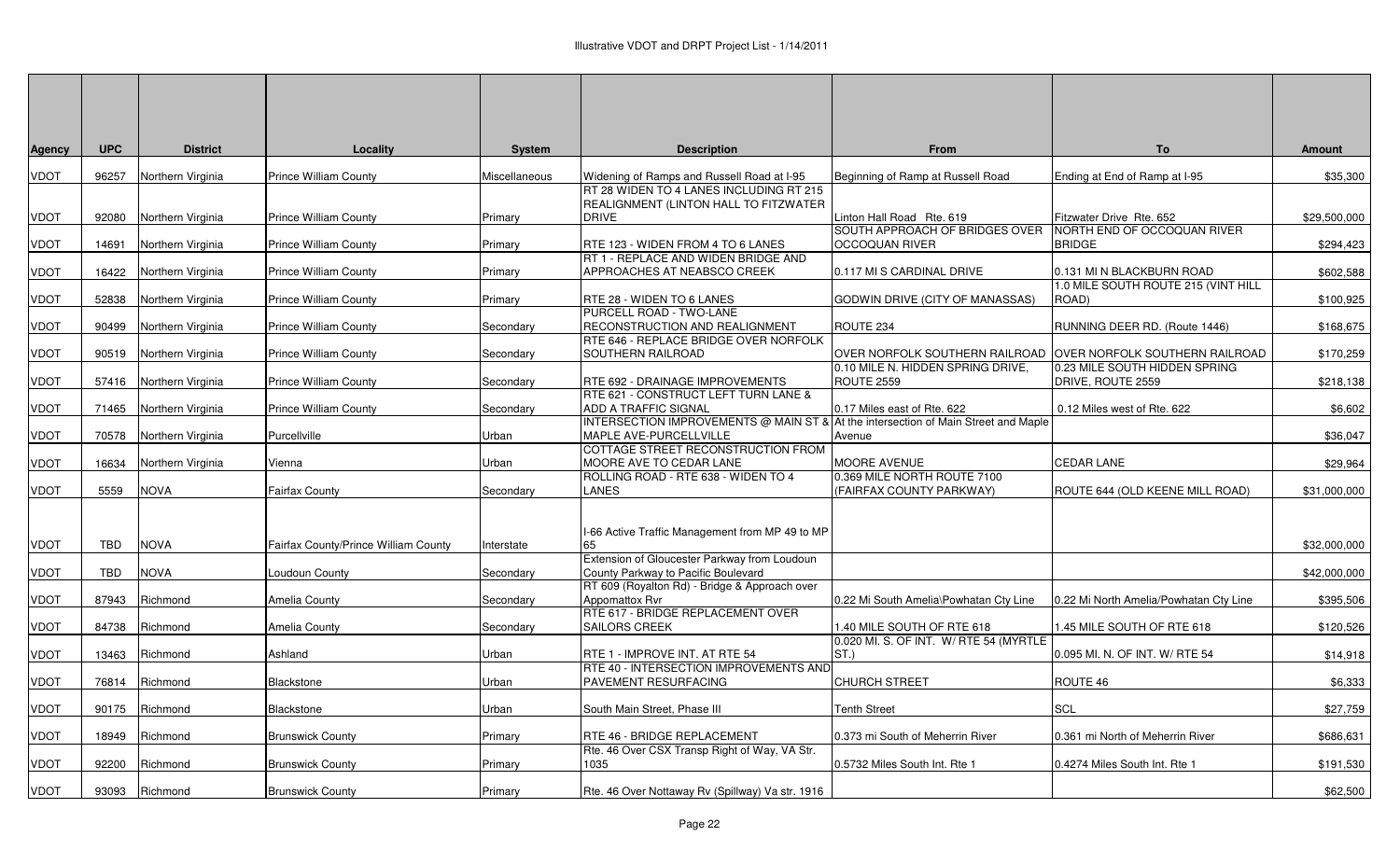| Agency | <b>UPC</b> | <b>District</b>      | Locality                             | <b>System</b> | <b>Description</b>                                                         | From                                                        | To                                                              | <b>Amount</b> |
|--------|------------|----------------------|--------------------------------------|---------------|----------------------------------------------------------------------------|-------------------------------------------------------------|-----------------------------------------------------------------|---------------|
| VDOT   | 80144      | Richmond             | <b>Brunswick County</b>              | Secondary     | RTE 611 - SPOT STABILIZATION                                               | ROUTE 644                                                   | ROUTE 46                                                        | \$87,752      |
| VDOT   | 90415      | Richmond             | <b>Brunswick County</b>              | Secondary     | Rt. 712 - Spot Stabilization with Plant Mix                                | Route 58                                                    | Route 634                                                       | \$43,925      |
| VDOT   | 85441      | Richmond             | <b>Brunswick County</b>              | Secondary     | RTE. 712 - BRIDGE REPLACEMENT ST. #6100<br><b>OVER STURGEON CREEK</b>      | 1.34 Mi. Rte. 635                                           | 0.4 Mi. Rte. 632                                                | \$42,000      |
| VDOT   | 77053      | Richmond             | <b>Brunswick County</b>              | Secondary     | RTE 712-BRIDGE AND APPR. REPLACEMENT<br>#6099 OVER WAQUA CREEK             | 1.6 MILE SOUTH OF ROUTE 85                                  | .9 MILE SOUTH OF ROUTE 85                                       | \$15,536      |
| VDOT   | 84904      | Richmond             | <b>Brunswick County</b>              | Secondary     | Rt. 673 - Spot Stabilization with Plant Mix                                | Route 611                                                   | Route 715                                                       | \$26,818      |
| VDOT   | 67953      | Richmond             | <b>Charles City County</b>           | Primary       | RTE 5 - APPROACHES & BRIDGE OVER<br>CHICKAHOMINY RIVER                     | 0.39 MILE WEST OF WEST BANK OF<br><b>CHICKAHOMINY RIVER</b> | 0.06 MILE EAST OF EAST BANK OF<br>CHICKAHOMINY RIVER            | \$3,046,878   |
| VDOT   | 82892      | Richmond             | <b>Charles City County</b>           | Secondary     | ROUTE 618 - WIDEN, RECONSTRUCT,<br>SHOULDER IMPROVEMENTS                   | NEW KENT COUNTY LINE                                        | ROUTE 602 - ADKINS STORE                                        | \$58,752      |
| VDOT   | -4606      | Richmond             | <b>Charles City County</b>           | Secondary     | <b>FUTURE BR FUNDS</b>                                                     |                                                             |                                                                 | \$5.281       |
| VDOT   | 52173      | Richmond             | Chase City                           | Urban         | Reconstr. Boyd St. between 2nd and 3rd and<br>improve drainage             | Int. East 2nd Street                                        | 3rd St, incl. drain. imprv to Int. of Sycamore<br>St and So. RR | \$23,294      |
| VDOT   | 70550      | Richmond             | Chesterfield County                  | Interstate    | Rt. 295 - Construct Interchange                                            | At Meadowville Road - Rt 618                                | \$0                                                             | \$5,000,000   |
| VDOT   | 50029      | Richmond             | <b>Chesterfield County</b>           | Primary       | RTE 360 - 6 LANE                                                           | 0.211 MILE WEST ROUTE 621<br>(WINTERPOCK ROAD)              | 0.227 MILE WEST SWIFT CREEK                                     | \$661,850     |
| VDOT   | 95574      | Richmond             | Chesterfield County                  | Primary       | ARRA-C CHESTERFIELD RT 10 WIDEN TO SIX<br>LANES                            | $-95$                                                       | WARE BOTTOM SPRINGS ROAD                                        | \$105,489     |
| VDOT   | 17181      | Richmond             | <b>Chesterfield County</b>           | Secondary     | RTE 654 - RECONSTRUCTION                                                   | 1.029 MI SOUTH CONN RTE 651                                 | 0.117 MI NORTH CONN RTE 651                                     | \$388,151     |
| VDOT   | 97160      | Richmond             | <b>Chesterfield County</b>           | Secondary     | RT 604 - REPLACE BRIDGEOVER SWIFT<br><b>CREEK</b>                          | 0.89 MI E RT 667                                            | 2.29 MI W RT 754                                                | \$124,381     |
| VDOT   | -7749      | Richmond             | Colonial Heights                     | Urban         | CITY OF COLONIAL HEIGHTS - FORMULA CITY<br><b>PAYMENT</b>                  |                                                             |                                                                 | \$35,181      |
| VDOT   | 93094      | Richmond             | Dinwiddie County                     | Primary       | Rte 1 over CSX Transp Right of Way Va Str. 1023                            |                                                             |                                                                 | \$80,046      |
| VDOT   | 75891      | Richmond             | Dinwiddie County                     | Secondary     | RTE 699 - HORSETAIL ROAD RURAL RUSTIC<br>ROAD (SURFACE TREAT)              | ROUTE 708                                                   | 1.2 MILES WEST OF ROUTE 708                                     | \$145,954     |
|        | 87930      |                      |                                      |               | REPLACE BRIDGE DUNCAN ROAD RT. 670                                         |                                                             |                                                                 | \$414,080     |
| VDOT   | 93092      | Richmond<br>Richmond | Dinwiddie County<br>Dinwiddie County | Secondary     | RTE. 708 OVER NAMOZINE CREEK, VA STR.<br>6909                              | Old Stage Road                                              | Squirrel Level Road                                             | \$2,446,204   |
| VDOT   |            |                      |                                      | Secondary     |                                                                            |                                                             |                                                                 |               |
| VDOT   | 97761      | Richmond             | Dinwiddie County                     | Secondary     | RURAL RUSTIC - ROUTE 666 - BAUGH ROAD                                      | ROUTE 626 - FLATFOOT ROAD                                   | ROUTE 670- SHADY LANE                                           | \$195,900     |
| VDOT   | 97896      | Richmond             | Dinwiddie County                     | Secondary     | RESURFACE ROUTE 757 - MAMORA DRIVE<br>RTE 601 - INTERSECTION IMPROVEMENT - | RT 708 - NAMAZINE ROAD                                      | END OF STATE MAINTENANCE                                        | \$140,000     |
| VDOT   | 61294      | Richmond             | Dinwiddie County                     | Secondary     | ADD RIGHT TURN LANE                                                        | 0.112 mi west of intersection Rte 600                       | intersection Rte 600                                            | \$97,326      |
| VDOT   |            | 80993 Richmond       | Dinwiddie County                     | Secondary     | RTE 600 - INTERSECTION IMPROVEMENTS                                        | ROUTE 226                                                   | 0.15 MILES NORTH ROUTE 226                                      | \$61,630      |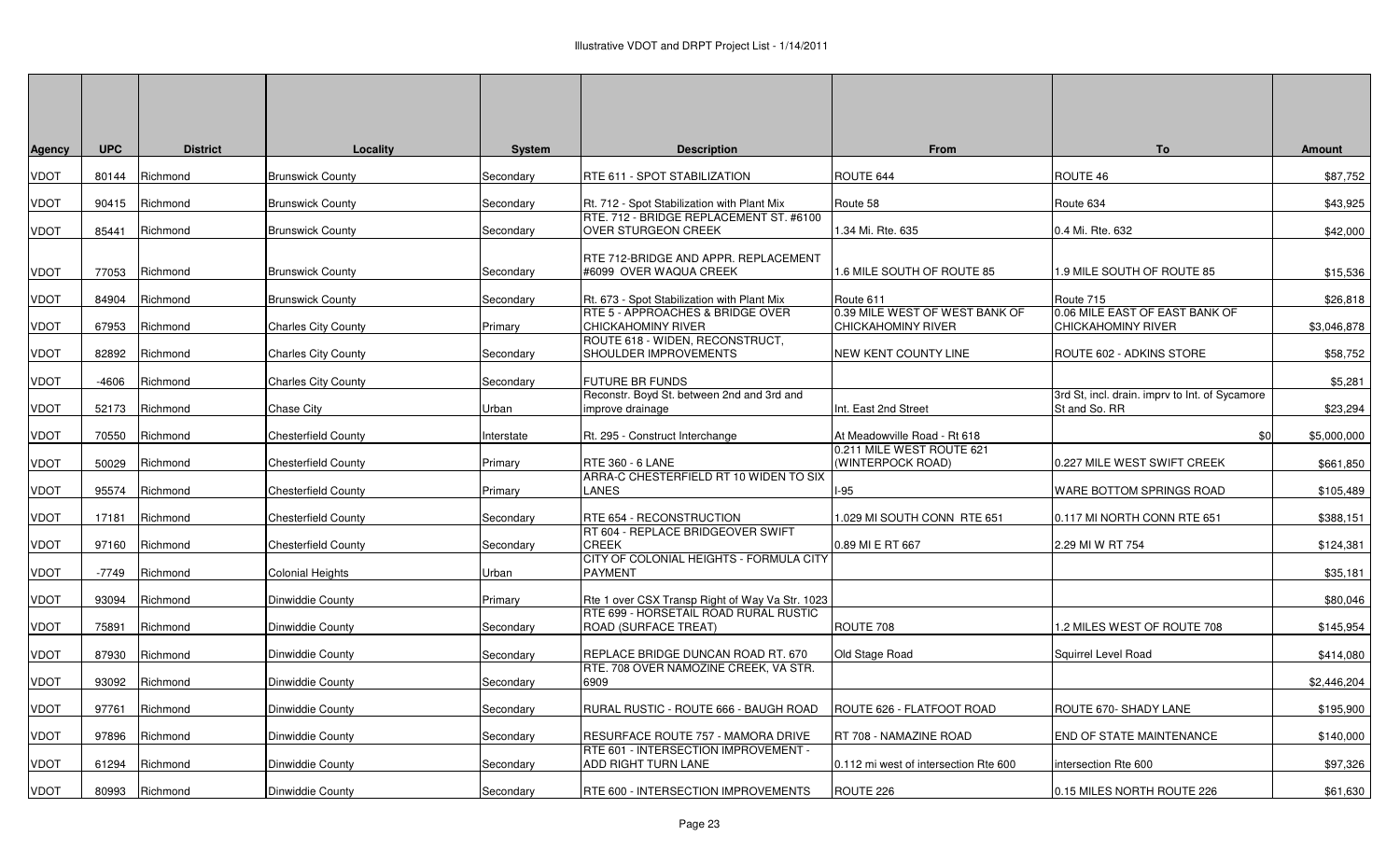| <b>Agency</b> | <b>UPC</b> | <b>District</b> | Locality                | <b>System</b> | <b>Description</b>                                                                          | From                                                        | <b>To</b>                                                   | <b>Amount</b> |
|---------------|------------|-----------------|-------------------------|---------------|---------------------------------------------------------------------------------------------|-------------------------------------------------------------|-------------------------------------------------------------|---------------|
| <b>VDOT</b>   | 87930      | Richmond        | Dinwiddie County        | Secondary     | Replace Bridge Duncan Road Rt. 670                                                          | Old Stage Road                                              | Squirrel Level Road                                         | \$17,398      |
| <b>VDOT</b>   | 18424      | Richmond        | <b>Goochland County</b> | Primary       | RTE 6 - CONSTRUCT LEFT TURN LANES &<br><b>INSTALL SIGNAL</b>                                | 0.30 MI EAST RTE 522                                        | 0.30 MI WEST RTE 522                                        | \$12,000      |
| <b>VDOT</b>   | 85443      | Richmond        | <b>Goochland County</b> | Secondary     | RT. 628 - LEE ROAD - RURAL RUSTIC                                                           | End Exist. Pvmt.                                            | Cul de sac                                                  | \$115,036     |
| <b>VDOT</b>   | 8525       | Richmond        | Goochland County        | Secondary     | RT 621 - REALIGN INT AT RT 676 & 621                                                        | 0.06 MILES WEST OF RTE 612 (Three<br>Chopt Road)            | 0.19 MILES EAST OF RTE 676 (Hermitage<br>Rd)                | \$139,079     |
| <b>VDOT</b>   | $-4234$    | Richmond        | <b>Goochland County</b> | Secondary     | LINE ITEM - BRIDGE                                                                          |                                                             |                                                             | \$12,293      |
| <b>VDOT</b>   | 17959      | Richmond        | <b>Hanover County</b>   | Primary       | ROUTE 360 - BRIDGE REPLACEMENT                                                              | 0.4 Mi. West of Hanover/Henrico Line                        | 0.1Mi. East of Hanover/Henrico Line                         | \$13,520,708  |
| <b>VDOT</b>   | 17768      | Richmond        | Hanover County          | Primary       | RTE 360 - WIDENING FROM 4 TO 6 & 8 LANES   ROUTE 295                                        |                                                             | 0.19MI EAST OF BELL CREEK RD                                | \$375,281     |
| <b>VDOT</b>   | 4412       | Richmond        | <b>Hanover County</b>   | Primary       | RTE 271 - RECONSTRUCTION                                                                    | 0.245 KM N RTE 623 (ASHLAND ROAD)                           | ROUTE 622 (ROCKVILLE ROAD)                                  | \$449,909     |
| <b>VDOT</b>   | 97685      | Richmond        | <b>Hanover County</b>   | Secondary     | RT 627 POLE GREEN ROAD/WALNUT GROVE<br>ROAD INTERSECTION IMPROVEMENTS                       | 0.1 mile west of Walnut Grove Road                          | 0.1 mile east of Walnut Grove Road                          | \$213,000     |
| <b>VDOT</b>   | 16925      | Richmond        | <b>Hanover County</b>   | Secondary     | RTE 656 - REALIGNMENT, RTL AT ROUTE 643                                                     | 0.450 KILOMETER WEST ROUTE 643<br>Reloc. (NEW ASHCAKE ROAD) | 0.580 KILOMETER EAST ROUTE 643<br>Reloc. (NEW ASHCAKE ROAD) | \$122,565     |
| <b>VDOT</b>   | 17866      | Richmond        | Hanover County          | Secondary     | RTE 643 - TURN LANES & MODIFY SIGNALS                                                       | 0.147 MILE SOUTH OF ROUTES 156 &<br>643                     | 0.098 MILE NORTH OF ROUTES 156 &<br>643                     | \$28,188      |
| <b>VDOT</b>   | 51261      | Richmond        | <b>Hanover County</b>   | Secondary     | RT 651 (Georgetown Rd) - BRIDGE<br><b>REPLACEMENT</b>                                       | APPROACHES AND BRIDGE OVER<br><b>CRUMP CREEK</b>            |                                                             | \$229,878     |
| <b>VDOT</b>   | 71354      | Richmond        | <b>Hanover County</b>   | Secondary     | RTE 656 - INSTALL LEFT TURN LANE ONTO<br><b>RTE 813</b>                                     | 0.20 mile west of Rte 813 (Air Park Road)                   | 0.12 mile east of Rte 813 (Air Park Road)                   | \$215,586     |
| <b>VDOT</b>   | 82378      | Richmond        | <b>Hanover County</b>   | Secondary     | RTE 689 TAYLORSVILLE RD BRIDGE<br>REPLACEMENT OVER LITTLE RIVER                             | 0.220 MILES SOUTH FROM RT. 725                              | 0.083 MILES SOUTH FROM RT. 725                              | \$179,533     |
| <b>VDOT</b>   | 82399      | Richmond        | <b>Hanover County</b>   | Secondary     | RT 625 GREENWOOD RD. BRIDGE<br>REPLACEMENT OVER CHICKAHOMINY RIVER   AT HENRICO COUNTY LINE |                                                             |                                                             | \$29,200      |
| <b>VDOT</b>   | 88904      | Richmond        | Henrico County          | nterstate     | RT 64 - PAVEMENT REHABILITATION                                                             | $1-95$                                                      | RT. 73 (PARHAM RD)                                          | \$1,650,679   |
| <b>VDOT</b>   | 67917      | Richmond        | Henrico County          | Interstate    | RTE 295 - EXTEND SB I-295 OFF-RAMP TO SB<br><b>NUCKOLS ROAD</b>                             | AT NUCKOLS ROAD INTERCHANGE                                 |                                                             | \$47,604      |
| <b>VDOT</b>   | 16519      | Richmond        | Henrico County          | Primary       | RTE 147 - HUGUENOT BRIDGE -<br><b>REPLACEMENT</b>                                           | 0.20 MILE SOUTH RIVERSIDE ROAD                              | 0.20 MILE WEST RIVER ROAD                                   | \$2,864,089   |
| <b>VDOT</b>   | 66786      | Richmond        | <b>Henrico County</b>   | Primary       | <b>AIRPORT DRIVE</b>                                                                        | 0.170 MILE NORTH CLARKSON ROAD                              | <b>CHARLES CITY ROAD</b>                                    | \$232,359     |
| <b>VDOT</b>   | 50525      | Richmond        | <b>Henrico County</b>   | Secondary     | RTE 9999 (THREE CHOPT ROAD) WIDEN TO 4<br><b>LANES</b>                                      | <b>BARRINGTON HILLS DRIVE</b>                               | <b>COX ROAD</b>                                             | \$1,208,000   |
| <b>VDOT</b>   | 90018      | Richmond        | Hopewell                | Urban         | CEDAR LEVEL RD - WIDENING                                                                   | Cobblestone Parkway                                         | Miles Avenue                                                | \$2,536,242   |
| <b>VDOT</b>   | 15831      | Richmond        | Hopewell                | Urban         | RIVER ROAD - 2 LANES                                                                        | 0.104 KILOMETER WEST OF WCL<br><b>HOPEWELL</b>              | <b>MESA DRIVE</b>                                           | \$12,420      |
| <b>VDOT</b>   |            | 90018 Richmond  | Hopewell                | Urban         | Cedar Level Road Improvements from Sherwood<br>Ln to Miles Ave                              | Cobblestone Parkway                                         | <b>Miles Avenue</b>                                         | \$33,302      |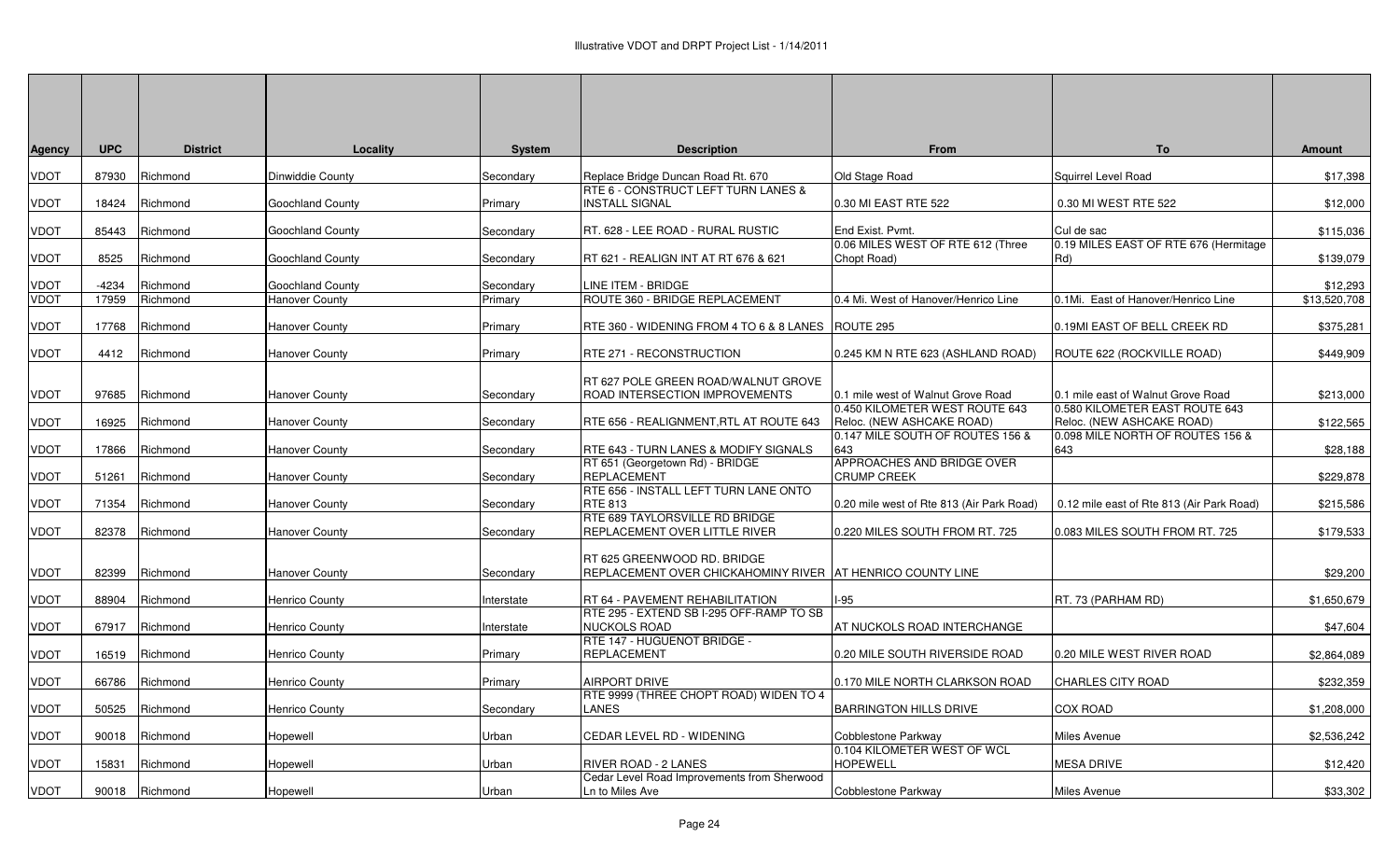| Agency      | <b>UPC</b> | <b>District</b> | Locality                    | <b>System</b> | <b>Description</b>                                                                              | <b>From</b>                                                                   | To                                                                           | <b>Amount</b> |
|-------------|------------|-----------------|-----------------------------|---------------|-------------------------------------------------------------------------------------------------|-------------------------------------------------------------------------------|------------------------------------------------------------------------------|---------------|
| VDOT        | 60007      | Richmond        | unenburg County             | Secondary     | RTE 621 - BRIDGE REPLACEMENT (GOES<br>WITH ID 60014)                                            | <b>APPROCHES &amp; BRIDGE OVER</b><br><b>MEHERRIN RIVER</b>                   | (AT LUNENBURG/MECKLENBURG<br><b>COUNTY LINE)</b>                             | \$590,866     |
| <b>VDOT</b> | 60009      | Richmond        | Lunenburg County            | Secondary     | RTE 677 - RECONSTRUCT & SURFACE TREAT<br>NON-HARDSURFACED ROAD                                  | 0.02 MILE SOUTH ROUTE 622                                                     | END OF STATE MAINTENANCE                                                     | \$145,343     |
| VDOT        | 60005      | Richmond        | Lunenburg County            | Secondary     | RTE 662 - RECONSTRUCTION                                                                        | 0.965 mile North of N. Int of Rte 626                                         | 0.009 mile North of N. Int of Rte 626                                        | \$113,843     |
| VDOT        | 1491       | Richmond        | unenburg County             | Secondary     | RTE 712 - RECONSTRUCTION AND BRIDGE<br>REPLACEMENT                                              | 0.961 MILES EAST OF ROUTE 622                                                 | 1.14 MILES WEST OF ROUTE 658                                                 | \$11,705      |
| VDOT        | 97690      | Richmond        | Lunenburg County            | Secondary     | Mason Road over Beaver Pond Creek                                                               |                                                                               |                                                                              | \$8,029       |
| VDOT        | 60014      | Richmond        | Mecklenburg County          | Secondary     | RTE 621 - BRIDGE REPLACEMENT (GOES<br>WITH ID 60007)                                            | <b>APPROACHES &amp; BRIDGE</b><br>REPLACEMENT AT MEHERRIN RIVER               | (AT MECKLENBURG/LUNENBURG)<br><b>COUNTY LINE)</b>                            | \$140,000     |
| VDOT        | 91144      | Richmond        | Mecklenburg County          | Secondary     | RT. 621 - Bridge Replacement, Structure #6015<br>over Taylor Creek                              | 0.63 Mi. From Route 778                                                       | 0.8 Mi. To Route 638                                                         | \$154,728     |
| VDOT        | 84907      | Richmond        | Mecklenburg County          | Secondary     | Route 903 - Spot Stabilization with Plant Mix                                                   | Route 615                                                                     | <b>SCL South Hill</b>                                                        | \$51,034      |
| VDOT        | 84679      | Richmond        | Mecklenburg County          | Secondary     | Route 621 - Spot Stabilization with Plant Mix                                                   | Route 58                                                                      | Route 1                                                                      | \$28,036      |
| VDOT        | 90930      | Richmond        | New Kent County             | Secondary     | Rt. 613 - Reconstruct Dispatch Road and surface<br>treatment                                    | Norfolk Southern Rail Road crossing                                           | Hanover County line                                                          | \$113,313     |
| VDOT        | -4671      | Richmond        | New Kent County             | Secondary     | <b>FUTURE BR FUNDS</b>                                                                          |                                                                               |                                                                              | \$9,677       |
| VDOT        | 89132      | Richmond        | Nottoway County             | Secondary     | RTE 692. FAIRVIEW RD - ST FRC PAVE-IN-<br><b>PLACE</b>                                          | <b>Rte 606</b>                                                                | Dead End                                                                     | \$168,148     |
| VDOT        | 99006      | Richmond        | Nottoway County             | Secondary     | RT 601 BRIDGE REPLACEMENT (FED ID 12834)                                                        |                                                                               |                                                                              | \$1,093,696   |
| VDOT        | 18589      | Richmond        | Nottoway County             | Secondary     | RTE 628 - APPROACHES & REPLACE BRIDGE<br>AT ELLIS CREEK<br>RIVES ROAD - RECONSTRUCTION (PE ONLY | 0.42MILE SOUTH intersection ROUTE 307 0.249 Mile South Intersection ROUTE 307 | 0.426 MILE EAST OF SOUTH CRATER                                              | \$110,391     |
| VDOT        | 15832      | Richmond        | Petersburg                  | Urban         | IN SYIP)                                                                                        | SOUTH CRATER ROAD                                                             | <b>ROAD</b>                                                                  | \$52,253      |
| VDOT        | 90021      | Richmond        | Petersburg                  | Urban         | St. Andrews Street Bridge Replacement                                                           | Bridge Approach East<br><b>WESTERN INTERSECTION OF ROUTE</b>                  | Bridge Approach West                                                         | \$18,000      |
| VDOT        | 8216       | Richmond        | Powhatan County             | Secondary     | RTE 675 - INTERSECTION RECONFIGURATION 675 AND ROUTE 60<br>RTE 711 - IMPROVE SIGHT DISTANCE AT  | 0.30 MI WEST OF INTERSECTION WITH                                             | 0.10 MILE NORTH OF ROUTE 60<br>0.15 MI EAST OF INTERSECTION WITH             | \$33,640      |
| VDOT        | 19056      | Richmond        | Powhatan County             | Secondary     | PLEASANTS ROAD<br>Widen Rte. 711 and replace bridge over Bernard's                              | ROUTE 616                                                                     | ROUTE 616                                                                    | \$151,964     |
| VDOT        | 86442      | Richmond        | Powhatan County             | Secondary     | Creek.                                                                                          | Rte. 288                                                                      | Chesterfield/Powhatan County line                                            | \$14,627      |
| VDOT        | 95072      | Richmond        | Powhatan County             | Secondary     | RT 609 BRIDGE REPLACEMENT (R/W)                                                                 | 0.17 MI N POWHATAN COUNTY LINE                                                | 0.03 MI N POWHATAN COUNTY LINE<br>0.7 mi. west of Rte. 607, Huguenot Springs | \$12,000      |
| VDOT        | 90931      | Richmond        | Powhatan County             | Secondary     | Rte. 711 - Huguenot Trail - Reconstruction<br>RTE 106 - ROUND-ABOUTw/CTL on E. side;            | 0.3 mi. w. Rte. 288                                                           | Rd                                                                           | \$550         |
| VDOT        | 52506      | Richmond        | <b>Prince George County</b> | Primary       | sidewalks in var. loc                                                                           | 0.084 MI. W. OF W. INT. RTE 634                                               | 0.143 MI. E. OF E. INT. RTE 634                                              | \$94,902      |
| VDOT        | 80986      | Richmond        | Prince George County        | Secondary     | RTE 646 - INTERSECTION IMPROVEMENTS                                                             | 0.08 Miles S. Int. Rte 156                                                    | Int. Rte 156                                                                 | \$79,607      |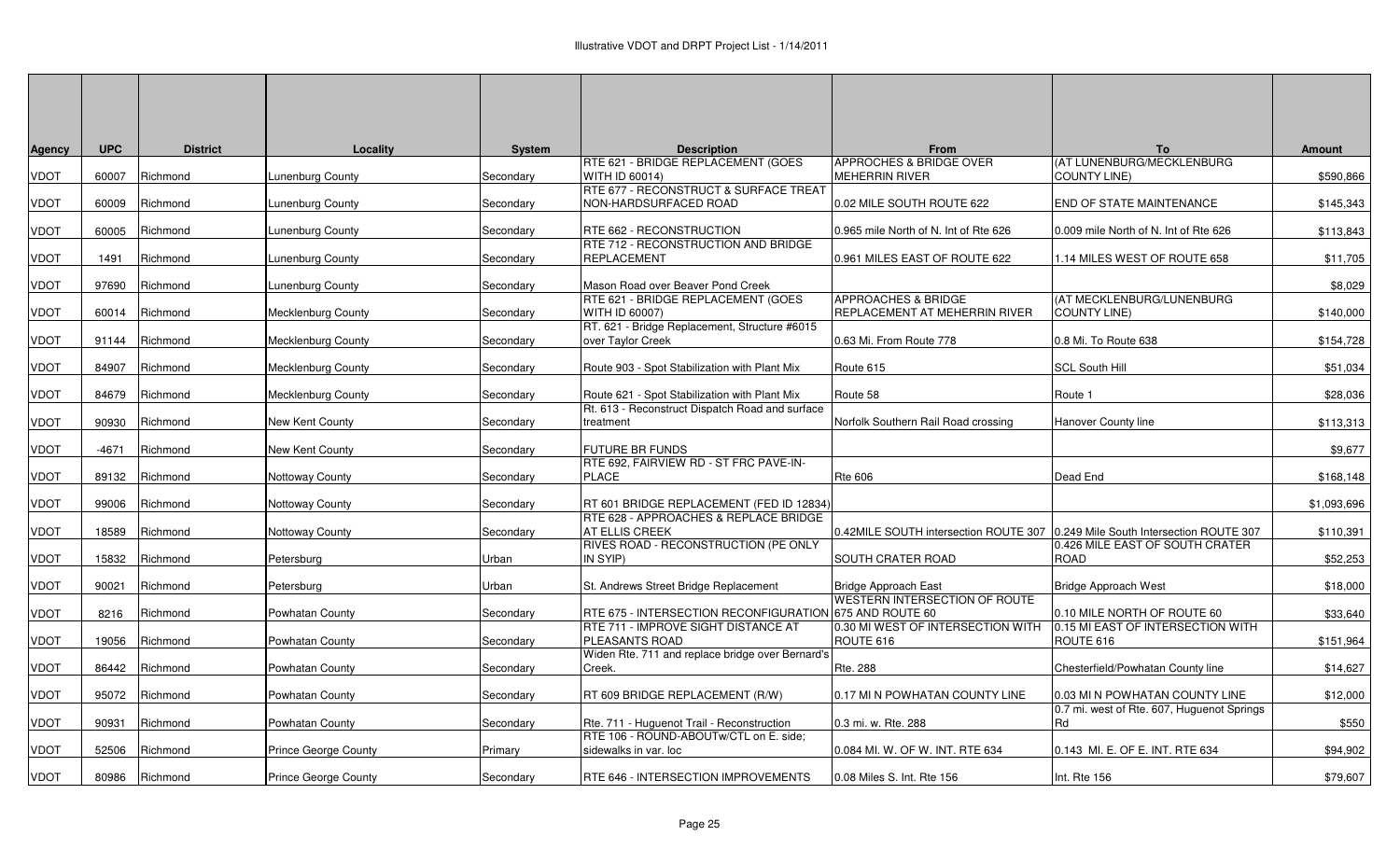| Agency      | <b>UPC</b>  | <b>District</b> | Locality                      | <b>System</b>  | <b>Description</b>                                               | <b>From</b>                                          | To                                                             | <b>Amount</b> |
|-------------|-------------|-----------------|-------------------------------|----------------|------------------------------------------------------------------|------------------------------------------------------|----------------------------------------------------------------|---------------|
| VDOT        | 10874       | Richmond        | <b>Prince George County</b>   | Secondary      | RTE 630 - RECONSTRUCT EXISTING ROAD                              | 0.274 KILOMETER SOUTH ROUTE 649                      | ROUTE 156                                                      | \$26,482      |
| VDOT        | 95184       | Richmond        | Prince George County          | Secondary      | RT 645 - WIDENING OF PUDDLEDOCK ROAD                             | Petersburg CL                                        | Temple Avenue                                                  | \$65,309      |
| VDOT        | 87934       | Richmond        | <b>Prince George County</b>   | Secondary      | BRIDGE REPLACEMENT - RTE 641 (MOODY<br>ROAD)                     | 0.1 MI NORTH OF RTE 10                               | 0.3 MI MORTH OF RTE 10                                         | \$18,077      |
| VDOT        | 92768       | Richmond        | Richmond                      | Primary        | Rte.147 - Huguenot Bridge Replacement (R/W)                      | 0.17 Mile South Riverside Drive                      | 0.17 Mile North Riverside Drive                                | \$15,920      |
| VDOT        | 15955       | Richmond        | Richmond                      | Urban          | RTE 1 - MAJOR WIDENING                                           | 0.010 KM SOUTH OF CHESTERMAN<br><b>AVENUE</b>        | 0.016 KM NORTH OF DECATUR STREET                               | \$18,103,408  |
| VDOT        | 15834       | Richmond        | Richmond                      | Urban          | RTE 60 - RECONSTRUCTION                                          | 0.058 KILOMETER EAST OF WEST<br>RICHMOND CITY LIMITS | 2.850 KILOMETERS EAST OF WEST<br>RICHMOND CITY LIMITS          | \$494,567     |
| VDOT        | 95226       | Richmond        | Richmond                      | Urban          | ARRA-C Richmond German School Rd<br>Widening/C&G/Walks/Drainage  | 0.130 KM N of Warwick Rd                             | 0.008 KM N of Glenway Dr East                                  | \$71,490      |
| VDOT        | 71786       | Richmond        | Richmond                      | Urban          | CITY OF RICHMOND - FORMULA CITY<br><b>PAYMENT</b>                |                                                      |                                                                | \$116,180     |
| <b>VDOT</b> | 18944       | Richmond        | <b>Richmond District-wide</b> | Interstate     | RTE 95 - BRIDGE REHABILITATION                                   | 0.20 miles south of Lombardy Intersection            | 0.02 miles north of Upham Brook                                | \$1,743,295   |
| VDOT        | 17959       | Richmond        | <b>Richmond District-wide</b> | <b>Primary</b> | ROUTE 360 - BRIDGE REPLACEMENT                                   | 0.4 Mi. West of Hanover/Henrico Line                 | 0.1Mi. East of Hanover/Henrico Line                            | \$61,442      |
| VDOT        | -1079       | Richmond        | <b>Richmond District-wide</b> | Secondary      | <b>District Secondary Allocations</b>                            |                                                      |                                                                | \$406,537     |
| VDOT        | 19037       | Richmond        | South Hill                    | Urban          | SOUTH HILL - RALEIGH AVENUE EXTENSION                            | INT. ROUTES 1 & 58                                   | 0.398 MILE NORTH OF ROUTES 1 & 58                              | \$41,575      |
| VDOT        | 76401       | Salem           | Bedford                       | Urban          | RTE 122 @ BURKS HILL, TIGER TRL &<br>ROBERTS LN - PE & RW ONLY   | US 460 WB EXIT RAMP                                  | ROBERTS LANE AND CONNECTING<br>OVERLORD CIRCLE                 | \$58,507      |
| VDOT        | 97710 Salem |                 | <b>Bedford County</b>         | Miscellaneous  | Rte. 715 Bridge Replacement (Fed ID 2844)                        | 0.30 Rt. 714                                         | 1.40 Rt. 716                                                   | \$22,747      |
| VDOT        | 57581       | Salem           | <b>Bedford County</b>         | Primary        | RTE 221 - DEVELOP TO 4 LANES                                     | 0.80 KM WEST OF NORFOLK SOUTHERN<br><b>RAILROAD</b>  | 0.238 KM EAST OF ROUTE 663                                     | \$900,802     |
| <b>VDOT</b> | 673         | Salem           | <b>Bedford County</b>         | Primary        | RTE 122 - RELOCATE AND REPLACE BRIDGE<br><b>OVER GOOSE CREEK</b> | 2.4 MILES SOUTH ROUTE 24                             | ROUTE 24 (INCLUDES BRIDGES OVER<br>STONEY FORK & GOOSE CREEKS) | \$203,774     |
| VDOT        | 94723       | Salem           | <b>Bedford County</b>         | <b>Primary</b> | BRIDGE REPLACEMENT - RTE. 122 OVER BIG<br><b>OTTER RIVER</b>     |                                                      |                                                                | \$72,100      |
| VDOT        | 97225       | Salem           | <b>Bedford County</b>         | Primary        | Bridge Replacement Rte 43 over Stoney Creek<br>(FED ID 2595)     | 0.27 Mi. Route 682 N                                 | 0.30 Mi. Route 682 S                                           | \$57,456      |
| VDOT        | 94722       | Salem           | <b>Bedford County</b>         | Primary        | BRIDGE REPLACEMENT - RTE. 43 OVER BIG<br>OTTER RIVER             |                                                      |                                                                | \$43,638      |
| VDOT        | 58885       | Salem           | <b>Bedford County</b>         | Secondary      | RTE 634 - BEDFORD APPROACH TO HARDY<br>FORD BRIDGE               | HARDY FORD BRIDGE AT SMITH<br><b>MOUNTAIN LAKE</b>   | (GOES WITH ID 58890)                                           | \$147,516     |
| VDOT        | 97707       | Salem           | <b>Bedford County</b>         | Secondary      | RTE 726 - REPLACE RESTRICTED BRIDGE                              | 1.85 miles from Route 691                            | 0.15 miles from Route 619                                      | \$84,206      |
| VDOT        | 17994       | Salem           | <b>Bedford County</b>         | Secondary      | RTE 644 - BRIDGE REPLACEMENT OVER ELK<br><b>CREEK</b>            | 0.072 MILE WEST ROUTE 665 SOUTH                      | 0.123 MILE EAST ROUTE 665 NORTH                                | \$458,400     |
| VDOT        | 55485       | Salem           | <b>Bedford County</b>         | Secondary      | RTE 811 - CENTER TURN LANE BETW. RTE<br>622 NORTH & RTE 661      | 0.21 MILE NORTH ROUTE 661                            | 0.16 MILE SOUTH ROUTE 622                                      | \$128,332     |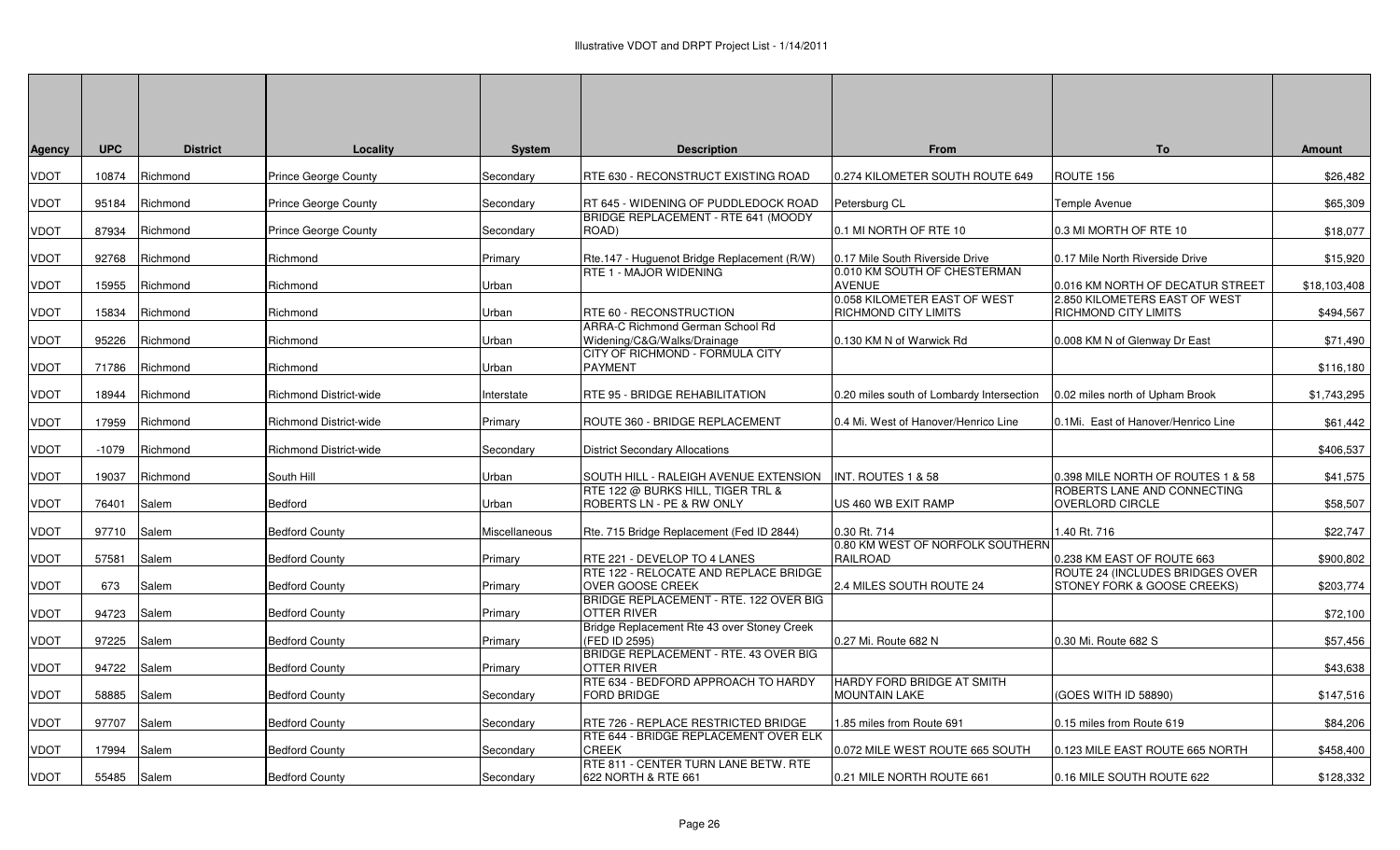| Agency              | <b>UPC</b>     | <b>District</b> | Locality                                | <b>System</b>        | <b>Description</b>                                                                          | <b>From</b>                                                       | To                                                                | <b>Amount</b>                |
|---------------------|----------------|-----------------|-----------------------------------------|----------------------|---------------------------------------------------------------------------------------------|-------------------------------------------------------------------|-------------------------------------------------------------------|------------------------------|
| VDOT                |                |                 | <b>Bedford County</b>                   |                      | RTE 668 - APPROACHES & BRIDGE OVER<br>NORFOLK SOUTHERN RAILROAD                             | ROUTE 702/ PROPHET RD                                             | ROUTE 840/ PILGRIM RD                                             | \$148,577                    |
|                     | 51916          | Salem           |                                         | Secondary            |                                                                                             |                                                                   |                                                                   |                              |
| <b>TOUV</b>         | 97708          | Salem           | <b>Bedford County</b>                   | Secondary            | Rte. 684 Bridge Replacement (Fed ID 2808)                                                   | 1.0 RTE 753                                                       | 0.80 RTE 691                                                      | \$50,340                     |
| VDOT                | 82125          | Salem           | <b>Bedford County</b>                   | Secondary            | RTE. 806 - SUPERSTRUCTURE<br>REPLACEMENT OVER STONY FORK CREEK                              | 0.55 miles N. of Rte 793 (Watson Road)                            | 2.20 miles S. of Rte 801 (Stony Fork Road)                        | \$31,250                     |
| VDOT                | 97712          | Salem           | <b>Bedford County</b>                   | Secondary            | Bridge Replacemnt Rte. 644 over Big Otter River<br>(FED ID3753)                             | 0.01 RTE 673                                                      | 0.50 RTE 675                                                      | \$27,664                     |
| VDOT                | 97711          | Salem           | <b>Bedford County</b>                   | Secondary            | Bridge replacement, Rte 621 over Ivy Creek (Fed<br>ID 2707)                                 | 0.40 Rte 1240                                                     | 0.025 Rte 884                                                     | \$19,600                     |
| VDOT                | 80523          | Salem           | Blacksburg                              | Miscellaneous        | CENTER FOR EXCELLENCE IN SURFACE<br><b>TRANSPORTATION SAFETY</b>                            | AT BLACKSBURG VA TECH<br><b>TRANSPORTATION INSTITUTE</b>          |                                                                   | \$79,876                     |
| VDOT                | $-10336$       | Salem           | Blacksburg                              | Primary              | RT 460 RAMBLE ROAD INTERSECTION<br><b>IMPROVEMENTS</b><br>TOWN OF BLACKSBURG - FORMULA CITY | <b>Industrial Park Road</b>                                       | Ramble Road                                                       | \$1,000,000                  |
| VDOT                | $-6534$        | Salem           | Blacksburg                              | Urban                | <b>PAYMENT</b>                                                                              |                                                                   |                                                                   | \$890,308                    |
| VDOT                | 75910          | Salem           | <b>Botetourt County</b>                 | Interstate           | RTE 81 - IMPROVEMENTS FOR SAFETY &<br>CONGESTION AT EXIT 150                                | 0.15 MILE NORTH ROUTE 1039 (AT NS<br>RR)                          | ROUTE 653                                                         | \$318,875                    |
| VDOT                | 79039          | Salem           | <b>Botetourt County</b>                 | Interstate           | RTE 81 - INTERIM SAFETY/OPERATIONAL<br><b>IMPROVEMENTS AT EXIT 150</b>                      | AT EXIT 150                                                       |                                                                   | \$12,060                     |
| VDOT                | 78329          | Salem           | <b>Botetourt County</b>                 | Primary              | RTE. 11 - BRIDGE REPLACE. OVER<br>FIRESTONE CREEK (STR.#1007)                               | 7.1 Km. North of Troutville                                       | (1.43 Km. N. Rte. 640 North)                                      | \$185,419                    |
| <b>TOUV</b>         | 77300          | Salem           | <b>Botetourt County</b>                 | Primary              | RTE 11 - REPLACE STRUCTURE OVER TINKER<br>CREEK (STR#1012)                                  | 0.15 MILE EAST ROUTE 1039                                         |                                                                   | \$254,675                    |
| VDOT                | 82226          | Salem           | <b>Botetourt County</b>                 | Primary              | REPLACE STRUCTURE #1006 OVER BECKNER<br><b>BRANCH</b>                                       | 0.3 MI. N. ROUTE 800                                              |                                                                   | \$204,953                    |
| VDOT                | 77302          | Salem           | <b>Botetourt County</b>                 | Primary              | RTE 11 - REPLACE STRUCTURE OVER TINKER<br><b>CREEK (STR# 1013)</b>                          | 0.38 MILE EAST ROUTE 822                                          |                                                                   | \$163,904                    |
| VDOT                | 73249          | Salem           | <b>Botetourt County</b>                 | Secondary            | RTE 727 - BRIDGE OVER THE JACKSON RIVER #6140)                                              | <b>BRIDGE REPLACEMENT (STRUCTURE)</b>                             | (0.05 MILE EAST ROUTE 220)                                        | \$321,319                    |
| <b>TOUV</b>         | 52803          | Salem           | <b>Botetourt County</b>                 | Secondary            | RTE 779 - INT IMPROVEMENTS & BRIDGE<br><b>OVER TINKER CREEK</b>                             | 0.19 MILE EAST ROUTE 672 EAST                                     | 0.24 MILE WEST ROUTE 672 EAST                                     | \$185,296                    |
| VDOT                | 90086          | Salem           | <b>Botetourt County</b>                 | Secondary            | RTE. 738 - BRIDGE REPLACEMENT (STRS.<br>6142 & 6143)<br>RTE 652 - RECONSTRUCTION (CURVE     | Bridge Replacement Over Glade Creek                               |                                                                   | \$144,402                    |
| VDOT                | 18719          | Salem           | <b>Botetourt County</b>                 | Secondary            | <b>IMPROVEMENTS)</b><br>RTE 652 - RECONSTRUCTION (CURVE                                     | 0.09 MILE WEST ROUTE 658 SOUTH                                    | 0.06 MILE EAST ROUTE 658 SOUTH                                    | \$18,184                     |
| VDOT                | 18721          | Salem           | <b>Botetourt County</b>                 | Secondary            | IMPROVEMENTS)                                                                               | 0.06 MILE WEST ROUTE 653                                          | 0.07 MILE EAST ROUTE 653                                          | \$27,220                     |
| VDOT                | 17993          | Salem           | <b>Botetourt County</b>                 | Secondary            | RTE 738 - BRIDGE REPLACEMENT<br>RTE 58 - CORRIDOR DEVELOPMENT                               | 0.043 MILE SOUTH ROUTE 607 NORTH<br>0.492 KILOMETER EAST BIG REED | 0.069 MILE NORTH ROUTE 607 NORTH<br>0.40 KILOMETER EAST ROUTE 632 | \$46,551                     |
| VDOT                | 17533          | Salem           | <b>Carroll County</b>                   | Primary              | PROGRAM - 4 LANES<br>Rt.58 - Hillisville Bypass-Corridor Dev Prog-4                         | <b>ISLAND CREEK</b>                                               | (MAPLESHADE ROAD)                                                 | \$68,991,104                 |
| VDOT<br><b>VDOT</b> | 17535<br>18107 | Salem           | <b>Carroll County</b><br>Carroll County | Primary<br>Secondary | Lanes<br>RTE 669 - RECONSTRUCTION                                                           | 0.160KM East Rt 714<br>ROUTE 100 (AT ROUTE 221)                   | 0.131 KM N South Int Rte 722E<br>ROUTE <sub>58</sub>              | \$39,499,000<br>\$10,010,000 |
|                     |                | Salem           |                                         |                      |                                                                                             |                                                                   |                                                                   |                              |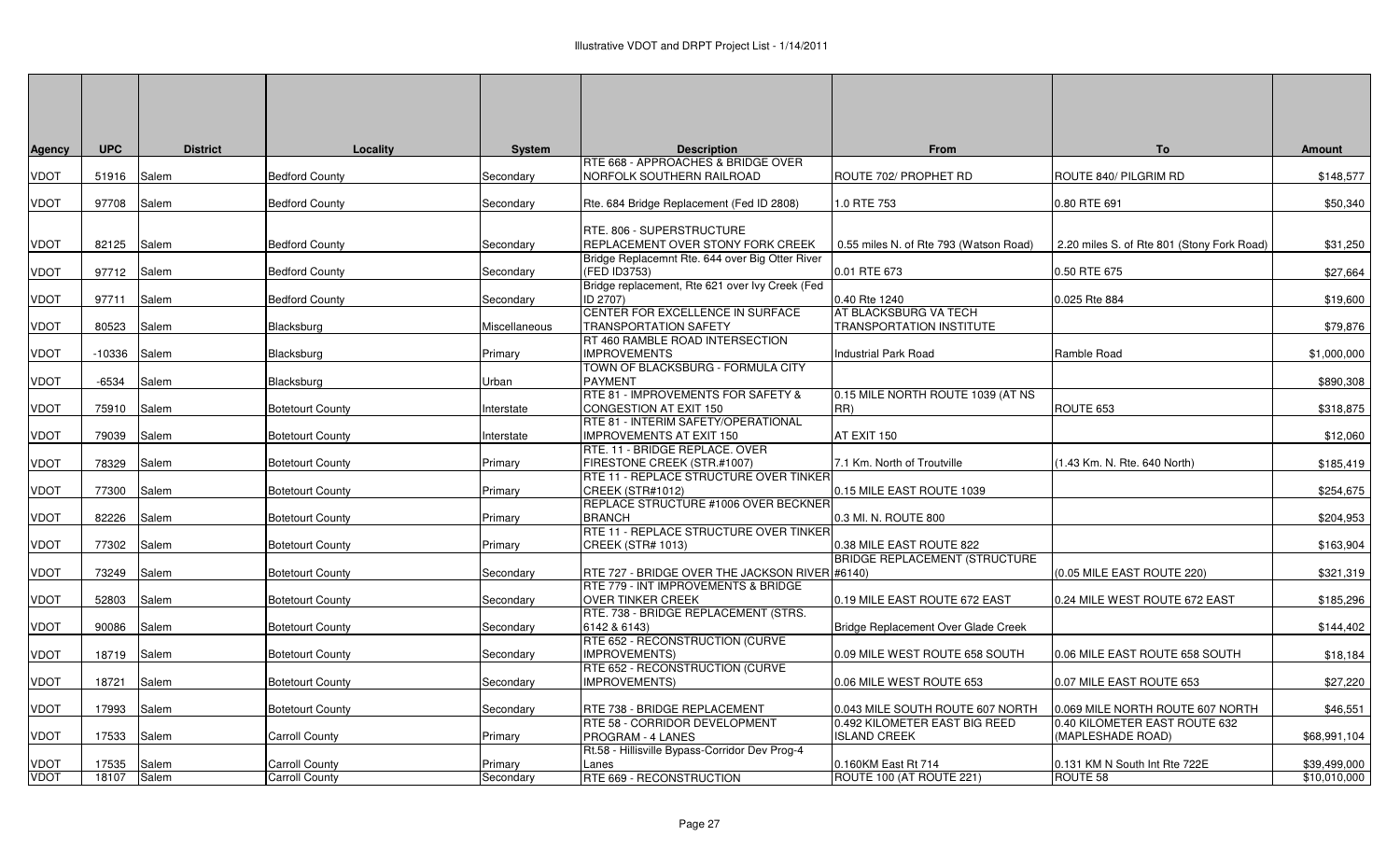| Agency      | <b>UPC</b> | <b>District</b> | Locality                    | <b>System</b>  | <b>Description</b>                                                                                | From                                                             | To                                            | <b>Amount</b> |
|-------------|------------|-----------------|-----------------------------|----------------|---------------------------------------------------------------------------------------------------|------------------------------------------------------------------|-----------------------------------------------|---------------|
| VDOT        | 65544      | Salem           | <b>Carroll County</b>       | Secondary      | RTE 620 - Reconstruction                                                                          | East End of Existing Structures over I-77                        | Intersection of Route 932                     | \$242,719     |
| VDOT        | -4751      | Salem           | <b>Carroll County</b>       | Secondary      | Future Bridge Project                                                                             |                                                                  |                                               | \$18,740      |
| VDOT        | 8746       | Salem           | Christiansburg              | Urban          | RTE 114 - PEPPERS FERRY ROAD - WIDEN TO<br>4 LANES                                                | ROUTE 460                                                        | 0.126 KILOMETER WEST WCL                      | \$22,784,593  |
| VDOT        | 71586      | Salem           | Christiansburg              | Urban          | RTE 114 (PEPPERS FERRY ROAD) - WIDEN TO 0.789 KM EAST OF WCL<br>4 LANES                           | <b>CHRISTIANSBURG</b>                                            | 0.126 KM WEST OF WCL<br><b>CHRISTIANSBURG</b> | \$179,232     |
| VDOT        | 8746       | Salem           | Christiansburg              | Urban          | RTE 114 - PEPPERS FERRY ROAD - WIDEN TO<br>4 LANES                                                | ROUTE 460                                                        | 0.126 KILOMETER WEST WCL                      | \$39,844      |
| VDOT        | 18717      | Salem           | Craig County                | Secondary      | RTE 620 - APPROACHES & NEW STRUCTURE<br><b>OVER TROUT CREEK</b>                                   | 0.13 MILE SOUTH ROUTE 621                                        | 0.33 MILE SOUTH ROUTE 621                     | \$662,595     |
| VDOT        | 80757      | Salem           | Craig County                | Secondary      | RTE 614 - REPLACE SWINGING & LOW WATER<br><b>BRDG W STANDARD BRDG</b>                             | 1.65 MILES WEST ROUTE 615                                        | 1.75 MILES WEST ROUTE 615                     | \$545,122     |
| VDOT        | 80757      | Salem           | Craig County                | Secondary      | RTE 614 - REPLACE SWINGING & LOW WATER<br><b>BRDG W STANDARD BRDG</b>                             | 1.65 MILES WEST ROUTE 615                                        | 1.75 MILES WEST ROUTE 615                     | \$48,011      |
| VDOT        | 77298      | Salem           | Floyd County                | Primary        | RTE 221 - BRIDGE REPLACEMENT &<br>APPROACHES OVER PINE CREEK                                      | AT ROUTE 860                                                     | (STRUCTURE #1021)                             | \$357,341     |
| VDOT        | 77296      | Salem           | <b>Floyd County</b>         | <b>Primary</b> | RTE 221 - BRIDGE REPLACEMENT &<br><b>APPROACHES OVER MIRA FORK</b>                                | AT ROUTE 761                                                     | STRUCTURE #1015                               | \$81,701      |
| <b>VDOT</b> | 51192      | Salem           | <b>Floyd County</b>         | Secondary      | RTE 635 - RURAL RUSTIC, SURFACE TREAT<br>NON-HARDSURFACED                                         | ROUTE 615                                                        | ROUTE 860                                     | \$444,523     |
| VDOT        | 51194      | Salem           | Floyd County                | Secondary      | RTE 768 - RECONSTRUCT NON-<br>HARDSURFACED ROAD                                                   | 0.30 MILE EAST ROUTE 765                                         | ROUTE 766                                     | \$456,000     |
| VDOT        | 81604      | Salem           | <b>Floyd County</b>         | Secondary      | RTE 860 - RECONSTRUCTION                                                                          | <b>FRANKLIN COUNTY LINE</b>                                      | 1.80 MILES NORTH FRANKLIN COUNTY<br>LINE      | \$119,056     |
| VDOT        | -4750      | Salem           | Floyd County                | Secondary      | Future Bridge Project                                                                             |                                                                  |                                               | \$11,484      |
| VDOT        | 17538      | Salem           | Floyd County/Carroll County | Primary        | RTE 58 - CORRIDOR DEVELOPMENT -<br>PROGRAM 4 LANES                                                | 0.40 KILOMETER EAST ROUTE 632<br>(MAPLESHADE ROAD)               | 0.44 KILOMETER WEST EXISTING<br>ROUTE 600     | \$51,000,000  |
| VDOT        | 82189      | Salem           | Franklin County             | Primary        | ROUTE 122 - BRIDGE OVER GILLS CREEK -<br>STRUCTURE #1034                                          | 2.30 Mi. N. Rte. 116                                             | .07 Mi. S. Rte. 634                           | \$362,636     |
| VDOT        | 52515      | Salem           | <b>Franklin County</b>      | Primary        | RTE 122 - ADD LTL & RTL @ RTE 122 & RTL @<br><b>RTE 116</b><br>BRIDGE REPLACEMENT - RTE. 122 OVER | 0.11 MILE WEST ROUTE 670                                         | 0.13 MILE EAST ROUTE 116                      | \$52,807      |
| VDOT        | 94724      | Salem           | <b>Franklin County</b>      | <b>Primary</b> | <b>BLACKWATER RIVER</b>                                                                           |                                                                  |                                               | \$102,871     |
| VDOT        | 17193      | Salem           | Franklin County             | Secondary      | RTE 634 - RECONSTRUCTION                                                                          | 0.23 MILE SOUTH ROUTE 635 SOUTH<br>APPROACHES & BRIDGE OVER PIGG | 0.47 MILE NORTH ROUTE 635 NORTH               | \$114,267     |
| VDOT        | 55471      | Salem           | <b>Franklin County</b>      | Secondary      | RTE 718 - BRIDGE REPLACEMENT<br>RTE 687 - REPLACE EXISTING ONE-LANE                               | <b>RIVER</b>                                                     |                                               | \$259,809     |
| VDOT        | 84934      | Salem           | Franklin County             | Secondary      | <b>BRIDGE</b>                                                                                     | 0.01 MI. NORTH ROUTE 691                                         | 0.70 MI. SOUTH ROUTE 689                      | \$93,793      |
| VDOT        | 90089      | Salem           | Franklin County             | Secondary      | RTE. 927 - BRIDGE REPLACEMENT (STR. 6358) over NS Railroad<br>RTE 634 - FRANKLIN CO. APPROACH TO  |                                                                  | (GOES W/ID 58885 & 62650; ACTIVITIES          | \$149,632     |
| VDOT        | 58890      | Salem           | <b>Franklin County</b>      | Secondary      | <b>HARDY FORD BRIDGE</b>                                                                          | AT SMITH MOUNTAIN LAKE                                           | ON 62650)                                     | \$40,397      |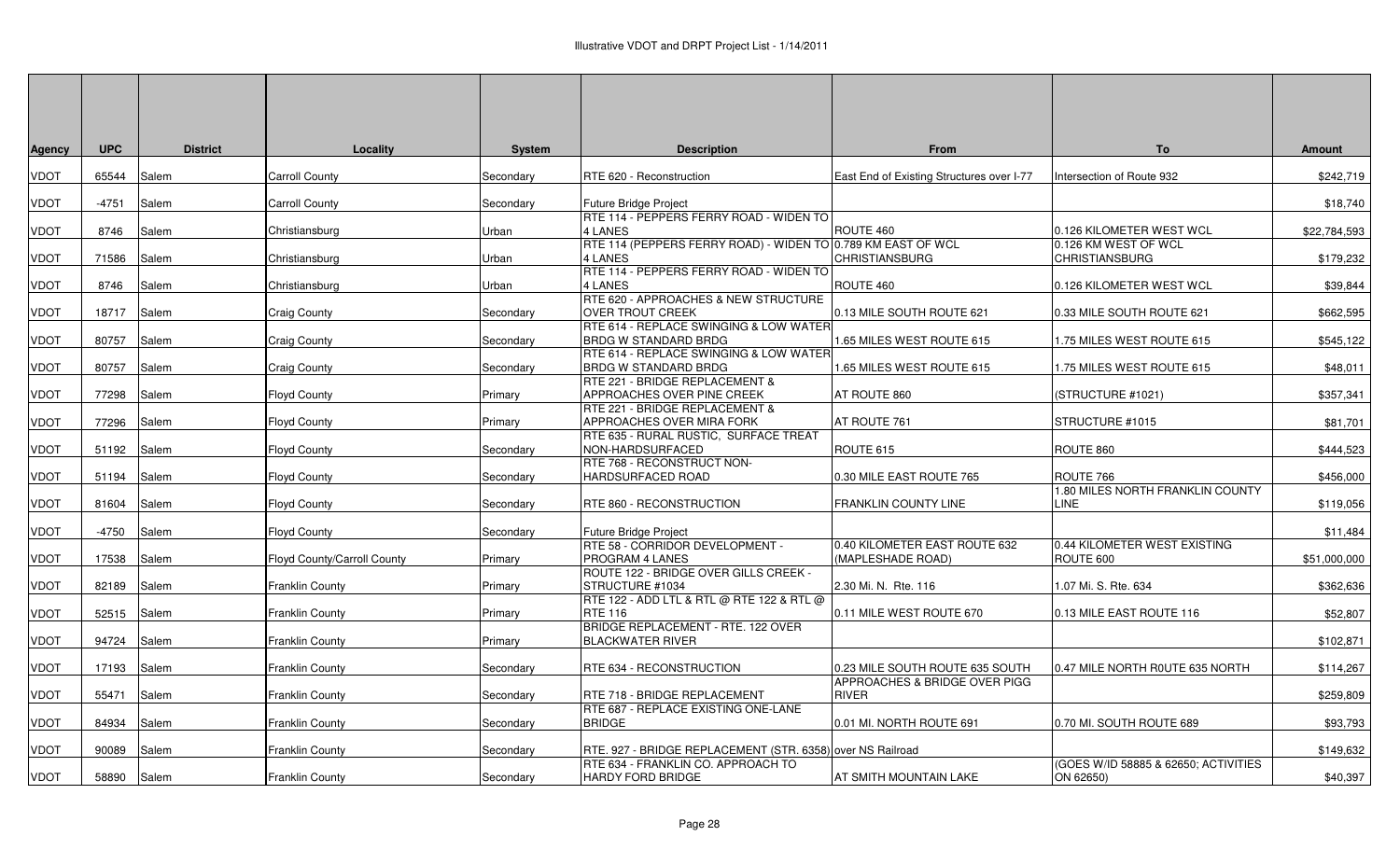| Agency | <b>UPC</b>    | <b>District</b> | Locality                 | <b>System</b> | <b>Description</b><br>Rte. U000 Glendale Rd. - Intersection                                           | From                                                            | <b>To</b>                                                                 | <b>Amount</b> |
|--------|---------------|-----------------|--------------------------|---------------|-------------------------------------------------------------------------------------------------------|-----------------------------------------------------------------|---------------------------------------------------------------------------|---------------|
| VDOT   | 14797         | Salem           | Galax                    | Urban         | improvement                                                                                           | ROUTE 58                                                        | 0.114 MI EAST ROUTE 58                                                    | \$36,398      |
|        |               |                 |                          |               | RTE. 58 - lighting and pedestrian safety                                                              |                                                                 |                                                                           |               |
| VDOT   | 92225         | Salem           | Galax                    | Urban         | improvements                                                                                          | Jefferson Street                                                | <b>ECL</b>                                                                | \$51,156      |
|        |               |                 |                          |               | RTE. U000S. Main St. - bridge improvements over                                                       |                                                                 |                                                                           |               |
| VDOT   | 92227         | Salem           | Galax                    | Urban         | Chestnut Crk.                                                                                         | bridge at                                                       | <b>Chestnut Creek</b>                                                     | \$14,810      |
|        |               |                 |                          |               | RTE 219 - OVER RICH CREEK - BRIDGE                                                                    | 0.10 MILE SOUTH OF VIRGINIA/WEST                                | 0.10 MILE NORTH OF VIRGINIA/WEST                                          |               |
| VDOT   | 68572         | Salem           | Giles County             | Primary       | <b>REPLACEMENT</b><br>RTE 713-BRIDGE REPLACEMENT OVER                                                 | <b>VIRGINIA STATE LINE</b><br>0.072 MILE NORTHEAST INTERSECTION | <b>VIRGINIA STATE LINE</b><br><b>INTERSECTION ROUTE 713 AND ROUTE</b>     | \$153,385     |
| VDOT   | 78964         | Salem           | Giles County             | Secondarv     | WALKER CREEK-STRUC #6045                                                                              | ROUTE 670                                                       | 670                                                                       | \$21,271      |
|        |               |                 |                          |               |                                                                                                       |                                                                 |                                                                           |               |
| VDOT   | 89655         | Salem           | Giles County             | Secondary     | Rt. 673 - Replace Bridge                                                                              | 0.1 Mi. N. Rte. 61                                              |                                                                           | \$86,266      |
|        |               |                 |                          |               |                                                                                                       |                                                                 |                                                                           |               |
| VDOT   | 82351         | Salem           | <b>Giles County</b>      | Secondary     | ROUTE 673 BRIDGE REPLACEMENT - PE Only   BRIDGE OVER WOLF CREEK                                       |                                                                 | <b>STRUCTURE #6048</b>                                                    | \$35,955      |
|        |               |                 |                          |               |                                                                                                       |                                                                 |                                                                           |               |
| VDOT   | 90091         | Salem           | Giles County             | Secondary     | RTE. 670 - BRIDGE REPLACEMENT (STR. 6047) 1.0 Mi. S. Rte. 669<br>RTE 220 BUS - REPLACE BRIDGE OVER NS |                                                                 | 0.04 MILE EAST NORTH INT, ROUTE 220                                       | \$35,645      |
| VDOT   | 71857         | Salem           | <b>Henry County</b>      | Primary       | RAILROAD & ROUTE 639                                                                                  | 0.26 MILE EAST NORTH INT. ROUTE 220                             | <b>NBL</b>                                                                | \$46,543      |
|        |               |                 |                          |               | RTE 622 - APPROACHES AND BRIDGE OVER                                                                  |                                                                 |                                                                           |               |
| VDOT   | 5406          | Salem           | Henry County             | Secondary     | SMITH RIVER (PE & RW)                                                                                 | 1.34 MILES WEST ROUTE 610                                       | 1.50 MILES WEST ROUTE 610                                                 | \$2,081,762   |
|        |               |                 |                          |               |                                                                                                       | 0.06 Mi. W. Rte. 1063 (Reynolds Park                            |                                                                           |               |
| VDOT   | 85085         | Salem           | <b>Henry County</b>      | Secondary     | RTE. 650 - RECONSTRUCTION                                                                             | Drive)                                                          | 0.08 Mi. W. Rte. 697 S.                                                   | \$3,690,651   |
|        |               |                 |                          |               |                                                                                                       |                                                                 |                                                                           |               |
| VDOT   | 64422         | Salem           | <b>Henry County</b>      | Secondary     | RTE 687 - RECONSTRUCTION<br>RTE 701 - APPROACHES AND BRIDGE OVER                                      | 0.12 MILE NORTH ROUTE 58                                        | 0.27 MILE SOUTH ROUTE 787                                                 | \$466,295     |
| VDOT   | 5420          | Salem           | Henry County             | Secondary     | <b>SMITH RIVER</b>                                                                                    | AT ROUTE 57 AND ROUTE 682                                       |                                                                           | \$27,500      |
|        |               |                 |                          |               | RTE 174 - WIDEN TO 5 LANES - PE and CN                                                                |                                                                 |                                                                           |               |
| VDOT   | 52077         | Salem           | Martinsville             | Urban         | <b>ONLY</b>                                                                                           | 0.008 Mi. N. of York Street                                     | 0.152 Mi. N. of Longview Street                                           | \$142,494     |
|        |               |                 |                          |               | RTE. 81 - Addition of Truck Climbing Lane on                                                          |                                                                 |                                                                           |               |
| VDOT   | 84117         | Salem           | Montgomery County        | Interstate    | <b>181SB</b>                                                                                          | Southbound MM 120                                               | Southbound MM 125                                                         | \$9,086,773   |
|        |               |                 |                          |               | RTE 81 - BRIDGE REPLACEMENT OVER THE                                                                  |                                                                 |                                                                           |               |
| VDOT   | 56899         | Salem           | Montgomery County        | Interstate    | <b>NEW RIVER</b>                                                                                      | AT NEW RIVER BRIDGE                                             |                                                                           | \$109,963     |
| VDOT   | T-10334 Salem |                 | Montgomery County        | Primary       | RT 460 SOUTHGATE AVENUE INTERSECTION                                                                  | 0.47 Mi. E. Rte. 460 Bypass                                     | 0.14 Mi. W. Rte. 460 Bypass                                               | \$46,000,000  |
|        |               |                 |                          |               | RTE 114 - WBL BRIDGE REPLACEMENT OVER 10.21 MILE EAST MONTGOMERY-PULASKI                              |                                                                 |                                                                           |               |
| VDOT   | 50030         | Salem           | Montgomery County        | Primary       | THE NEW RIVER                                                                                         | <b>CO LINE</b>                                                  | MONTGOMERY-PULASKI CO LINE                                                | \$1,207,942   |
|        |               |                 |                          |               | Smart Road - Research & Operations                                                                    |                                                                 |                                                                           |               |
| VDOT   | 84127         | Salem           | Montgomery County        | Primary       | (Blacksburg) SAFETEA-LU                                                                               |                                                                 |                                                                           | \$697,077     |
| VDOT   | 18866         | Salem           |                          | Primary       | RTE 114 - BRIDGE REPLACEMENT ON<br><b>WBLOVER NS RAILWAY</b>                                          | CL                                                              | 1.07 MILE EAST MONTGOMERY-PULASKI 0.21 MILE EAST MONTGOMERY-PULASKI<br>СL | \$541,207     |
|        |               |                 | Montgomery County        |               | RTE 606 - RECONSTRUCT & SURFACE TREAT                                                                 |                                                                 |                                                                           |               |
| VDOT   | 4544          | Salem           | Montgomery County        | Secondary     | NON-HARDSURFACED ROAD                                                                                 | ROUTE 673                                                       | ROUTE 669                                                                 | \$71,354      |
|        |               |                 |                          |               | RTE. 603 - IRONTO/ELLISTON INTERMODAL                                                                 |                                                                 |                                                                           |               |
| VDOT   | 92558         | Salem           | Montgomery County        | Secondary     | CONNECTOR                                                                                             | at 181 Exit 128                                                 | Rte. 11/460                                                               | \$2,774,628   |
|        |               |                 |                          |               |                                                                                                       |                                                                 |                                                                           |               |
| VDOT   | 81636         | Salem           | <b>Montgomery County</b> | Secondary     | RTE 600-Restoration and Rehab                                                                         | 2.18 Miles Sout Rte. 672                                        | Rte. 672                                                                  | \$162,725     |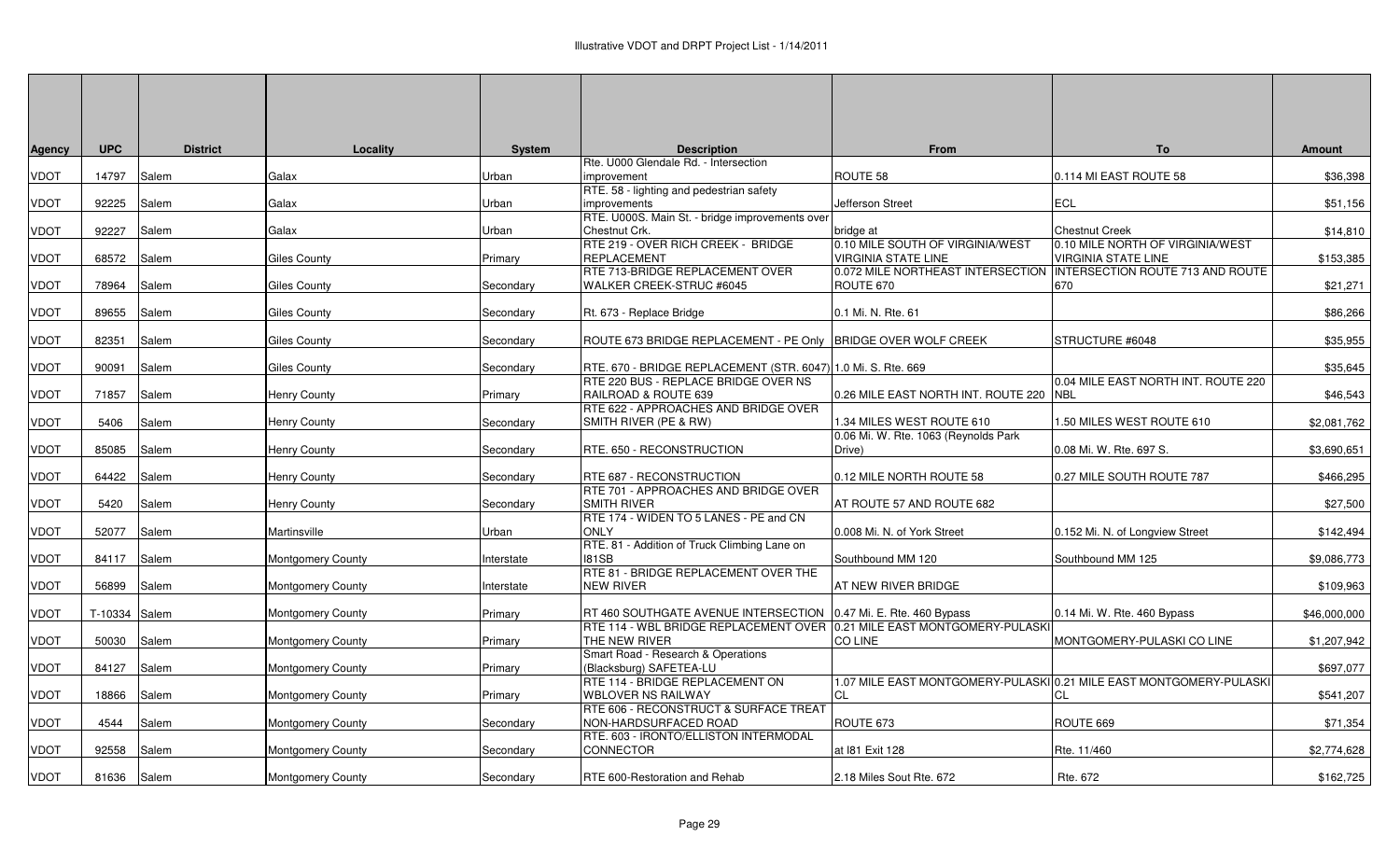| <b>Agency</b> | <b>UPC</b> | <b>District</b> | Locality                 | <b>System</b> | <b>Description</b>                                                        | From                                    | To                                     | <b>Amount</b> |
|---------------|------------|-----------------|--------------------------|---------------|---------------------------------------------------------------------------|-----------------------------------------|----------------------------------------|---------------|
| <b>VDOT</b>   | 87868      | Salem           | <b>Montgomery County</b> | Secondary     | Rte. 639 - bridge over Elliott Creek Va struc 6054                        |                                         |                                        | \$73,274      |
| <b>VDOT</b>   | 90087      | Salem           | Montgomery County        | Secondary     | RTE. 773 - BRIDGE REPLACEMENT (STR. 6132) at int. Rte. 626                |                                         |                                        | \$82,279      |
| <b>VDOT</b>   | 82345      | Salem           | <b>Montgomery County</b> | Secondary     | ROUTE 613 - BRIDGE OVER LITTLE RIVER<br>STRUCTURE #6019                   | 0.28 Mi. North of Route 620             | 0.55 Mi. South of Route 693            | \$73,537      |
| <b>VDOT</b>   | 94721      | Salem           | <b>Montgomery County</b> | Secondary     | BRIDGE REPLACEMENT - RTE. 719 OVER<br><b>CRAB CREEK</b>                   |                                         |                                        | \$66,436      |
| <b>VDOT</b>   | 95724      | Salem           | Montgomery County        | Secondary     | Rt. 600 - Plant Mix Federal Aid Routes                                    | 1.88 MI. S. RTE. 658                    | 0.38 MI. S. RTE. 658                   | \$27,914      |
| <b>VDOT</b>   | 87230      | Salem           | Montgomery County        | Secondary     | Plant Mix Federal Aid Routes                                              | Rte. 654                                | <b>Rte. 718</b>                        | \$34,086      |
| <b>VDOT</b>   | 94725      | Salem           | <b>Montgomery County</b> | Secondary     | <b>BRIDGE REPLACEMENT - RTE. 603 OVER</b><br><b>CRAIG BRANCH</b>          |                                         |                                        | \$44,118      |
| <b>VDOT</b>   | 97709      | Salem           | <b>Montgomery County</b> | Secondary     | Rte. 636 Bridge Replacement (Fed ID 12246)                                | 0.40 RTE 11                             | 1.67 RTE 821                           | \$33,054      |
| <b>VDOT</b>   | 76679      | Salem           | Narrows                  | Urban         | RTE 61 - BRIDGE REPLACEMENT - PE ONLY                                     | 0.005 mi N of Norfolk Southern Railroad | <b>Fleshman Street</b>                 | \$93,916      |
| <b>VDOT</b>   | 95564      | Salem           | Narrows                  | Urban         | ARRA-C Giles 61 Replace Bridge over New<br>River/NSRR/460                 | 0.005 mi N of Norfolk Southern Railroad | <b>Fleshman Street</b>                 | \$40,000      |
| <b>VDOT</b>   | 56812      | Salem           | <b>Patrick County</b>    | Primary       | CONNECT CONNECTOR ROUTE                                                   | INT ROUTE 58                            | 0.362 MI. S. INT. ROUTE 58             | \$11,464      |
| <b>VDOT</b>   | 17537      | Salem           | <b>Patrick County</b>    | Primary       | RTE 58 ALT - PARALLEL LANE - CORRIDOR<br>DEVELOPMENT PROGRAM              | 0.177 KM WEST ROUTE 795                 | 0.660 KM EAST ROUTE 610                | \$112,979,619 |
| <b>VDOT</b>   | 5462       | Salem           | <b>Patrick County</b>    | Secondary     | RTE 773 - RECONSTRUCTION                                                  | 0.50 Mi. E. Rte. 781                    | Int. Rte. 738                          | \$94,112      |
| <b>VDOT</b>   | 88616      | Salem           | <b>Patrick County</b>    | Secondary     | Rte 772 - Bridge over Spoon Creek                                         | 0.40 Mi. Rte 694                        | 2.00 MI Rte 691                        | \$49,415      |
| <b>VDOT</b>   | 14613      | Salem           | Pearisburg               | Urban         | HENSON AVENUE - CITY OF PEARISBURG -<br><b>WIDEN EXIST 2 LANES</b>        | INT MAIN STREET (ROUTE 100)             | INT FORT BRANCH ROAD                   | \$26,274      |
| <b>VDOT</b>   | 15838      | Salem           | Pulaski                  | Urban         | RTE 99 - WIDEN FROM 2 TO 4 LANES                                          | <b>OLD ECL PULASKI</b>                  | <b>NEW ECL PULASKI</b>                 | \$87,730      |
| <b>VDOT</b>   | 56900      | Salem           | Pulaski County           | nterstate     | RTE 81 - BRIDGE REPLACEMENT OVER THE<br><b>NEW RIVER</b>                  | AT NEW RIVER BRIDGE                     |                                        | \$110,000     |
| <b>VDOT</b>   | 82192      | Salem           | Pulaski County           | Primary       | ROUTE 100 - BRIDGE OVER CLEBOURNE<br>BLVD - STRUCTURE #1022               | 0.54 MIS. DUBLIN                        | 0.18 MI. N DUBLIN                      | \$149,358     |
| <b>VDOT</b>   | 82191      | Salem           | Pulaski County           | Primary       | ROUTE 100 - BRIDGE OVER CLEBOURNE<br>BLVD. STRUCTURE #1041                | 0.54 MI. S. DUBLIN                      | 0.18 MI. N. DUBLIN                     | \$131,855     |
| <b>VDOT</b>   | 18735      | Salem           | Pulaski County           | Secondary     | <b>RTE 764 - RECONSTRUCT &amp; SURFACE TREAT</b><br>NON-HARDSURFACED ROAD | ROUTE 693                               | <b>CARROLL COUNTY LINE</b>             | \$142,545     |
| <b>VDOT</b>   | 4554       | Salem           | Pulaski County           | Secondary     | RTE 693 - REHABILITATION                                                  | SOUTH ROUTE 672                         | ROUTE 669                              | \$203,220     |
| <b>VDOT</b>   | 75933      | Salem           | Pulaski County           | Secondary     | RTE 693 - BRIDGE & APPROACHES OVER BIG<br><b>REED ISLAND CREEK</b>        | 0.09 MI south of Big Reed Island Creek  | 0.17 MI north of Big Reed island Creek | \$150,354     |
| <b>VDOT</b>   | 90090      | Salem           | Pulaski County           | Secondary     | RTE. 674 - BRIDGE REPLACEMENT (STR. 6042) at int. Rte. 640                |                                         |                                        | \$95,800      |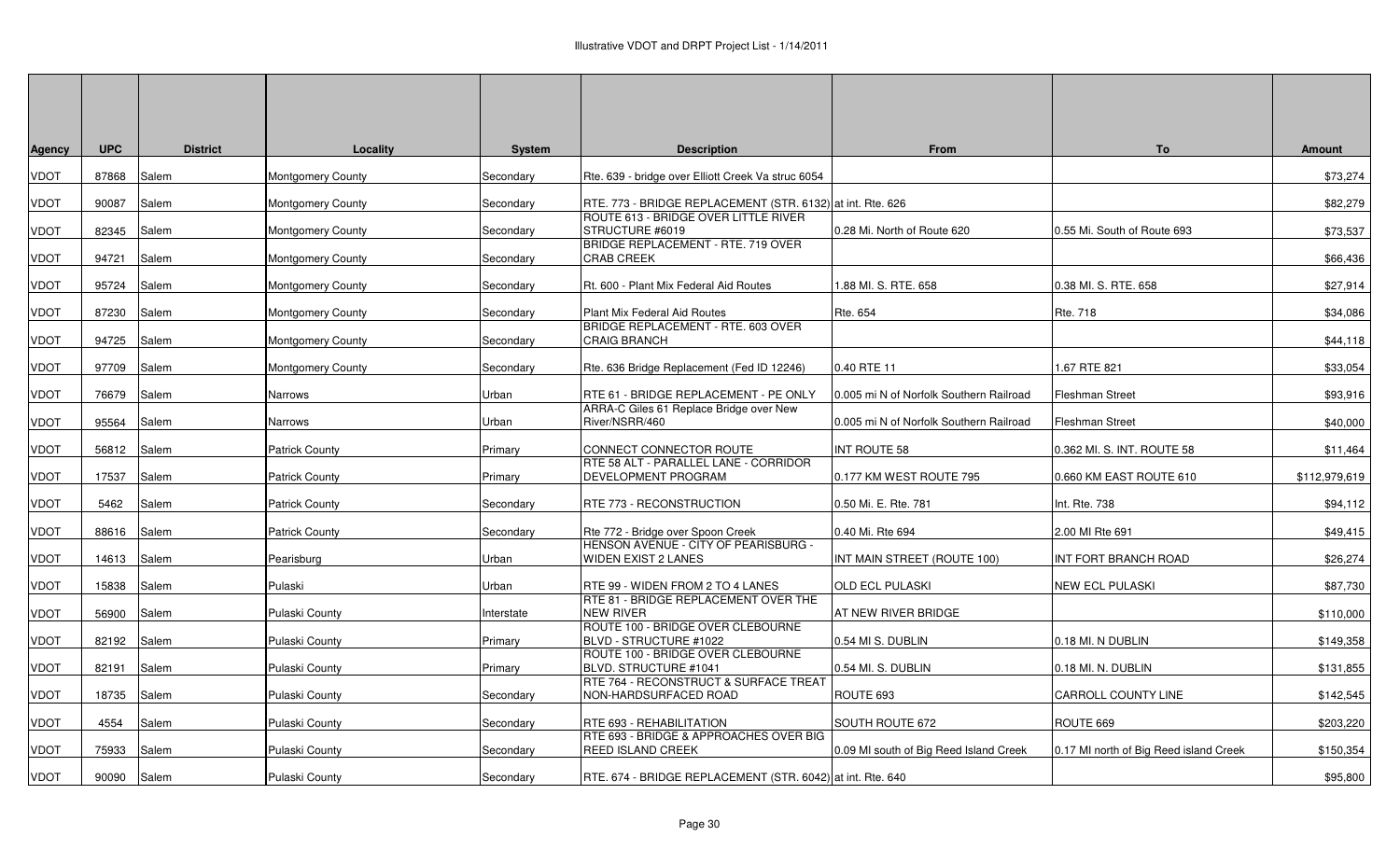| Agency | <b>UPC</b> | <b>District</b> | Locality              | <b>System</b> | <b>Description</b>                                                    | <b>From</b>                                                 | <b>To</b>                                                       | <b>Amount</b> |
|--------|------------|-----------------|-----------------------|---------------|-----------------------------------------------------------------------|-------------------------------------------------------------|-----------------------------------------------------------------|---------------|
| VDOT   | 67309      | Salem           | Pulaski County        | Secondary     | RTE 693 - RECONSTRUCTION                                              | ROUTE 655                                                   | ROUTE 672                                                       | \$89,499      |
| VDOT   | 76402      | Salem           | Radford               | Urban         | CONSTRUCT NEW 2 LANE CONNECTOR                                        | <b>TYLER AVENUE</b>                                         | <b>EAST MAIN STREET</b>                                         | \$147,721     |
| VDOT   | 16595      | Salem           | Roanoke               | nterstate     | RTE 581 - VALLEY VIEW INTERCHANGE<br><b>PHASE II</b>                  | 0.881 MILE NORTH INTERSTATE RTE 581<br>MP 144.5             | HERSHBERGER ROAD (EXIT 3)                                       | \$61,740,814  |
| VDOT   | 97231      | Salem           | Roanoke               | nterstate     | ARRA - C RTE. 581 - at Elm Ave. (Design Build)                        | Exit Ramps accessing Elm Ave.                               | Williamson Rd. to 0.42 MI. E 4th St., SE on<br>Elm Ave.         | \$2,828,544   |
| VDOT   | 16595      | Salem           | Roanoke               | nterstate     | RTE 581 - VALLEY VIEW INTERCHANGE<br>PHASE II                         | 0.881 MILE NORTH INTERSTATE RTE 581<br>MP 144.5             | <b>HERSHBERGER ROAD (EXIT 3)</b>                                | \$163,200     |
| VDOT   | 80518      | Salem           | Roanoke               | nterstate     | RTE 581 - INTERIM SAFETY/OPER. IMPROVE<br>AT ELM AVE - PE ONLY        | EXIT RAMPS ACCESSING ELM AVENUE                             | WILLIAMSON RD. TO 0.042 MI. E. 4TH<br><b>ST., SE ON ELM AVE</b> | \$70,270      |
| VDOT   | 12752      | Salem           | Roanoke               | Secondary     | RTE 744 - RECONSTRUCT & SURFACE TREAT<br>NON-HARDSURFACED ROAD        | ROUTE 607                                                   | 0.52 MILE EAST ROUTE 607                                        | \$214,405     |
| VDOT   | 688        | Salem           | Roanoke               | Jrban         | 13TH STREET AND HOLLINS ROAD                                          | <b>JAMISON AVE</b>                                          | .08 MILE NORTH INT. ORANGE AVENUE                               | \$16,408,287  |
| VDOT   | 709        | Salem           | Roanoke               | <b>Urban</b>  | TENTH STREET IMPROVEMENTS                                             | 0.018 MILE SOUTH FAIRFAX AVENUE                             | 0.038 MILE NORTH ANDREWS ROAD                                   | \$1,411,383   |
| VDOT   | 80561      | Salem           | Roanoke               | Jrban         | DEVELOP ORANGE AVENUE TO URBAN 6<br><b>LANES</b>                      | 11TH ST. N.E.                                               | 0.5 MI. E. GUS W. NICKS BLVD.                                   | \$17,923,034  |
| VDOT   | 688        | Salem           | Roanoke               | Jrban         | 13TH STREET AND HOLLINS ROAD                                          | JAMISON AVE                                                 | .08 MILE NORTH INT. ORANGE AVENUE                               | \$878,868     |
| VDOT   | 87214      | Salem           | Roanoke               | Jrban         | Bridge re-painting over Williamson Rd. and<br>Kimball Ave.            |                                                             |                                                                 | \$5,565       |
| VDOT   | 80056      | Salem           | Roanoke County        | nterstate     | RTE 73 - ROANOKE COUNTY - PARTIAL PE<br><b>ONLY</b>                   | -73 - ROANOKE COUNTY                                        |                                                                 | \$115,424     |
| VDOT   | 17698      | Salem           | Roanoke County        | Primary       | RTE 11/460 - Widen to 4-LN w/curb, gutter, and<br>raised median       | .055 MI. E. OF WCL SALEM                                    | 0.10 MILE WEST ROUTE 830                                        | \$987,609     |
| VDOT   | 82193      | Salem           | Roanoke County        | Primary       | ROUTE 220 - BRIDGE OVER BACK CREEK -<br>STRUCTURE #1039               | 4.45 MI ROUTE 419                                           | 3.68 MI FRANKLIN COUNTY LINE                                    | \$378,789     |
| VDOT   | 77305      | Salem           | Roanoke County        | Primary       | RTE 116 - BRIDGE REPLACEMENT OVER<br><b>BACK CREEK</b>                | 0.10 MILE NORTH ROUTE 939                                   |                                                                 | \$154,691     |
| VDOT   | 717        | Salem           | Roanoke County        | Primary       | RTE 221 - RECONSTRUCTION TO 4 LANES -<br>PE ONLY                      | 0.026 KILOMETER SOUTH NORTH<br>ROUTE 752                    | 3.1 KILOMETERS SOUTH ROUTE 419                                  | \$52,800      |
| VDOT   | 94726      | Salem           | Roanoke County        | Primary       | BRIDGE REPLACEMENT - RTE. 221 OVER<br><b>MARTINS CREEK</b>            |                                                             |                                                                 | \$90,313      |
| VDOT   | 15189      | Salem           | <b>Roanoke County</b> | Secondarv     | RTE 720 - RECONSTRUCTION                                              | 0.05 MILE WEST ROUTE 687                                    | ROUTE 419                                                       | \$502,592     |
| VDOT   | 15187      | Salem           | Roanoke County        | Secondarv     | RTE 1662 - RECONSTRUCTION & REPLACE<br><b>BRIDGE OVER MUD LICK CK</b> | INT. OF ROUTE 1663                                          | INT. OF ROUTE 419                                               | \$118,494     |
| VDOT   | 17221      | Salem           | Roanoke County        | Secondary     | RTE 779 - APPROACHES & BRIDGE OVER<br><b>BRANCH OF CATAWBA CREEK</b>  | 0.15 MILE WEST ROUTE 320                                    | 0.10 MILE EAST ROUTE 320                                        | \$104,670     |
| VDOT   | 17692      | Salem           | Rocky Mount           | Jrban         | RTE 220 - SOUTH MAIN STREET - VARIES<br>FROM 2 TO 4 LANES             | 0.289 MILE SOUTH INTERSECTION<br><b>SCUFFLING HILL ROAD</b> | 0.010 MILE NORTH INTERSECTION<br><b>SCUFFLING HILL ROAD</b>     | \$39,015      |
| VDOT   | 8753       | Salem           | Salem                 | Urban         | RTE 460 - WIDEN TO 3 LANES WITH CURB &<br>SIDEWALK                    | ROUTE 311 - THOMPSON MEMORIAL<br><b>BLVD</b>                | 0.05 MILE EAST INTERSECTION<br><b>KESSLER MILL ROAD</b>         | \$537,627     |
|        |            |                 |                       |               |                                                                       |                                                             |                                                                 |               |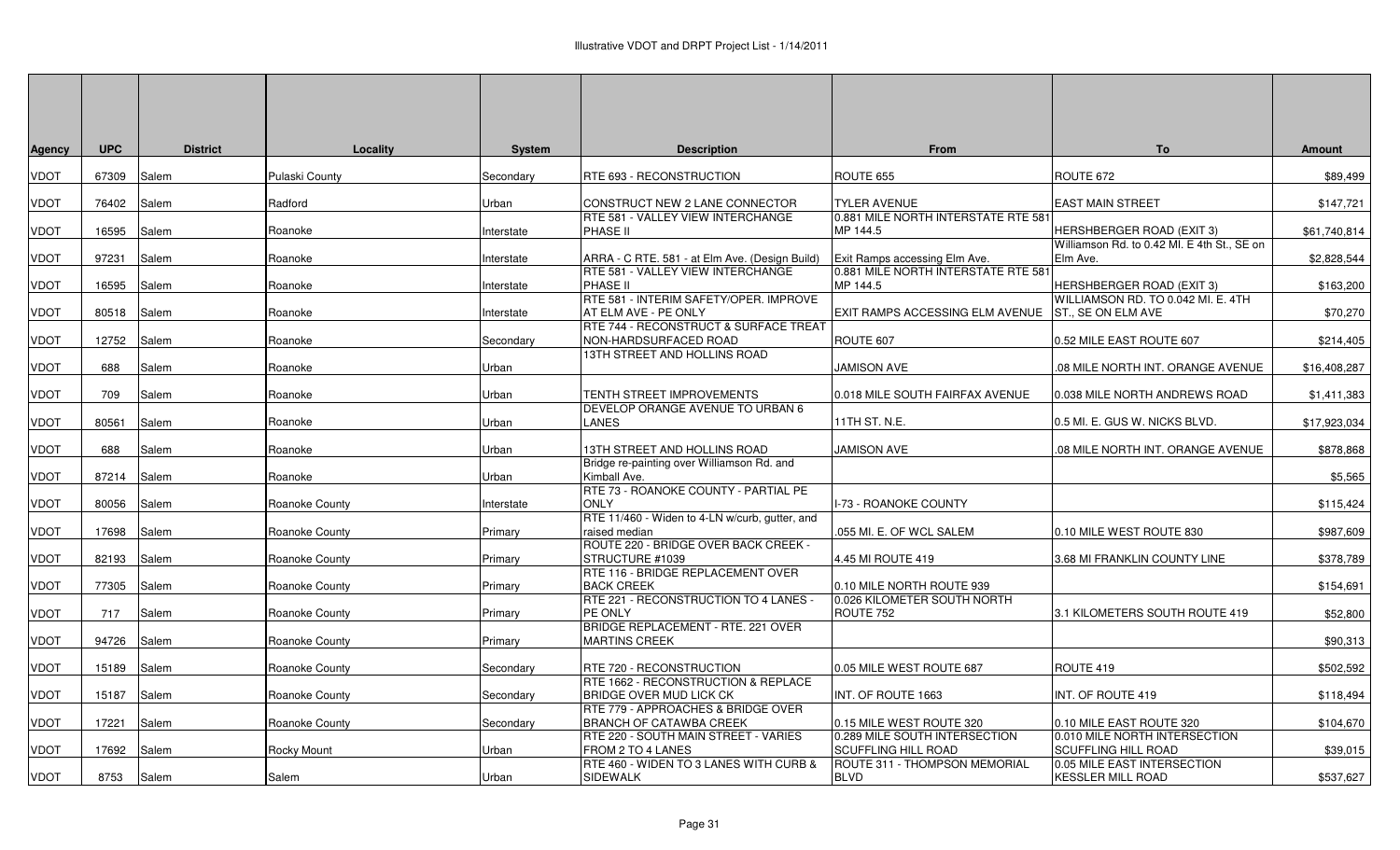| Agency | <b>UPC</b>                                                                                                | <b>District</b> | Locality                | System             | <b>Description</b>                                                                                                                                                           | <b>From</b>                                          | To                                                      | Amount          |
|--------|-----------------------------------------------------------------------------------------------------------|-----------------|-------------------------|--------------------|------------------------------------------------------------------------------------------------------------------------------------------------------------------------------|------------------------------------------------------|---------------------------------------------------------|-----------------|
| VDOT   | 52076                                                                                                     | Salem           | Salem                   | Urban              | <b>RTE 11 - APPERSON DR - INTERSECTION</b><br><b>IMPROVEMENTS</b>                                                                                                            | AT ROUTE 419 (ELECTRIC ROAD)                         |                                                         | \$115,230       |
| VDOT   | 8753                                                                                                      | Salem           | Salem                   | Urban              | RTE 460 - WIDEN TO 3 LANES WITH CURB &<br><b>SIDEWALK</b>                                                                                                                    | <b>IROUTE 311 - THOMPSON MEMORIAL</b><br><b>BLVD</b> | 0.05 MILE EAST INTERSECTION<br><b>KESSLER MILL ROAD</b> | \$116,706       |
| VDOT   | 80057                                                                                                     |                 | Salem District-wide     |                    | RTE 73 - NEAR MARTINSVILLE - PE ONLY                                                                                                                                         | <b>NEAR MARTINSVILLE</b>                             |                                                         |                 |
|        |                                                                                                           | Salem           |                         | Interstate         | RTE 634 - HARDY FORD BRDG REPLACEMENT                                                                                                                                        |                                                      |                                                         | \$49,248        |
| VDOT   | 62650                                                                                                     | Salem           | Salem District-wide     | Secondary          | (SMITH MOUNTAIN LAKE)                                                                                                                                                        | AT FRANKLIN/BEDFORD COUNTY LINE                      | (GOES WITH IDS 58885 & 58890)                           | \$9,308         |
| VDOT   | 76677                                                                                                     | Salem           | Vinton                  | Urban              | Replace bridge and approaches over Glade Creek 0.136 Miles West of 5th St.                                                                                                   |                                                      | 0.044 Miles East of 5th St.                             | \$47,141        |
| VDOT   | 93160 Salem                                                                                               |                 | Vinton                  | Urban              | Rte. U000 - Walnut Ave. Int. Improvement at 8th<br>St.                                                                                                                       |                                                      |                                                         | \$25,857        |
| VDOT   | 97175,<br>95149,<br>77245,<br>76642,<br>70849,<br>70850,<br>77616,<br>95382,<br>56638,<br>84272,<br>86416 | Statewide       | Multiple                | Interstate/Primary | Downtown Tunnel/Midtown Tunnel/Martin Luther<br>King Freeeway Extension, I-95/395 HOV/Bus/HOT<br>Lanes, Route 460, Pound Bypass-CFX (Rt. 23 to<br>2.4 Miles E. Rt 23 - Wise) | Various                                              | Various                                                 | \$1,497,000,000 |
| VDOT   | -7333                                                                                                     | Statewide       | Statewide               | Miscellaneous      | STATEWIDE FEDERAL REVENUE<br>CONTINGENCY/RESERVE                                                                                                                             |                                                      |                                                         | \$12,007,197    |
| VDOT   | 93058                                                                                                     | Statewide       | Statewide               | Miscellaneous      | Turner-Fairbank Facility - Physical Demonstrations                                                                                                                           |                                                      |                                                         | \$266,250       |
| VDOT   | 89231                                                                                                     | Statewide       | Statewide               | Miscellaneous      | I-64 Corridor Project                                                                                                                                                        | Richmond                                             | <b>Hampton Roads</b>                                    | \$14,162        |
| VDOT   | $-7291$                                                                                                   | Statewide       | Statewide               | Primary            | Scoping of Future Federal Projects                                                                                                                                           |                                                      |                                                         | \$287,852       |
| VDOT   | 90186                                                                                                     | Staunton        | Alleghany County        | Primary            | Rte 60 Over Jackson River, VA Str. 1900                                                                                                                                      | 0.06 RT 688                                          | 0.09 RT 688                                             | \$85,467        |
| VDOT   | 90189                                                                                                     | Staunton        | <b>Alleghany County</b> | Primary            | Rte 159 Over Crown Run, VA Str. 1119                                                                                                                                         | 0.45 TO 717                                          | 0.55 TO 717                                             | \$32,555        |
| VDOT   | 96517                                                                                                     | Staunton        | <b>Alleghany County</b> | Secondary          | RT 781 RURAL RUSTIC ROAD, RUCKER GAP<br><b>RD</b>                                                                                                                            | Int of Rt 661                                        | <b>WV State Line</b>                                    | \$63,494        |
| VDOT   | 98957                                                                                                     | Staunton        | Alleghany County        | Secondary          | BRIDGE REPLACEMENT RTE 696 SELMA<br>LOWMOOR RD OVER KARNES CK                                                                                                                |                                                      |                                                         | \$1,423,262     |
| VDOT   | 98962                                                                                                     | Staunton        | <b>Alleghany County</b> | Secondary          | RT 616 - BRIDGE REHABILITATION (FED ID<br>1114 RITCH PATCH OVR BLUE SPRG                                                                                                     |                                                      |                                                         | \$804,369       |
| VDOT   |                                                                                                           | 18055 Staunton  | <b>Alleghany County</b> | Secondary          | RTE 696 - APPROACHES & BRIDGE OVER CSX<br><b>AT SELMA</b>                                                                                                                    | INTERSECTION OF ROUTE 1002                           | 0.10 MILE SOUTH ROUTE 60                                | \$517,613       |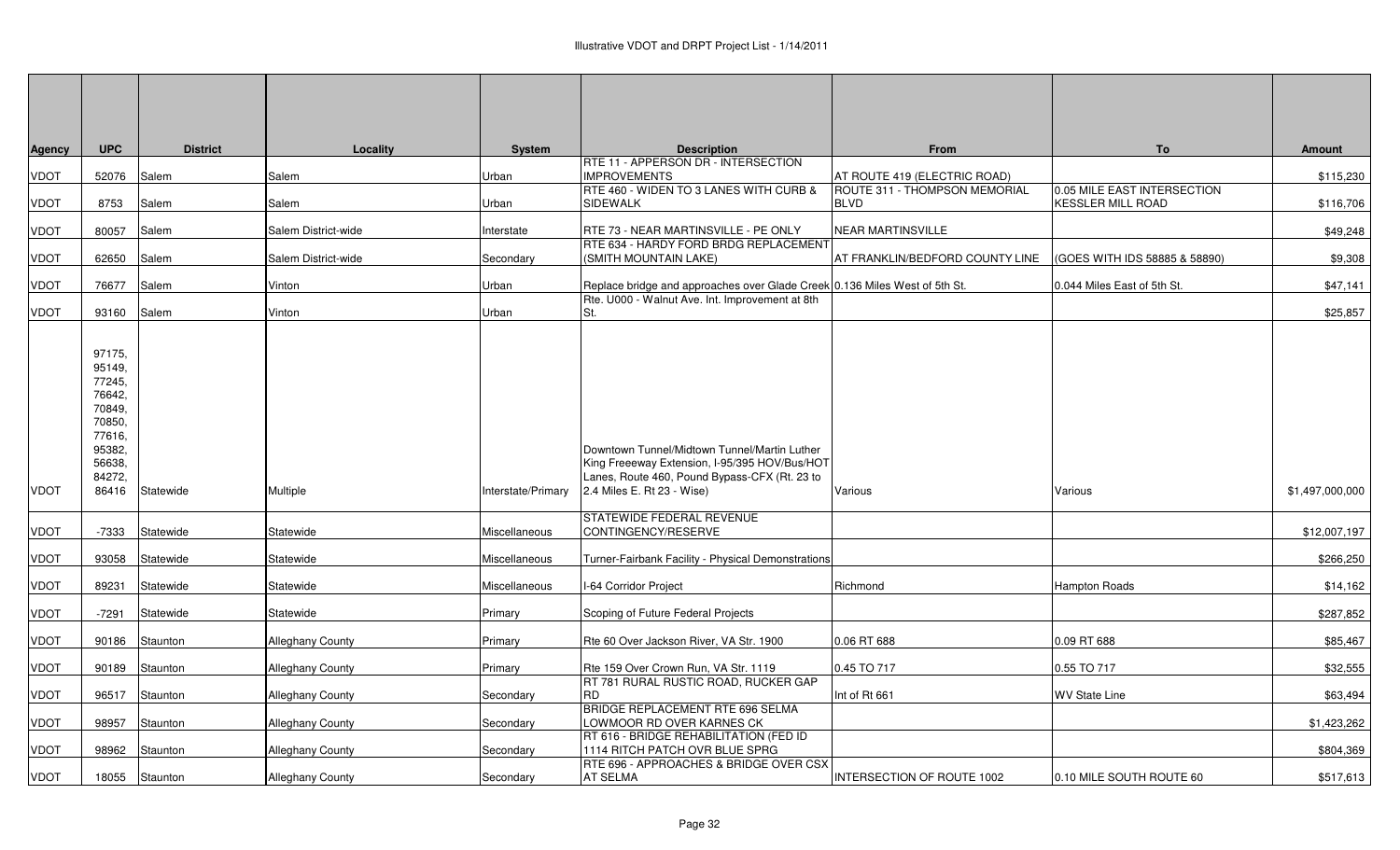| Agency | <b>UPC</b> | <b>District</b> | Locality                | <b>System</b> | <b>Description</b>                                              | <b>From</b>                                      | <b>To</b>                                        | <b>Amount</b> |
|--------|------------|-----------------|-------------------------|---------------|-----------------------------------------------------------------|--------------------------------------------------|--------------------------------------------------|---------------|
| VDOT   | 3428       | Staunton        | <b>Alleghany County</b> | Secondary     | RTE 633 - APPROACHES & BRIDGE<br>REPLACEMENT AT COWPASTURE RVR  | 1.46 MILE SOUTH ROUTE 634                        | 14 MILES SOUTH ROUTE 634                         | \$250,401     |
| VDOT   | 90492      | Staunton        | Alleghany County        | Secondary     | Bridge Replacement of Route 661 over Ogle<br>Creek              | Bridge over Ogle Ck.                             | N/A                                              | \$72,341      |
|        |            |                 |                         |               | Rte 638 - REPLACE BRIDGE & APPR OVER                            |                                                  |                                                  |               |
| VDOT   | 88564      | Staunton        | Alleghany County        | Secondary     | JACKSON RVR @ RT 687<br>I-64 EXIT 91 INTERCHANGE AND BRIDGE     | 0.10 Mi to Rt 687                                | 0.55 MI Rt 666                                   | \$40,691      |
| VDOT   | 75877      | Staunton        | <b>Augusta County</b>   | Interstate    | <b>IMPROVEMENTS AT RT 285</b>                                   | 0.1 MILE SOUTH OF ROUTE 935                      | 0.2 MILE NORTH OF ROUTE 636                      | \$32,752,761  |
| VDOT   | 75877      | Staunton        | <b>Augusta County</b>   | Interstate    | I-64 Exit 91 interchange and bridge improvements<br>at Rt 285   | 0.1 MILE SOUTH OF ROUTE 935                      | 0.2 MILE NORTH OF ROUTE 636                      | \$76,633      |
| VDOT   | 79923      | Staunton        | Augusta County          | Interstate    | RTE 81 - SAFETY IMPROVEMENTS, EXIT 213                          | AT EXIT 213                                      |                                                  | \$9,128       |
| VDOT   | 80463      | Staunton        | <b>Augusta County</b>   | Primary       | RTE 262 - Ext. LTL & RTL @ Rte. 11 Int.                         | 0.25 mi. W. of Rte 11                            | Int. of Rte 11                                   | \$543,706     |
| VDOT   | 88663      | Staunton        | <b>Augusta County</b>   | Primary       | Rt 262 - Diamond Interchange at Rte 613                         | 0.5 mi west of Rte 613                           | 0.5 mi east of Rte 613                           | \$396,499     |
| VDOT   | 79739      | Staunton        | Augusta County          | Primary       | RTE 340 - CONSTRUCT 200' LEFT TURN LANE<br><b>W/200' TAPER</b>  | 0.11 MILE SOUTH ROUTE 657<br><b>INTERSECTION</b> | 0.14 MILE NORTH ROUTE 657<br><b>INTERSECTION</b> | \$185,471     |
| VDOT   | 88661      | Staunton        | Augusta County          | Primary       | Rt 262 - Extend NB Acceleration Lane                            | 0.2 miles north rte 252 interchange              | 0.4 miles north rte 252 interchange              | \$111,935     |
| VDOT   | 90184      | Staunton        | <b>Augusta County</b>   | Primary       | Rte 250 Over Whiskey Creek VA Str. 1030                         | 0.00 Rte 722                                     | 0.10 Rte 722                                     | \$58,118      |
| VDOT   | 87942      | Staunton        | Augusta County          | Primary       | Rte 250 Bridge Replacement at Ramseys Draft                     | 1.03 Mi W Rte. 716                               | 1.13 Mi W Rte. 716                               | \$40,000      |
| VDOT   |            | 93459 Staunton  | Augusta County          | Primary       | Bridge Replacement, Rte 250 over White Oak<br>Draft             | 0.46 West INT Rte 728                            | 0.56 West INT Rte 728                            | \$33,778      |
| VDOT   | 95676      | Staunton        | <b>Augusta County</b>   | Secondary     | RTE 971 WIDEN AND PAVE SHOULDERS                                | <b>Rte 970</b>                                   | <b>Rte 624</b>                                   | \$106,932     |
| VDOT   |            | 96252 Staunton  | <b>Augusta County</b>   | Secondary     | RTE. 862 - RURAL RUSTIC (PASTURES<br><b>DISTRICT</b> )          | Rte. 601                                         | End Of State Maintenance                         | \$73,022      |
| VDOT   | 80271      | Staunton        | Augusta County          | Secondary     | RTE 616 - RECONSTRUCTION                                        | 0.08 MILES EAST ROUTE 777                        | 0.13 MILES WEST ROUTE 926                        | \$122,442     |
| VDOT   | 76043      | Staunton        | Augusta County          | Secondary     | RTE 636 - CONSTRUCT NEW BRIDGE &<br><b>APPROACHES</b>           | 0.78 MILES WEST ROUTE 285                        | 0.4 MILES SOUTH ROUTE 250                        | \$88,264      |
| VDOT   | 50075      | Staunton        | <b>Augusta County</b>   | Secondary     | Realign Rt. 640 E. with Rt. 640 W. to improve<br>sight distance | 0.17 MILE SOUTH ROUTE 250                        | INTERSECTION ROUTE 250                           | \$115,799     |
| VDOT   | 54026      | Staunton        | Augusta County          | Secondary     | RTE 909 - NEW LOCATION, CONSTRUCTION<br><b>FEASIBILITY ONLY</b> | ROUTE 608                                        | <b>N&amp;S RAILROAD</b>                          | \$52,628      |
| VDOT   | 82759      | Staunton        | Augusta County          | Secondary     | RT 801 - BRIDGE & APPROACHES OVER<br><b>JENNINGS BRANCH</b>     | 0.10 MILE FROM INT. RTE. 250                     | 0.30 MILE FROM INT. RTE. 250                     | \$112,032     |
| VDOT   | 8741       | Staunton        | <b>Augusta County</b>   | Secondary     | RTE 794 - BRIDGE & APPROACHES OVER<br><b>CHRISTIANS CREEK</b>   | 1.69 MILES EAST ROUTE 792                        | 1.87 MILES EAST ROUTE 792                        | \$22,694      |
| VDOT   | 84645      | Staunton        | <b>Augusta County</b>   | Secondary     | Rt. 612 - Improve Intersection with Route 792                   | 0.1 miles West Route 792                         | 0.1 miles East Route 792                         | \$25,000      |
| VDOT   |            | 57602 Staunton  | Augusta County          | Secondary     | RTE 774 - BRIDGE REPLACEMENT                                    | APPROACHES & BRIDGE OVER MIDDLE<br><b>RIVER</b>  |                                                  | \$14,534      |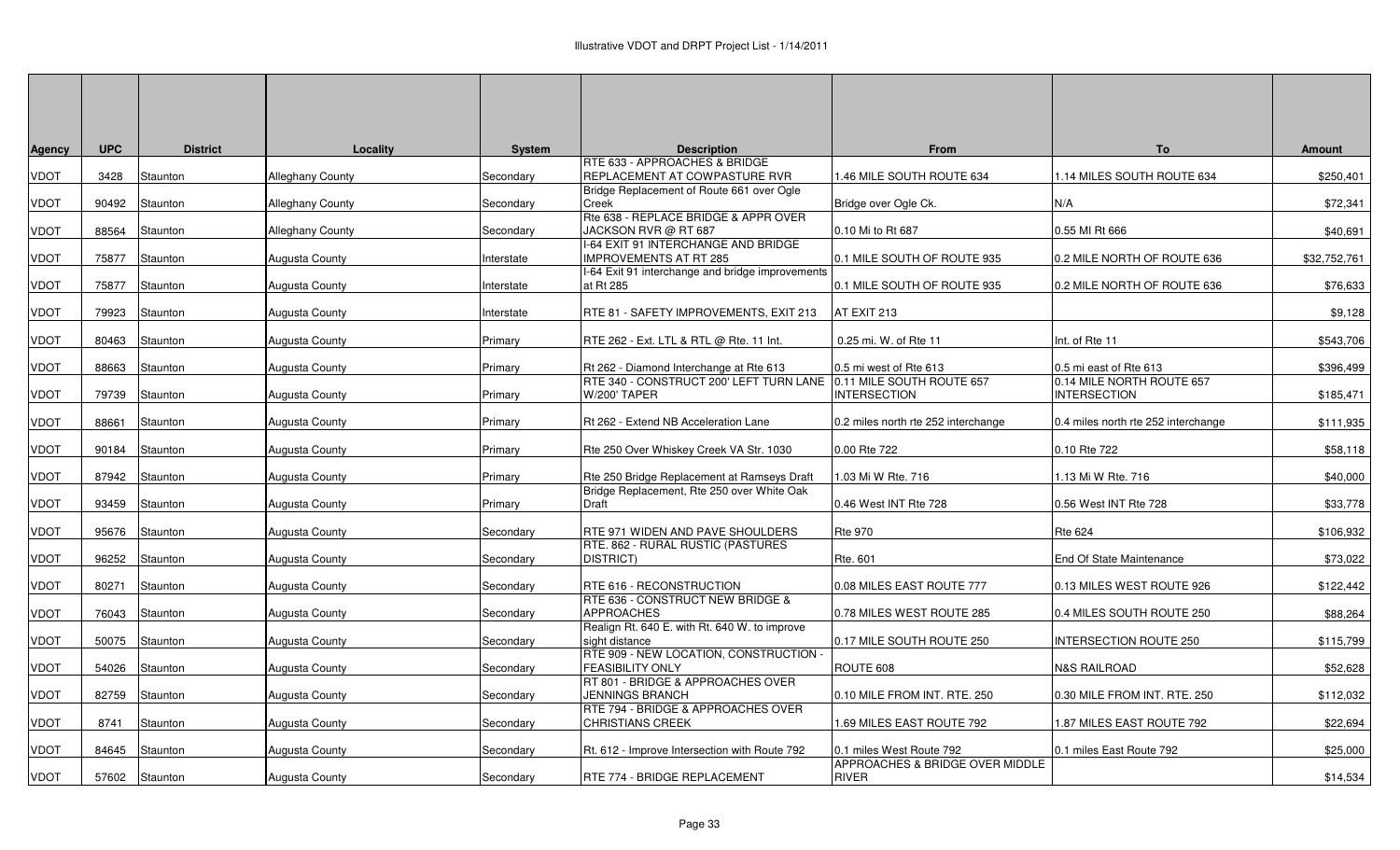| <b>Agency</b> | <b>UPC</b> | <b>District</b> | Locality                | System        | <b>Description</b>                                                                 | <b>From</b>                                     | To                                              | Amount       |
|---------------|------------|-----------------|-------------------------|---------------|------------------------------------------------------------------------------------|-------------------------------------------------|-------------------------------------------------|--------------|
|               |            |                 |                         |               | RTE 636 - (DEVELOPER PORTION) TO INT RTE                                           |                                                 |                                                 |              |
| <b>VDOT</b>   | 15803      | Staunton        | Augusta County          | Secondary     | 250 @ RTE 358<br>Rt 615 - Drainage Improvements DownTown Hot                       | 0.4 MILES SOUTH ROUTE 250                       | INTERSECTION ROUTE 250                          | \$5,053      |
| <b>VDOT</b>   |            | 81642 Staunton  | <b>Bath County</b>      | Secondary     | Springs                                                                            | Int Route 220                                   | 0.5 miles S                                     | \$27,550     |
|               |            |                 |                         |               | Bridge Replacement Rte 687 Jackson River Tpk                                       |                                                 |                                                 |              |
| <b>VDOT</b>   | 97113      | Staunton        | <b>Bath County</b>      | Secondary     | Over CascadesCK                                                                    | <b>Bridge and Approaches</b>                    | over Cascades Creek                             | \$36,973     |
|               |            |                 | <b>Bath County</b>      |               | Rt. 687 - Bridge Replacement Over Cowardin Run                                     |                                                 |                                                 |              |
| <b>VDOT</b>   | 88819      | Staunton        |                         | Secondary     | (Str# 6136)                                                                        | 0.45 MILL NORTH ROUTE 618                       | 0.55 MILL NORTH ROUTE 618                       | \$23,077     |
| <b>VDOT</b>   | 86313      | Staunton        | Bridgewater             | Urban         | Install traffic signal at Route 42 & Mt Crawford Ave Route 42 @ Mount Crawford Ave |                                                 |                                                 | \$7,000      |
|               |            |                 |                         |               | TOWN OF BRIDGEWATER - FORMULA CITY                                                 |                                                 |                                                 |              |
| <b>VDOT</b>   | 80700      | Staunton        | <b>Bridgewater</b>      | Urban         | <b>PAYMENT</b>                                                                     |                                                 |                                                 | \$113,368    |
|               |            |                 |                         |               | Rt. 501 - Install traffic signal at Magnolia Ave and<br>10th Street                | 0.10 MS 10th Street                             |                                                 |              |
| <b>VDOT</b>   | 93083      | Staunton        | <b>Buena Vista</b>      | Urban         | RTE 604 - RECONSTRUCT & SURFACE TREAT                                              |                                                 | 0.10 MN 10th Street                             | \$59,755     |
| <b>VDOT</b>   | 53650      | Staunton        | <b>Clarke County</b>    | Secondary     | NON-HARDSURFACED ROAD                                                              | ROUTE 607                                       | 0.4 MILE SOUTH ROUTE 607                        | \$716,928    |
|               |            |                 |                         |               | <b>BRIDGE REPLACEMENT RTE 761,OLD</b>                                              |                                                 |                                                 |              |
| <b>VDOT</b>   | 98956      | Staunton        | <b>Clarke County</b>    | Secondary     | CHARLESTOEN RD OVER OPEQUONCK                                                      |                                                 |                                                 | \$843,638    |
|               |            |                 |                         |               |                                                                                    |                                                 | 0.32 Miles N. of Int. Rte. 7 Bus.               |              |
| <b>VDOT</b>   | 64052      | Staunton        | <b>Clarke County</b>    | Secondary     | RTE 636 - RECONSTRUCTION                                                           | 0.21 Miles S. of Int. Rte. 7 Bus.               |                                                 | \$105,100    |
| <b>VDOT</b>   | 64818      | Staunton        | <b>Clarke County</b>    | Secondary     | RTE 723 - BRIDGE REPLACEMENT                                                       | 0.62 to Route 255                               | 1.35 to Route 340                               | \$8,170      |
|               |            |                 |                         |               | <b>RTE 60 - MAIN STREET BRIDGE</b>                                                 | MAIN STREET BRIDGE OVER SMITH                   |                                                 |              |
| <b>VDOT</b>   | 17831      | Staunton        | Clifton Forge           | Urban         | <b>REPLACEMENT</b>                                                                 | <b>CREEK</b>                                    |                                                 | \$525,986    |
|               | 80486      | Staunton        | <b>Clifton Forge</b>    | Urban         | CONSTRUCT ACCESS ROAD & ROADWAY<br><b>IMPROVEMENTS CHESSIE SITE</b>                | <b>CHESSIE SITE</b>                             |                                                 |              |
| <b>VDOT</b>   |            |                 |                         |               |                                                                                    |                                                 |                                                 | \$15,534     |
| <b>VDOT</b>   | 68089      | Staunton        | Covington               | Urban         | <b>DURANT RD - RECONSTRUCTION</b>                                                  | SOUTH BYRD AVENUE                               | 0.20 Mi NORTH OF THACKER DRIVE                  | \$58,041     |
|               |            |                 |                         |               | Rt. 340 - Reconstruct roadway and provide C&G                                      |                                                 |                                                 |              |
| <b>VDOT</b>   | 93876      | Staunton        | Elkton                  | Urban         | and sidewalk                                                                       | Spotswood Avenue                                | F Street                                        | \$20,901     |
| <b>VDOT</b>   | 75881      | Staunton        |                         |               | RTE 81 - INTERCHANGE MODIFICATION, EXIT<br>310                                     | <b>EXIT 310</b>                                 |                                                 | \$32,832,165 |
|               |            |                 | <b>Frederick County</b> | Interstate    |                                                                                    |                                                 |                                                 |              |
| <b>VDOT</b>   | 75882      | Staunton        | <b>Frederick County</b> | Interstate    | RTE 81 - SAFETY IMPROVEMENTS, EXIT 315                                             | <b>EXIT 315</b>                                 |                                                 | \$126,490    |
|               |            |                 |                         |               |                                                                                    |                                                 |                                                 |              |
| <b>VDOT</b>   | 75885      | Staunton        | <b>Frederick County</b> | Interstate    | RTE 81 - SAFETY IMPROVEMENTS, EXIT 307                                             | <b>EXIT 307</b>                                 |                                                 | \$130,717    |
| <b>VDOT</b>   | 91123      | Staunton        | <b>Frederick County</b> | Miscellaneous | View Shed Protection of Cedar Creek Vermont<br>Monument                            | At Cedar Creek and Belle Grove National<br>Park | At Cedar Creek and Belle Grove National<br>Park | \$450,855    |
| <b>VDOT</b>   | 18003      | Staunton        | <b>Frederick County</b> | Primary       | RTE 277 - WIDEN TO 5 LANES                                                         | 0.902 KILOMETER WEST ROUTE 641                  | 0.276 KILOMETER EAST ROUTE 636                  | \$30,158,714 |
|               |            |                 |                         |               |                                                                                    |                                                 |                                                 |              |
| <b>VDOT</b>   | 18003      | Staunton        | <b>Frederick County</b> | Primary       | RTE 277 - WIDEN TO 5 LANES                                                         | 0.902 KILOMETER WEST ROUTE 641                  | 0.276 KILOMETER EAST ROUTE 636                  | \$113,101    |
|               |            |                 |                         |               | <b>RTE 655 - RECONSTRUCTION (PE &amp; RW IN</b>                                    |                                                 |                                                 |              |
| VDOT          | 59259      | Staunton        | Frederick County        | Secondary     | SSYP)                                                                              | ROUTE 50                                        | .2 Mi. E. Rte 656                               | \$521,736    |
| VDOT          | 86316      | Staunton        | <b>Frederick County</b> | Secondary     | Route 723 over Opequon Creek Va struc 6904                                         | 0.05 MILES E. FREDERICK/ CLARK C.L              | 0.05 MILES W. FREDERICK/ CLARK C.L              | \$41,979     |
|               |            |                 |                         |               | Rte 623 - REPLACE BRIDGE Over Cedar Creek                                          |                                                 |                                                 |              |
| VDOT          |            | 90173 Staunton  | <b>Frederick County</b> | Secondary     | VA str. 6908                                                                       | O.00 FRED.CO                                    | O.10 FRED.CO                                    | \$40,706     |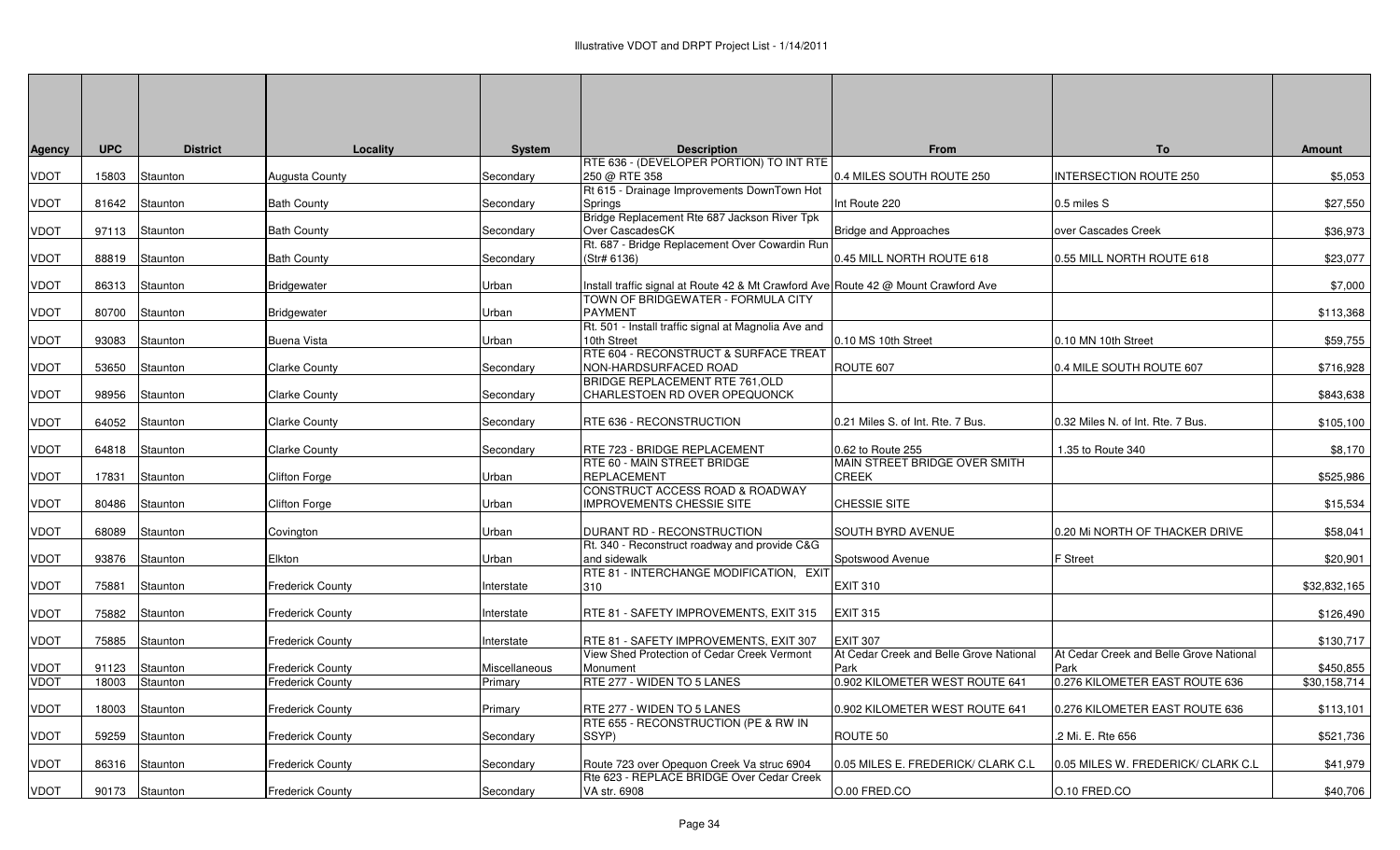| Agency      | <b>UPC</b> | <b>District</b> | Locality                 | <b>System</b> | <b>Description</b>                                                                         | From                                    | To                                                          | <b>Amount</b> |
|-------------|------------|-----------------|--------------------------|---------------|--------------------------------------------------------------------------------------------|-----------------------------------------|-------------------------------------------------------------|---------------|
|             |            |                 |                          |               | HAPPY CREEK RD - 2 LANE                                                                    |                                         | 0.0 KM WEST OF ROUTE 606                                    |               |
| VDOT        | 72610      | Staunton        | Front Roval              | Urban         | RECONSTRUCTION (PE ON ID 8598)                                                             | SIXTH STREET & BRADFORD DRIVE           | SHENANDOAH SHORES ROAD)                                     | \$150,994     |
|             |            |                 |                          |               | Rt. 256 - Reconstruct w/sidewalks include C&G -                                            |                                         |                                                             |               |
| VDOT        | 92608      | Staunton        | Grottoes                 | Urban         | drainage improve                                                                           | <b>Aspen Street</b>                     | <b>West Corporate Limits</b>                                | \$20,377      |
| <b>VDOT</b> | 64648      | Staunton        | Harrisonburg             | Urban         | ERICKSON AVENUE 4 LANE<br>CITY OF HARRISONBURG - FORMULA CITY                              | SOUTH OF HIGH STREET                    | ROUTE 11                                                    | \$11.018.681  |
| VDOT        | 80699      | Staunton        | Harrisonburg             | Urban         | <b>PAYMENT</b>                                                                             |                                         |                                                             | \$424,761     |
|             |            |                 |                          |               | RT 608 - BRIDGE REPLACEMENT (FED ID                                                        |                                         |                                                             |               |
| VDOT        | 98963      | Staunton        | Highland County          | Secondary     | 10275 RAVENS RUN ROAD / JACKSON R                                                          |                                         |                                                             | \$860,695     |
|             |            |                 |                          |               | RTE 640 - APPROACHES & BRIDGE AT SOUTH                                                     |                                         |                                                             |               |
| VDOT        | 65567      | Staunton        | Highland County          | Secondary     | <b>BRANCH POTOMAC RIVER</b>                                                                | 0.31 MILES S OF INT. WITH RTE. 642      | 0.21 MILES S OF INT. WITH RTE. 642                          | \$32,102      |
|             |            |                 |                          |               | Replace Existing Bridge on East Nelson Street                                              |                                         |                                                             |               |
| VDOT        | 85354      | Staunton        | exington.                | Urban         | (Route 60)                                                                                 | Bridge and Approaches over Varner Lane  |                                                             | \$64,989      |
|             |            |                 |                          |               | Reconstruction of 2-lane road to provide center                                            |                                         |                                                             |               |
| VDOT        | 88300      | Staunton        | Luray                    | Urban         | turn lane (Leakesville Rd.)                                                                | 0.10 M W Route 211                      | Town Corporate Limits                                       | \$45,551      |
|             |            |                 |                          |               | RTE 340 - SOUTH APPROACH TO BRIDGE                                                         | 0.51 MILES SOUTH WARREN COUNTY<br>LINE. |                                                             |               |
| VDOT        | 11092      | Staunton        | Page County              | Primary       | REPLACEMENT AT OVERALL CK<br>RTE 340 - BRIDGE REPLACEMENT AT                               | 4.08 MILES SOUTH WARREN COUNTY          | <b>WARREN COUNTY LINE</b><br>3.43 MILES SOUTH WARREN COUNTY | \$109,169     |
| VDOT        | 11091      | Staunton        | Page County              | Primary       | <b>JEREMY'S RUN</b>                                                                        | LINE                                    | LINE                                                        | \$678,401     |
|             |            |                 |                          |               | RTE 340 - BRIDGE REPLACEMENT AT                                                            | 2.50 MILES SOUTH WARREN COUNTY          | 1.07 MILES SOUTH WARREN COUNTY                              |               |
| VDOT        | 11090      | Staunton        | Page County              | Primary       | <b>COMPTON CREEK</b>                                                                       | <b>LINE</b>                             | <b>INE</b>                                                  | \$1,463,186   |
|             |            |                 |                          |               | RTE 340 - REPLACE BRIDGE OVER NS RR &                                                      | 3.48 MILES SOUTH PAGE/WARREN            | 2.50 MILES SOUTH PAGE/WARREN                                |               |
| VDOT        | 18989      | Staunton        | Page County              | Primary       | NECESSARY APPROACHES                                                                       | <b>COUNTY LINE</b>                      | <b>COUNTY LINE</b>                                          | \$1,146,410   |
|             |            |                 |                          |               |                                                                                            |                                         |                                                             |               |
| VDOT        | 90187      | Staunton        | Page County              | Primary       | Rte. 340 Over Cub Run. VA str. 1012                                                        | 1.10 TO 613                             | .20 TO 613                                                  | \$88,125      |
|             |            |                 |                          |               | RT 759 - BRIDGE REHAB - FED ID 13180                                                       |                                         |                                                             |               |
| VDOT        | 98958      | Staunton        | Page County              | Secondary     | JOLLETT RD OVER NAKED CREEK                                                                |                                         |                                                             | \$1,126,149   |
| VDOT        | 82664      | Staunton        |                          | Secondary     | RTE 616 - RECONSTRUCTION OF ROADWAY                                                        | RTE 639                                 | <b>SCL TOWN OF LURAY</b>                                    | \$150,420     |
|             |            |                 | Page County              |               | RTE 603 - BRIDGE & APPROACHES OVER                                                         |                                         |                                                             |               |
| VDOT        | 82760      | Staunton        | Page County              | Secondary     | <b>NAKED CREEK</b>                                                                         | AT ROCKINGHAM C.L                       | 0.080 MILE FROM ROCKINGHAM C.L.                             | \$86,567      |
|             |            |                 |                          |               |                                                                                            |                                         |                                                             |               |
| VDOT        | 84363      | Staunton        | Rockbridge County        | Interstate    | I-81 Northbound Truck Climbing Lane                                                        | 0.43 Mi. N. Route 11                    | 2.08 Mi. N. Route 710                                       | \$6,257,782   |
|             |            |                 |                          |               |                                                                                            |                                         |                                                             |               |
| VDOT        |            | 89086 Staunton  | Rockbridge County        | Interstate    | ITS Assets for I-81 TCL Rockbridge                                                         | MP 195.8                                | MP 202.5                                                    | \$8,570       |
|             |            |                 |                          |               |                                                                                            |                                         |                                                             |               |
| VDOT        | 90378      | Staunton        | <b>Rockbridge County</b> | Interstate    | TMP Assets for I-81 TCL Rockbridge                                                         | MP 195.8                                | MP 202.5                                                    | \$56,000      |
|             |            |                 |                          |               | RTE 130 - GLASGOW - BRDG REPLCMNT OVR 0.38 MI. WEST OF INTERS. ROUTE<br><b>MAURY RIVER</b> |                                         | INTERSECTION ROUTE 130 AND ROUTE                            |               |
| VDOT        | 16017      | Staunton        | Rockbridge County        | Primary       |                                                                                            | 130/ROUTE 501                           | 501                                                         | \$1,289,579   |
| VDOT        | 90188      | Staunton        | Rockbridge County        | Primary       | Rte 39 Over Maury River, VA Str. 1046                                                      | 0.02 TO 602                             | 0.06TO 602                                                  | \$85,558      |
|             |            |                 |                          |               | RTE 789 - RECONSTRUCTION - DRAINAGE                                                        |                                         |                                                             |               |
| VDOT        | 76093      | Staunton        | Rockbridge County        | Secondary     | <b>IMPROVEMENT</b>                                                                         | ROUTE 251                               | <b>ROUTE 1030</b>                                           | \$442,654     |
|             |            |                 |                          |               |                                                                                            |                                         |                                                             |               |
| VDOT        |            | 97193 Staunton  | Rockbridge County        | Secondary     | Rt 850 - Bridge Replacement - Bratton Creek                                                | 0.02 Mi E Rt 780                        | 0.02 Mi E Rt 780                                            | \$56,458      |
|             |            |                 |                          |               |                                                                                            |                                         |                                                             |               |
| <b>VDOT</b> |            | 97194 Staunton  | Rockbridge County        | Secondary     | Rt 850 - Bridge Replacement - Kerrs Creek                                                  | 1.32 Mi E Rt 633                        | 1.32 Mi E Rt 633                                            | \$118,907     |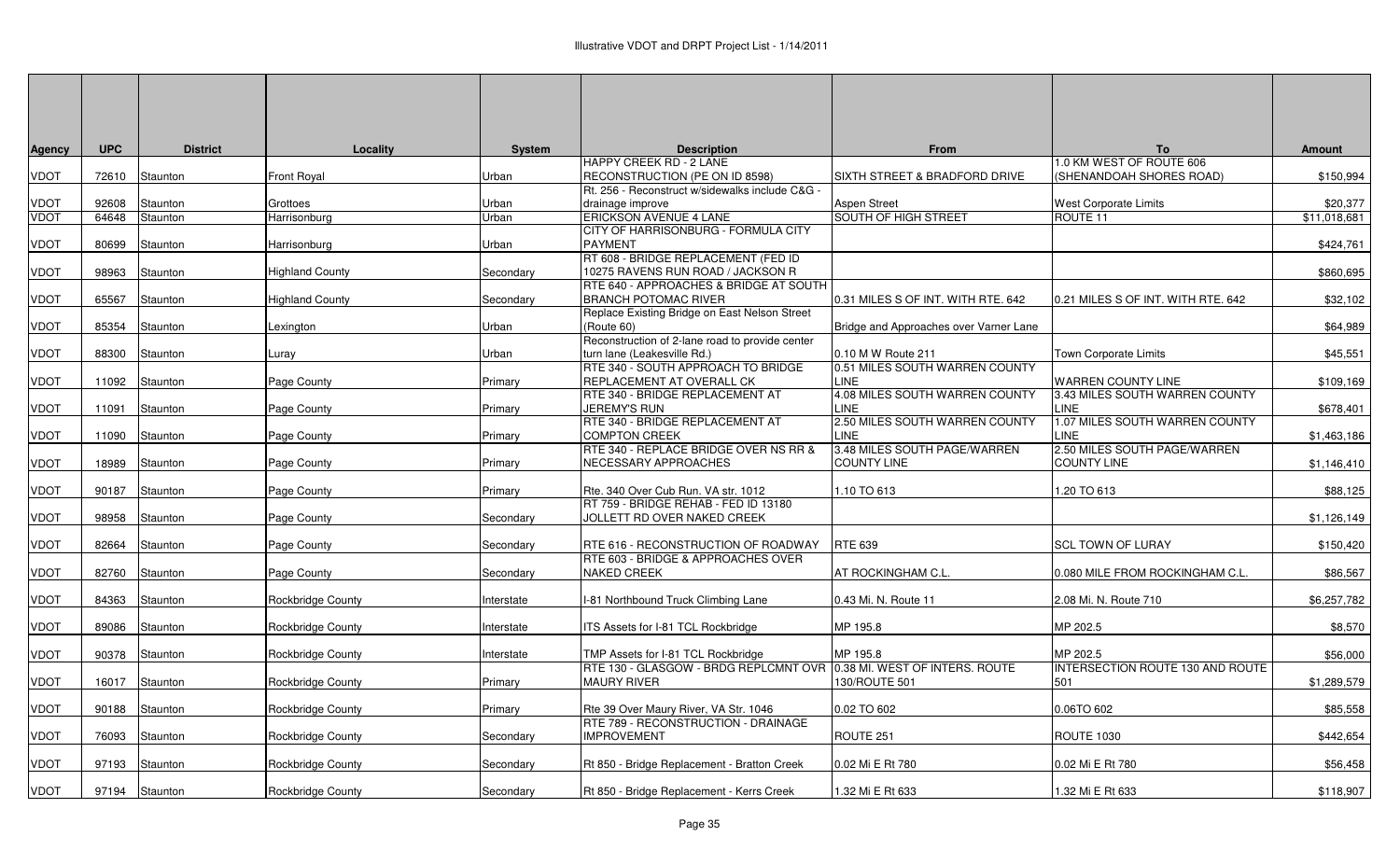| <b>Agency</b> | <b>UPC</b> | <b>District</b> | Locality          | <b>System</b> | <b>Description</b>                                                      | From                                                                                    | To                                                          | <b>Amount</b> |
|---------------|------------|-----------------|-------------------|---------------|-------------------------------------------------------------------------|-----------------------------------------------------------------------------------------|-------------------------------------------------------------|---------------|
|               |            |                 |                   |               | RTE 602 - REPLACE BRIDGE & APPROACHES                                   |                                                                                         |                                                             |               |
| <b>VDOT</b>   | 82764      | Staunton        | Rockbridge County | Secondary     | OVER WALKER CREEK                                                       | 0.02 MILE FROM INT. RTE 731                                                             | 0.04 MILE FROM INT. RTE 731                                 | \$84,627      |
| <b>VDOT</b>   | 89071      | Staunton        | Rockbridge County | Secondary     | Rt 708 - Bridge Replacement - Gilmore's Mill                            | Intersection Rt 608                                                                     | 71' from Intersection of 608                                | \$16,250      |
| <b>VDOT</b>   | 56382      | Staunton        | Rockingham County | Interstate    | RTE 81 - BRDG WIDNING (4-LANE) &<br>REPLCMNT - SAFETY IMPRVMNT          | 0.349 Mi. East of South Main St. (Route 11) 0.725 Mi. East of South Main St. (Route 11) |                                                             | \$374,981     |
| <b>VDOT</b>   | 79921      | Staunton        | Rockingham County | Interstate    | RTE 81 - SAFETY IMPROVEMENTS, EXIT 247                                  | SB I-81 Exit 247                                                                        |                                                             | \$113,367     |
| <b>VDOT</b>   | 85228      | Staunton        | Rockingham County | Primary       | CBA 4 FROM SE CONNECTOR STUDY                                           | 0.107 Miles West of Harrisonburg City<br>Limits                                         | 0.506 Miles East of Harrisonburg City Limits                | \$6,643,688   |
| <b>VDOT</b>   | 77093      | Staunton        | Rockingham County | Primary       | RTE 253 - PORT REPUBLIC ROAD -<br>RECONSTR TO 4 LANES                   | 0.215 MILES SOUTH OF RTE 704,<br><b>BOYERS RD.</b>                                      | 0.02 MILES NORTH OF HARRISONBURG<br><b>EAST CITY LIMITS</b> | \$800,000     |
| <b>VDOT</b>   | 97111      | Staunton        | Rockingham County | Primary       | Bridge Replacement Rte. 11 Over I-81 (FED ID<br>15753)                  | Route 11 Bridge over I-81                                                               | At Mauzy                                                    | \$115,868     |
| <b>VDOT</b>   | 90092      | Staunton        | Rockingham County | Primary       | Rte. 11 Over North River. VA str. 1003- Bridge<br>Replacement           | .25 RT 694                                                                              | 0.35 RT 694                                                 | \$91,225      |
| <b>VDOT</b>   | 90181      | Staunton        | Rockingham County | Primary       | Rte. 257 Over Dry River. VA Str. 1078                                   | 0.00 RT 738E                                                                            | 0.1 Rte 738 E                                               | \$70,412      |
| <b>VDOT</b>   | 72331      | Staunton        | Rockingham County | Secondary     | RTE 620 - SPOT WIDEN                                                    | 0.60 MILE NORTH ROUTE 608                                                               | 0.70 MILE NORTH ROUTE 608                                   | \$130,000     |
| <b>VDOT</b>   | 73163      | Staunton        | Rockingham County | Secondary     | RTE 654 - RECONSTRUCT & SURFACE TREAT<br>NON-HARDSURFACED ROAD          | ROUTE 33<br>(PE ONLY IN<br>SSYP)                                                        | 0.61 MILE SOUTH ROUTE 33                                    | \$28,231      |
| <b>VDOT</b>   | 75991      | Staunton        | Rockingham County | Secondary     | RTE 646 - BLOOMER SPRINGS RD - SPOT<br>WIDEN                            | ROUTE 644                                                                               | 0.40 MILE NORTH ROUTE 644                                   | \$258,329     |
| <b>VDOT</b>   | 75992      | Staunton        | Rockingham County | Secondary     | RTE 745 - MARTIN MILLER ROAD - SPOT<br>WIDEN                            | ROUTE 257                                                                               | ROUTE 744                                                   | \$265,302     |
| <b>VDOT</b>   | 98960      | Staunton        | Rockingham County | Secondary     | RT 921 - BRIDGE REHAB (FED ID 16239 LAIRS<br>RUN RD OVER N FORK SHENAND |                                                                                         |                                                             | \$1,061,702   |
| <b>VDOT</b>   | 98965      | Staunton        | Rockingham County | Secondary     | RT 637 - BRIDGE REPLACEMENT (FED ID<br>15991 FLORIST RD OVER QUAIL RUN) |                                                                                         |                                                             | \$897,843     |
| <b>VDOT</b>   | 15796      | Staunton        | Rockingham County | Secondary     | RTE 726 - RECONSTRUCT EXISTING<br><b>HARDSURFACED ROAD</b>              | <b>WCL HARRISONBURG</b>                                                                 | ROUTE 659                                                   | \$399,241     |
| <b>VDOT</b>   | 80532      | Staunton        | Rockingham County | Secondary     | RTE 820 - WIIDEN ROUTE 820 IN BERGTON.<br><b>VIRGINIA</b>               | 1.130 Mi. West of Route 259 Intersection                                                | 0.306 Mi. West of Route 259 Intersection                    | \$33,310      |
| <b>VDOT</b>   | 77421      | Staunton        | Rockingham County | Secondary     | RTE 727 - BRIDGE REPLACEMENT OVER<br><b>NORTH RIVER</b>                 | <b>BRIDGE REPLACEMENT</b>                                                               | (0.01 MILE WEST ROUTE 11)<br>STRUCTURE #6251                | \$204,479     |
| <b>VDOT</b>   | 77422      | Staunton        | Rockingham County | Secondary     | RTE 1421 - BRIDGE REPLACEMENT OVER<br>LINVILLE CREEK                    | 0.275 Miles West Route 42                                                               | Intersection Route 42                                       | \$174,687     |
| <b>VDOT</b>   | 86317      | Staunton        | Rockingham County | Secondary     | Rte 704 Bridge Replacement over Cooks Creek<br>Va struc 6068.           | 0.8 MI to West of Rte 712                                                               | 0.4 MI to West of Rte 712                                   | \$135,488     |
| <b>VDOT</b>   | 97112      | Staunton        | Rockingham County | Secondary     | Rt. 720 Br Replacemnt (Fed ID 20408 Smithland<br>Rd ovr I-81)           | Rte 720 Bridge and Approaches                                                           | Over I-81                                                   | \$120,506     |
| <b>VDOT</b>   | 13285      | Staunton        | Rockingham County | Secondary     | RTE 682 - RECONSTRUCTION                                                | 0.209 KILOMETER WEST ROUTE 989                                                          | ROUTE 276                                                   | \$60,600      |
| <b>VDOT</b>   |            | 90183 Staunton  | Rockingham County | Secondary     | Rte 867 Over Pleasant Run VA Str. 6149                                  | 0.15 RT 693                                                                             | 0.25 RT 693                                                 | \$34,501      |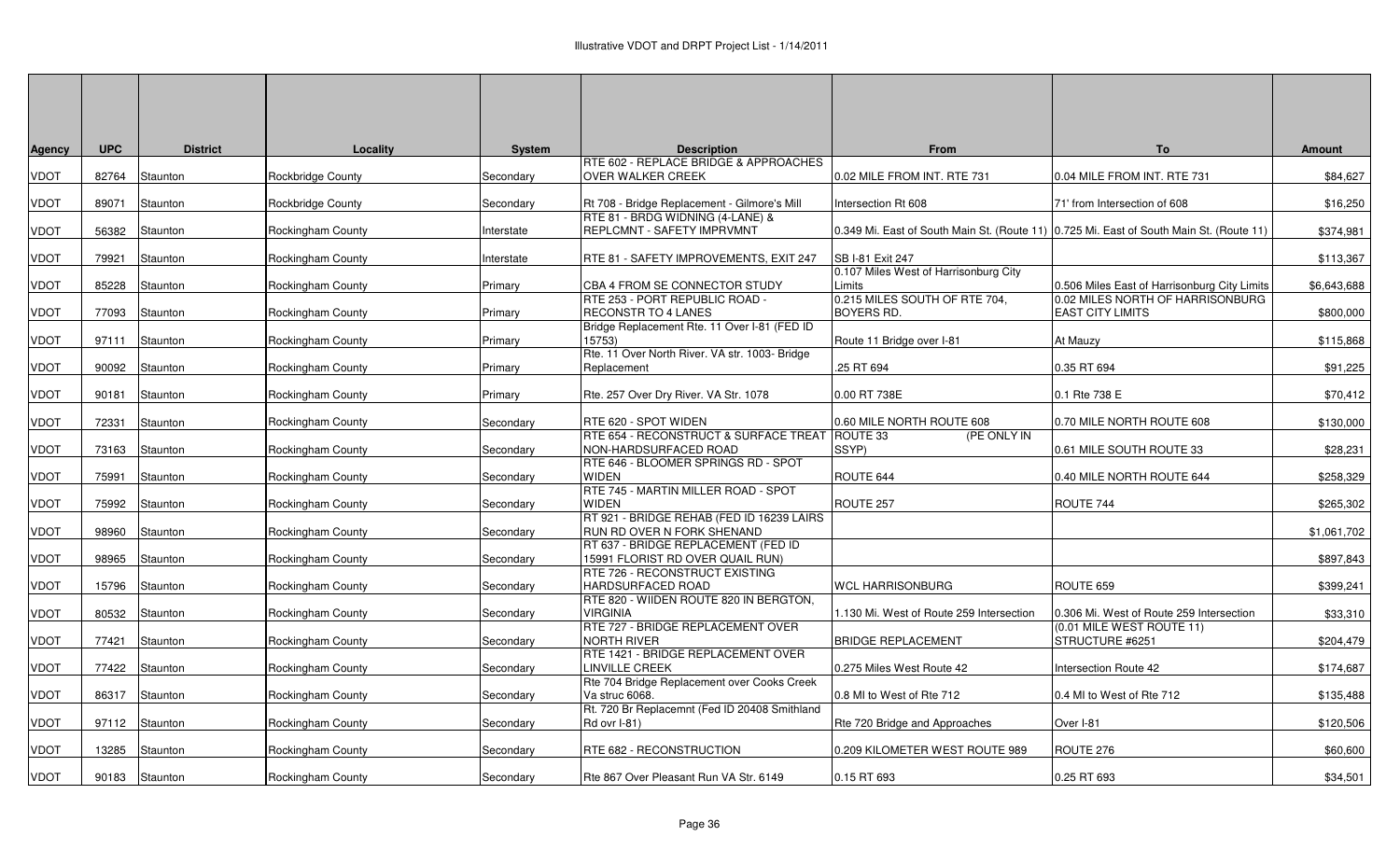| <b>Agency</b> | <b>UPC</b> | <b>District</b> | Locality               | <b>System</b> | <b>Description</b>                                                    | <b>From</b>                                                        | <b>To</b>                                                                           | <b>Amount</b> |
|---------------|------------|-----------------|------------------------|---------------|-----------------------------------------------------------------------|--------------------------------------------------------------------|-------------------------------------------------------------------------------------|---------------|
| <b>VDOT</b>   | 67064      | Staunton        | Rockingham County      | Secondary     | RTE 820 - Forrest Highway Project                                     |                                                                    |                                                                                     | \$5,543       |
|               |            |                 |                        |               | RTE 11 - DRAINAGE IMPROVEMENT AND                                     |                                                                    |                                                                                     |               |
| <b>VDOT</b>   | 53026      | Staunton        | Shenandoah County      | Primary       | <b>CENTER TURN LANE</b>                                               | 0.10 MILE SOUTH OF ROUTE 625                                       | ROUTE 740                                                                           | \$162,160     |
|               |            |                 |                        |               | Rte. 11 SBL over Cedar Creek Bridge                                   |                                                                    |                                                                                     |               |
| <b>VDOT</b>   | 90172      | Staunton        | Shenandoah County      | Primary       | Replacement, str. #1959<br>BRIDGE REPLACEMENT RTE 698 ORCHARD         | 0.42 MI W. Shen Co Line                                            | 0.30 MI E. Shen Co Line                                                             | \$59,652      |
| <b>VDOT</b>   | 98954      | Staunton        | Shenandoah County      | Secondary     | <b>RD OVER MILL CREEK</b>                                             |                                                                    |                                                                                     | \$1,039,484   |
|               |            |                 |                        |               | RTE 744 - BRIDGE & APPROACHES OVER N                                  |                                                                    | 0.45 MILE EAST ROUTE 648                                                            |               |
| <b>VDOT</b>   | 77275      | Staunton        | Shenandoah County      | Secondary     | FORK SHENANDOAH RIVER                                                 | 0.30 MILE EAST ROUTE 648                                           | (STRUCTURE #6092)                                                                   | \$341,370     |
|               |            |                 |                        |               |                                                                       |                                                                    |                                                                                     |               |
| <b>VDOT</b>   | 86690      | Staunton        | Shenandoah County      | Secondary     | Rt. 623 - Improve sight distance                                      | 0.30 miles S. of Rt. 638                                           | 0.30 Miles N. of Rt. 638                                                            | \$107,928     |
|               |            | Staunton        |                        |               | Rt. 678 - Widening and reconstruction of existing                     | Rt. 675                                                            | 0.05 mi north of Rt. 675                                                            |               |
| <b>VDOT</b>   | 86691      |                 | Shenandoah County      | Secondary     | bridge<br>Rt. 678 - Widening and reconstruction of existing           |                                                                    |                                                                                     | \$21,987      |
| <b>VDOT</b>   | 86692      | Staunton        | Shenandoah County      | Secondary     | bridge                                                                | 0.01 miles north of Rt. 774                                        | 0.05 miles north of Rt.774                                                          | \$22,516      |
|               |            |                 |                        |               | Rte 760 Bridge Replace over Stony Creek, VA Str                       |                                                                    |                                                                                     |               |
| <b>VDOT</b>   | 90968      | Staunton        | Shenandoah County      | Secondary     | 6049                                                                  | 0.22 Miles east of Rt. 1403                                        | 0.28 Miles east Rt. 1403                                                            | \$46,251      |
|               |            |                 |                        |               | RTE 600 - Replace Bridge & Appr over N Fork                           |                                                                    |                                                                                     |               |
| <b>VDOT</b>   | 82767      | Staunton        | Shenandoah County      | Secondary     | Shenandoah River                                                      | AT INT RTE 654                                                     | 0.20 MILE FROM INT RTE 654                                                          | \$43,089      |
|               |            |                 |                        |               | Rte 758 Bridge Replace over Passage Creek, VA<br>Str 6113             | 0.68 Mi. east of Rt. 678                                           | 0.71 miles east of Rt. 678                                                          |               |
| <b>VDOT</b>   | 90969      | Staunton        | Shenandoah County      | Secondary     | Rt. 698 - PE only to Improve sight distance on                        |                                                                    |                                                                                     | \$41,238      |
| <b>VDOT</b>   | 87877      | Staunton        | Shenandoah County      | Secondary     | Turkey Knob Road                                                      | 0.30 Miles South of Rt. 720                                        | 0.30 miles north of Rt. 720                                                         | \$5,100       |
|               |            |                 |                        |               | Rt. 250 - WIDEN CHURCHVILLE AVENUE FROM                               | 0.366 KILOMETER W. INT. N. AUGUSTA                                 |                                                                                     |               |
| <b>VDOT</b>   | 15811      | Staunton        | Staunton               | Urban         | TWO TO THREE LANES                                                    | ST.                                                                | N. AUGUSTA ST.                                                                      | \$219,751     |
|               |            |                 |                        |               |                                                                       |                                                                    |                                                                                     |               |
| <b>VDOT</b>   | 56265      | Staunton        | Staunton               | Urban         | RTE 250 Improvements                                                  | FRONTIER DRIVE                                                     | STATLER BOULEVARD                                                                   | \$19,893      |
|               |            | Staunton        | Staunton District-wide |               | <b>INTERSTATE 81 ITS MESSAGE SIGNS</b>                                |                                                                    |                                                                                     | \$58,090      |
| <b>VDOT</b>   | 80095      |                 |                        | nterstate     | QUEEN ST - 2 LANES, GRADE & DRAIN, CURB                               |                                                                    |                                                                                     |               |
| <b>VDOT</b>   | 52050      | Staunton        | Strasburg              | Urban         | & GUTTER, Replace Br                                                  | 0.086 MI W of S. Massanutten Street                                | S. Massanutten Street                                                               | \$38,139      |
|               |            |                 |                        |               | RT 340 BRIDGE REPLACEMENT &                                           |                                                                    |                                                                                     |               |
|               |            |                 |                        |               | APPROACHES OVER S FORK OF                                             |                                                                    |                                                                                     |               |
| <b>VDOT</b>   | 76469      | Staunton        | Warren County          | Primary       | SHENANDOAH RIVER                                                      | 0.58 Miles S INT Rte 55                                            | 0.07 Miles N INT Rte 55                                                             | \$34,972,341  |
|               |            |                 |                        |               | RTE 340 - WIDEN TO 5 LN STRUCTURE AT N                                | 0.020 KILOMETER SOUTH ROUTE 55 (PE 0.009 KILOMETER SOUTH ROUTE 637 |                                                                                     | \$466,732     |
| <b>VDOT</b>   | 12825      | Staunton        | <b>Warren County</b>   | Primary       | FORK SHENANDOAH RVR<br>RTE 340 - BRIDGE REPLMNT & APPR OVR S F        | & CONSTRUCTION)                                                    | (PE, CONSTRUCTION & R/W)                                                            |               |
| <b>VDOT</b>   | 76469      | Staunton        | <b>Warren County</b>   | Primary       | SHENANDOAH RV & NSRR                                                  | 0.58 Miles S INT Rte 55                                            | 0.07 Miles N INT Rte 55                                                             | \$1.702.038   |
|               |            |                 |                        |               | Route 340 Bridge Replacement & Approaches                             |                                                                    | 0.585 Miles South of Route 605 Poor House 0.022 Miles South of Route 605 Poor House |               |
| <b>VDOT</b>   | 76467      | Staunton        | <b>Warren County</b>   | Primary       | over Gooney Creek                                                     | Road Int.                                                          | Road Int.                                                                           | \$1,118,900   |
|               |            |                 |                        |               | RTE 603 - RECONST & SURFACE (STATE                                    |                                                                    |                                                                                     |               |
| <b>VDOT</b>   | 2620       | Staunton        | <b>Warren County</b>   | Secondary     | FUNDED)                                                               | ROUTE 647                                                          | 1.34 MILE NORTH ROUTE 647                                                           | \$4,270,064   |
|               |            |                 |                        |               |                                                                       |                                                                    |                                                                                     |               |
| <b>VDOT</b>   | 52243      | Staunton        | <b>Warren County</b>   | Secondary     | RTE 658 - RELOCATE INTERSECTION<br>RTE 624 - BRIDGE & APPROACHES OVER | Intersection of 340/522                                            | 0.53 Mi. E. Int. NBL Rte. 340/522                                                   | \$583,652     |
| <b>VDOT</b>   |            | 77272 Staunton  | <b>Warren County</b>   | Secondary     | SHENANDOAH RIVER                                                      | ROUTE 643                                                          | 0.5 Mi North of Rte 643                                                             | \$536,022     |
|               |            |                 |                        |               |                                                                       |                                                                    |                                                                                     |               |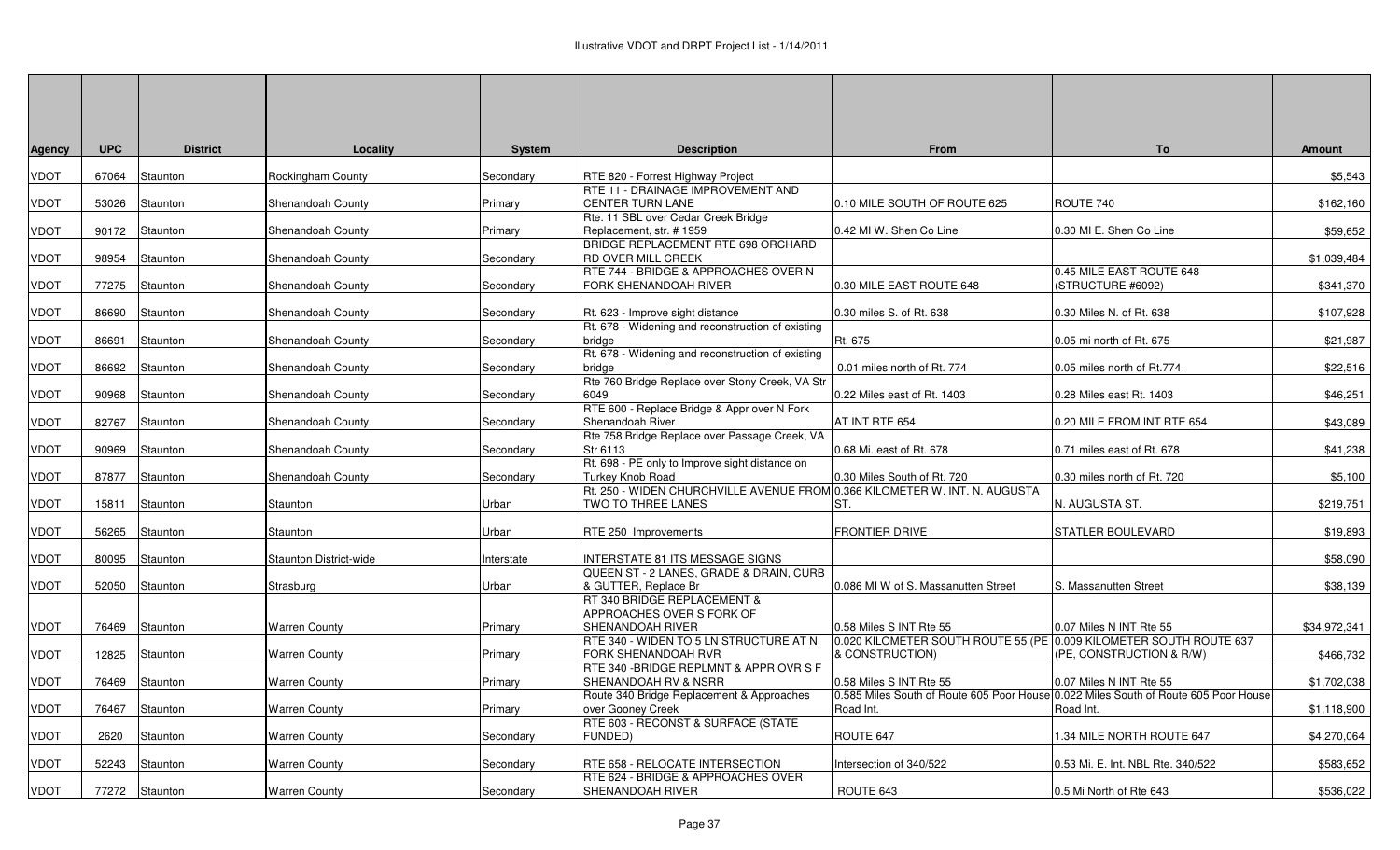| <b>Agency</b>         | <b>UPC</b> | <b>District</b> | Locality   | System | <b>Description</b>                               | From                      | To                             | Amount          |
|-----------------------|------------|-----------------|------------|--------|--------------------------------------------------|---------------------------|--------------------------------|-----------------|
|                       |            |                 |            |        | ROUTE 340 WIDEN TO 4 LANES WITH                  |                           |                                |                 |
| <b>VDOT</b>           | 87505      | Staunton        | Waynesboro | Urban  | SIDEWALK, CURB & GUTTER                          | 0.078 km N. CSXT RR       | <b>B</b> Street                | \$5,944,963     |
|                       |            |                 |            |        | Rte. 340 Widen to 4 lanes with sidewalk, curb &  |                           |                                |                 |
| <b>VDOT</b>           | 87504      | Staunton        | Waynesboro | Urban  | qutter                                           | Main Street (Route 250)   | 0.137 km S. CSXT RR            | \$92,132        |
|                       |            |                 |            |        | Route 340 Widen to 4 lanes with sidewalk, curb & |                           |                                |                 |
| <b>VDOT</b>           | 87505      | Staunton        | Waynesboro | Urban  | qutter                                           | 0.078 km N. CSXT RR       | <b>B</b> Street                | \$92,133        |
|                       |            |                 |            |        | Rte 340 - Replace Bridge Over South River. VA    |                           |                                |                 |
| <b>VDOT</b>           | 90185      | Staunton        | Waynesboro | Urban  | Str. 1804                                        | 0.85 RT 254               | 0.95 RT 254                    | \$63,065        |
|                       |            |                 |            |        | IRTE 340 - WIDEN TO 4 LANES WITH                 |                           |                                |                 |
| <b>VDOT</b>           | 16446      | Staunton        | Waynesboro | Urban  | SIDEWALK, CURB & GUTTER                          | 0.137 km S. CSXT RR       | 0.078 km N. CSXT RR            | \$1,362,148     |
|                       |            |                 |            |        | PAPERMILL RD - WIDEN TO 5 LANES, CURB &          | 0.284 MILE NORTH OF SOUTH |                                |                 |
| <b>VDOT</b>           | 56884      | Staunton        | Winchester | Urban  | IGUTTER. DRAIN                                   | PLEASANT ROAD             | 0.062 MILE SOUTH OF WEEMS LANE | \$138,275       |
|                       |            |                 |            |        | WEEMS LANE AND LOUDOUN STREET - 5                |                           |                                |                 |
| <b>VDOT</b>           | 8779       | Staunton        | Winchester | Urban  | LANES                                            | <b>VALLEY AVENUE</b>      | LOUDOUN STREET                 | \$86,864        |
|                       |            |                 |            |        |                                                  |                           |                                |                 |
|                       |            |                 |            |        | <b>EAST RESERVOIR ROAD - IMPROVEMENTS</b>        |                           |                                |                 |
| <b>VDOT</b>           | 76676      | Staunton        | Woodstock  | Urban  | TO APPROACH TO ROUTE 11                          | ROUTE 11                  | 0.133 MILES EAST ROUTE 11      | \$127,834       |
| <b>VDOT Sub-total</b> |            |                 |            |        |                                                  |                           |                                | \$3,860,678,996 |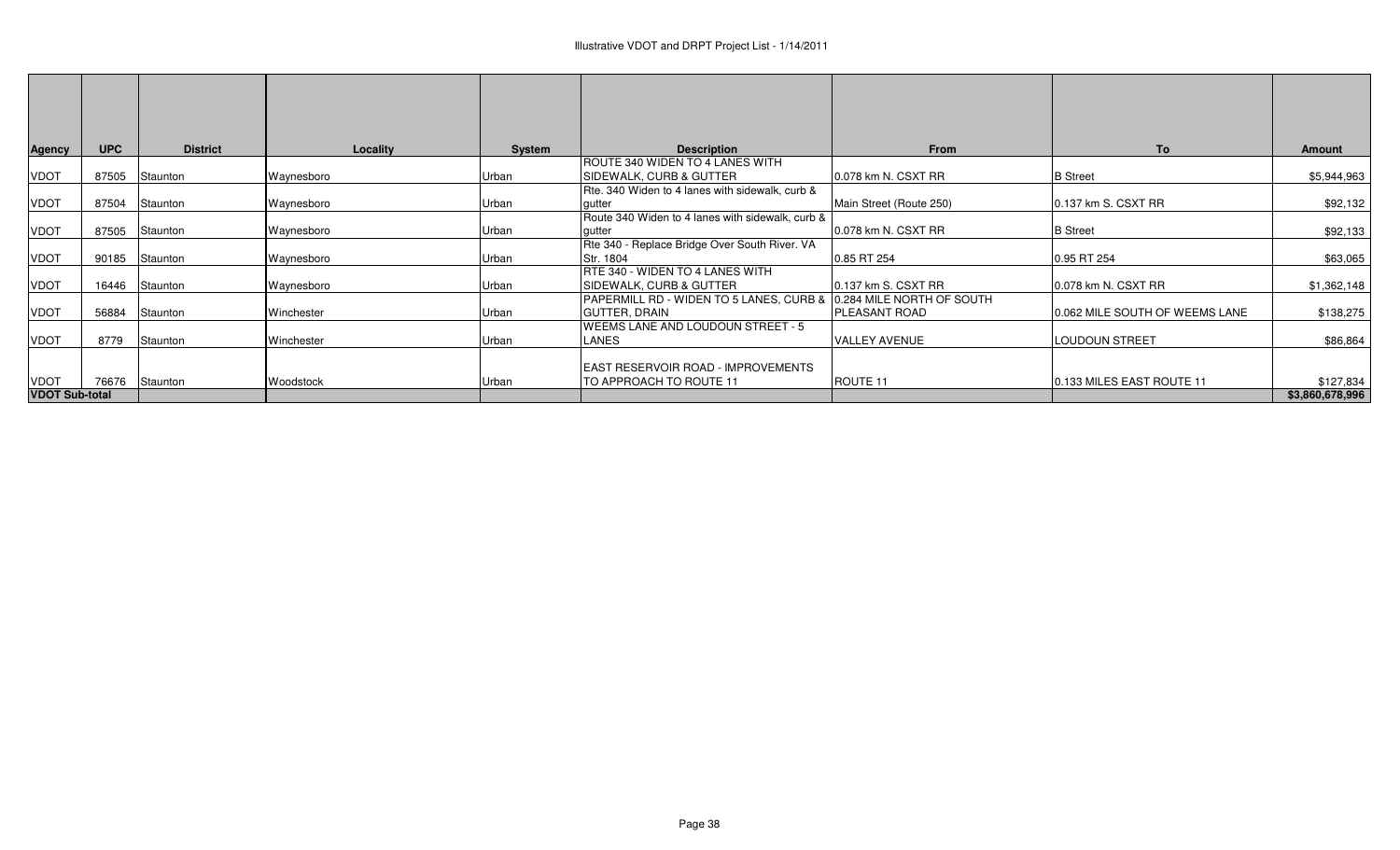| <b>Agency</b> | <b>District</b>      | <b>Applicant</b>                         | Program | <b>Description</b>                               | <b>Amount</b> |
|---------------|----------------------|------------------------------------------|---------|--------------------------------------------------|---------------|
| DRPT          | Culpeper             | <b>Charlottesville Transit Service</b>   | Transit | <b>Rolling Stock</b>                             | 313,415       |
|               |                      |                                          |         |                                                  |               |
| DRPT          | Fredericksburg       | Fredericksburg Regional Transit          | Transit | <b>Rolling Stock</b>                             | 48,000        |
| <b>DRPT</b>   | <b>Hampton Roads</b> | Va Port Authority                        | Rail    | Craney Island Connector, NIT Marshaling Yard     | 3,052,180     |
| <b>DRPT</b>   | Hampton Roads        | Va Port Authority                        | Rail    | Craney Island Connector, NIT Marshaling Yard     | 2,622,820     |
|               |                      |                                          |         |                                                  |               |
| DRPT          | Hampton Roads        | <b>Hampton Roads Transit</b>             | Transit | <b>Rolling Stock</b>                             | 660,000       |
| DRPT          | Hampton Roads        | <b>Hampton Roads Transit</b>             | Transit | <b>Facility Construction/Improvements</b>        | 675,353       |
|               |                      |                                          |         |                                                  |               |
| DRPT          | <b>Hampton Roads</b> | Hampton Roads Transit - Light Rail       | Transit | Other                                            | 15,353,543    |
| <b>DRPT</b>   | <b>Hampton Roads</b> | Hampton Roads Transit - Light Rail       | Transit | Other                                            | 10,000,000    |
| DRPT          | Lynchburg            | Danville Transit System                  | Transit | <b>Rolling Stock</b>                             | 12,800        |
| DRPT          | Lynchburg            | <b>Farmville Area Bus</b>                | Transit | <b>Rolling Stock</b>                             | 43,200        |
|               |                      |                                          |         |                                                  |               |
| DRPT          | Lynchburg            | Greater Lynchburg Transit Company        | Transit | <b>Rolling Stock</b>                             | 581,468       |
|               |                      |                                          |         | National Gateway - Virginia Avenue Tunnel, Kilby |               |
| DRPT          | Northern Virginia    | <b>CSX</b>                               | Rail    | Support Yard                                     | 6,944,000     |
| DRPT          | Northern Virginia    | Arlington                                | Transit | Crystal City/Potomac Yard Transitway             | 3,300,000     |
| DRPT          | Northern Virginia    | <b>Arlington County</b>                  | Transit | <b>Facility Construction/Improvements</b>        | 249,524       |
| DRPT          | Northern Virginia    | Crystal City/Potomac Yard Transitway     | Transit | Other                                            | 1,325,000     |
| DRPT          | Northern Virginia    | <b>Fairfax County</b>                    | Transit | <b>Facility Construction/Improvements</b>        | 1,325,000     |
|               |                      | Loudoun County Office of Transportation  |         |                                                  |               |
| DRPT          | Northern Virginia    | Services                                 | Transit | <b>Rolling Stock</b>                             | 551,200       |
| DRPT          | Northern Virginia    | NVTC - VRE                               | Transit | <b>Rolling Stock</b>                             | 2,356,000     |
|               |                      |                                          |         |                                                  |               |
| DRPT          | Northern Virginia    | <b>NVTC - WMATA</b>                      | Transit | <b>Rolling Stock</b>                             | 2,463,424     |
| DRPT          | Northern Virginia    | <b>PRTC</b>                              | Transit | <b>Rolling Stock</b>                             | 632,196       |
|               |                      | Virginia Regional Transit - Loudoun NoVA |         |                                                  |               |
| <b>DRPT</b>   | Northern Virginia    | <b>CTB District</b>                      | Transit | <b>Facility Construction/Improvements</b>        | 266,590       |
| DRPT          | Northern Virginia    | <b>VRE</b>                               | Transit | Extension to Spotsylvannia                       | 8,000,000     |
| DRPT          | Northern Virginia    | <b>WMATA - Other Assets</b>              | Transit | Other                                            | 14,288,470    |
| DRPT          | Northern Virginia    | <b>WMATA - Other Assets</b>              | Transit | Other                                            | 48,500,000    |
|               |                      |                                          |         |                                                  |               |
| <b>DRPT</b>   | Northern Virginia    | WMATA - State of Good Repair             | Transit | Other                                            | 50,000,000    |
| <b>DRPT</b>   | Northern Virginia    | WMATA - State of Good Repair             | Transit | Other                                            | 150,000,000   |
|               | Northern Virginia,   |                                          |         | National Gateway - Virginia Avenue Tunnel, Kilby |               |
| DRPT          | Hampton Roads        | <b>CSX</b>                               | Rail    | Support Yard                                     | 27,923,480    |
| DRPT          | Richmond             | <b>Greater Richmond Transit Company</b>  | Transit | <b>Rolling Stock</b>                             | 811,200       |
| DRPT          | Richmond             | <b>GRTC</b>                              | Transit | <b>Bus Rapid Transit</b>                         | 15,000,000    |
|               |                      |                                          |         |                                                  |               |